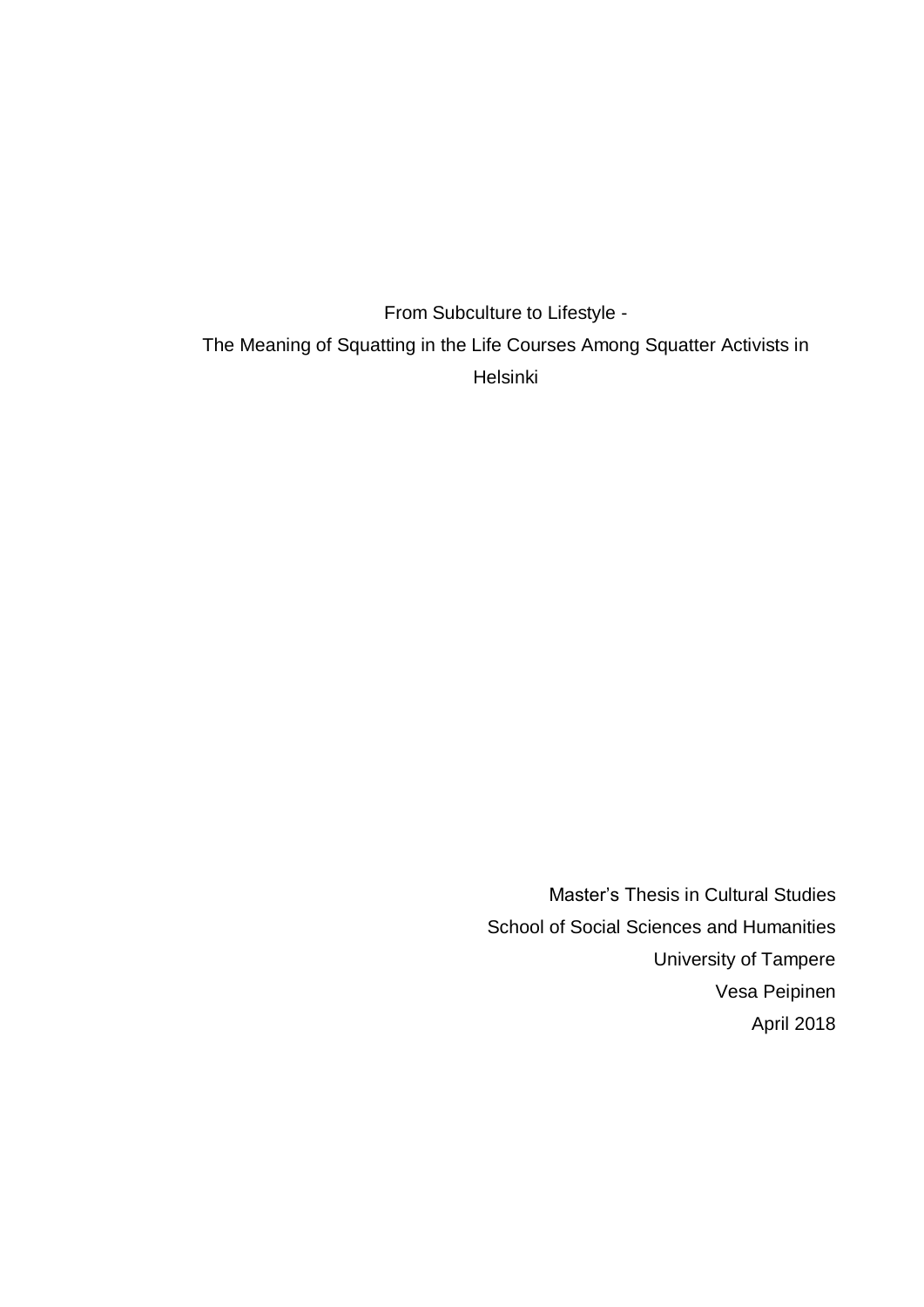UNIVERSITY OF TAMPERE School of Social Sciences and Humanities Master´s Programme of Youth Studies

PEIPINEN, VESA: From Subculture to Lifestyle – The Meaning of Squatting in the Life Courses Among Activists in Helsinki Master's Thesis, 70 p. Supervisor: Päivi Honkatukia April 2018

This study is an ethnographic study and explores squatting activism of the 1990s in Helsinki making use of interviews with activists, archive materials and the authors personal experiences. Eight face-to-face interviews and archive work were conducted during years 2014-2017. The primary research interest is to investigate how activists experienced their participation in squatting activism and how participating in squatting activism has influenced activists life courses and lifestyle choices.

Squatting activism is seen in this study as a subcultural phenomenom. Squatting activism has been a significant part of youth culture in Helsinki since late 1970s but is still relatively unexplored and limited amount of research has examined the experiences of activists. Theoretically the study rests on the subcultural theory and especially following concepts of Andy Bennett, Jodie Taylor, Ross Haenfler, Patrick J. Williams and Paul Hodkinson. The concept of lifestyle is used in this study as a useful concept to explain subcultural participation.

The results illustrates that involvement in squatting activism was an influential part of activists adolescence. In the activist stories activism provided a channel for action and participation. Squatting activism of 1990s emerged as a response to young people´s housing need and housing crisis in Helsinki. Squatting activism offered opportunities for the production of subcultural spaces and do-it-yourself -practices. What started as young people´s radical activism early 1990s in Helsinki, became a space, where lifestyle and lifestyle choices were constructed. The results resonate with debates about youth cultures, that subcultural affiliation is most likely to begin during adolescence, but it´s significance can last a lifetime.

Keywords: Squatting, subculture, activism, lifestyle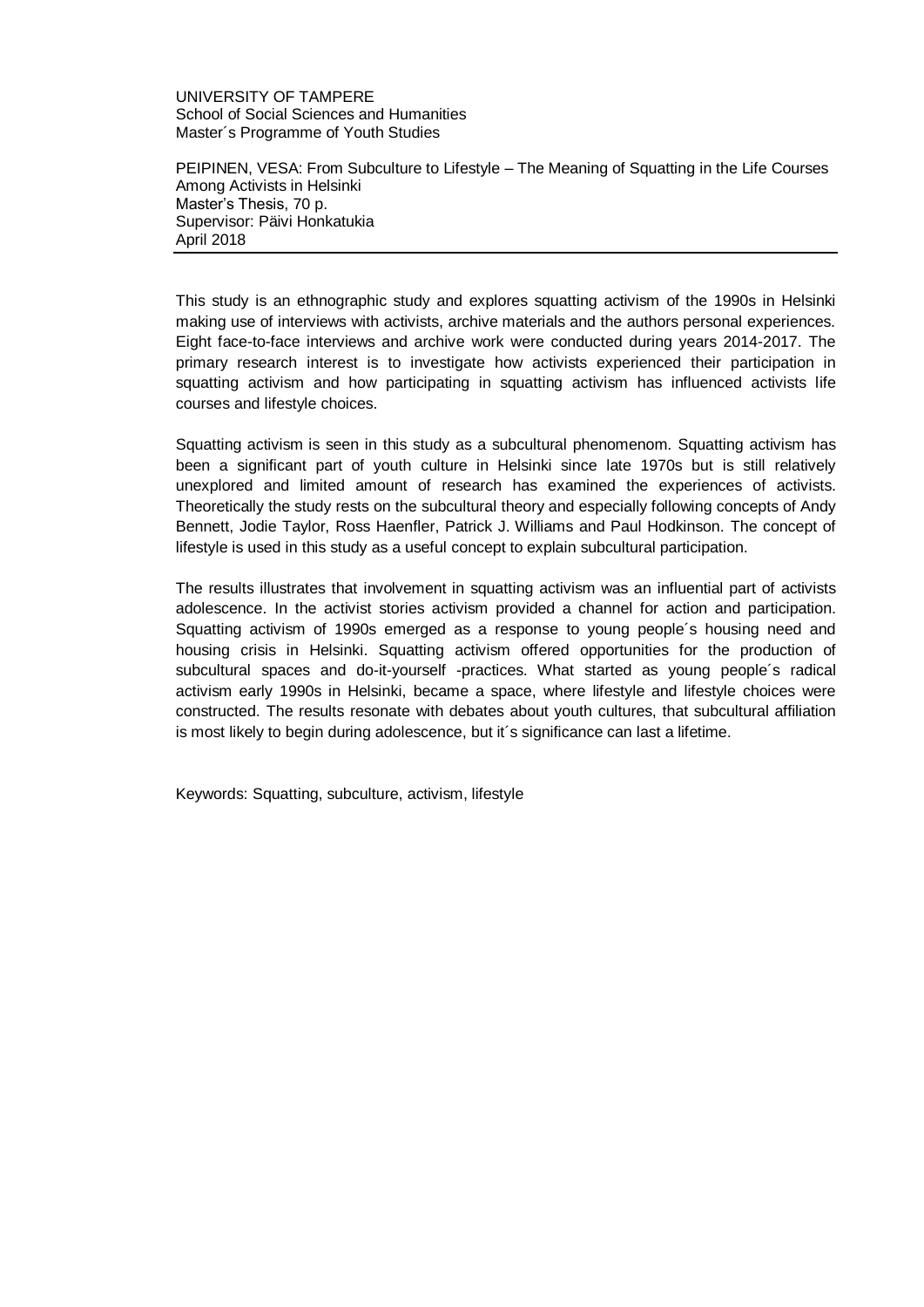#### Acknowledgements

I would like to say acknowledgements to my supervisor professor Päivi Honkatukia from University of Tampere. With her excellent knowledge in many different areas she has guided me through the journey among youth cultures and squatting activism in Helsinki. My gratitude goes to personnel in People´s Archives in Helsinki. The archive is the central archives of the Finnish left-wing labour movement and civil society organizations, where most of the archive material of the squatting movement in 1990s is located. Special thanks to Panu Lehtovuori and Eeva Berglund for reading the manuscript and their comments. Thanks also to Andy Bennett (Professor of Cultural Sosiology, Griffith University, Brisbane) for fruitful discussions about the theories of youth cultures during his visit in Helsinki in Autumn 2017.

Research was inspired by the Finnish Youth Research Network Summer School, which took place in June 2015. Summer School invited students studying youth cultures to work intensively at a weeklong, live-on camp on the outskirts of Helsinki. Students from Australia and Finland were drawn together by their shared interest in DIY -culture and alternative spatial practices. My deepest gratitude goes to my family, who have supported my studies from day one and "kicked" me forward. Without them, this academic journey would not have been be possible. And finally, my gratitude goes to the informants and urban activists whose stories made this thesis alive.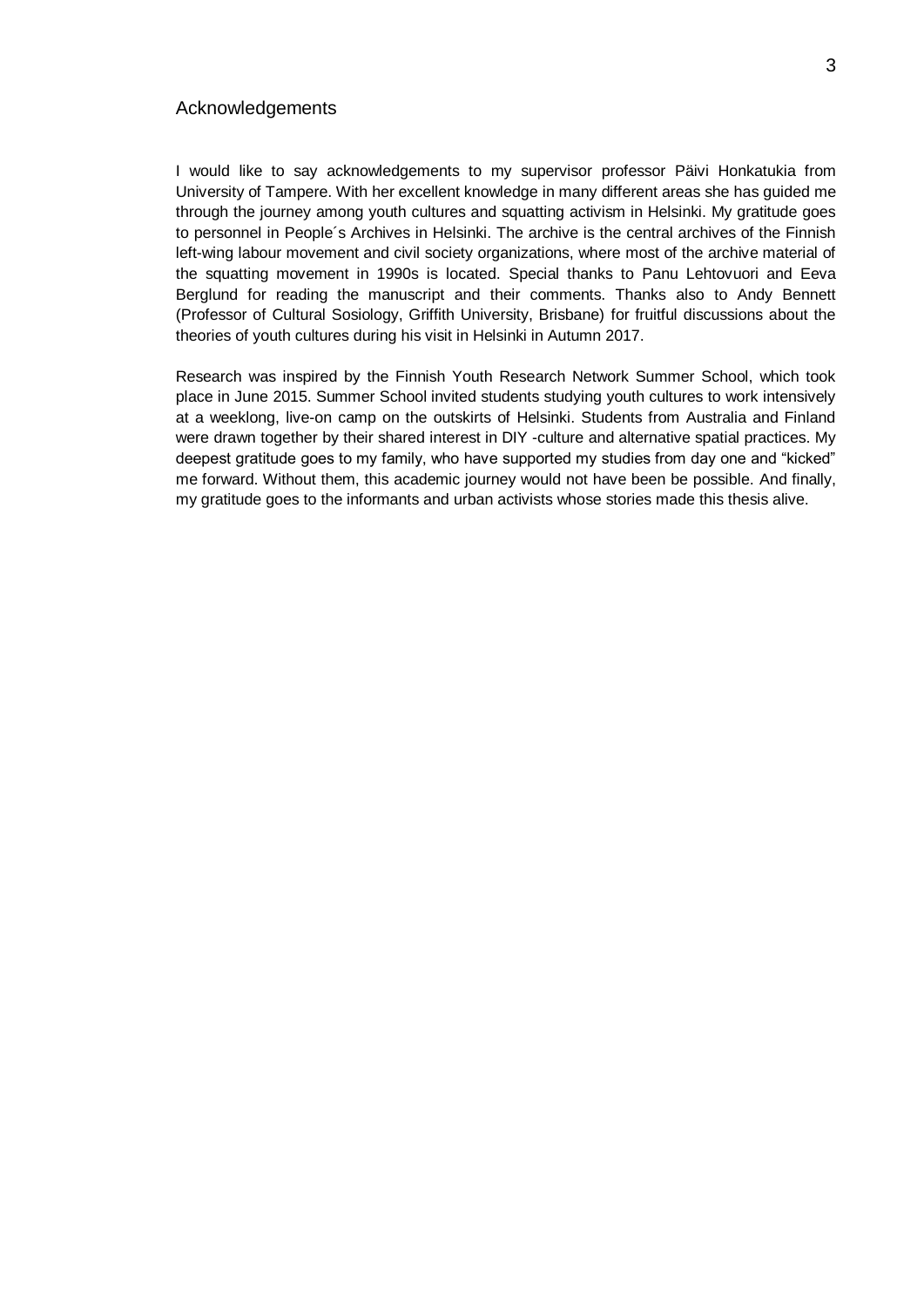# **TABLE OF CONTENTS**

| 3. INTRODUCING THE METHODS AND RESEARCH PROCESS 25 |
|----------------------------------------------------|
|                                                    |
|                                                    |
|                                                    |
|                                                    |
|                                                    |
|                                                    |
|                                                    |
|                                                    |
|                                                    |
|                                                    |
|                                                    |
|                                                    |
|                                                    |
|                                                    |
|                                                    |
|                                                    |
|                                                    |
|                                                    |
|                                                    |
|                                                    |
|                                                    |
|                                                    |
|                                                    |
|                                                    |
|                                                    |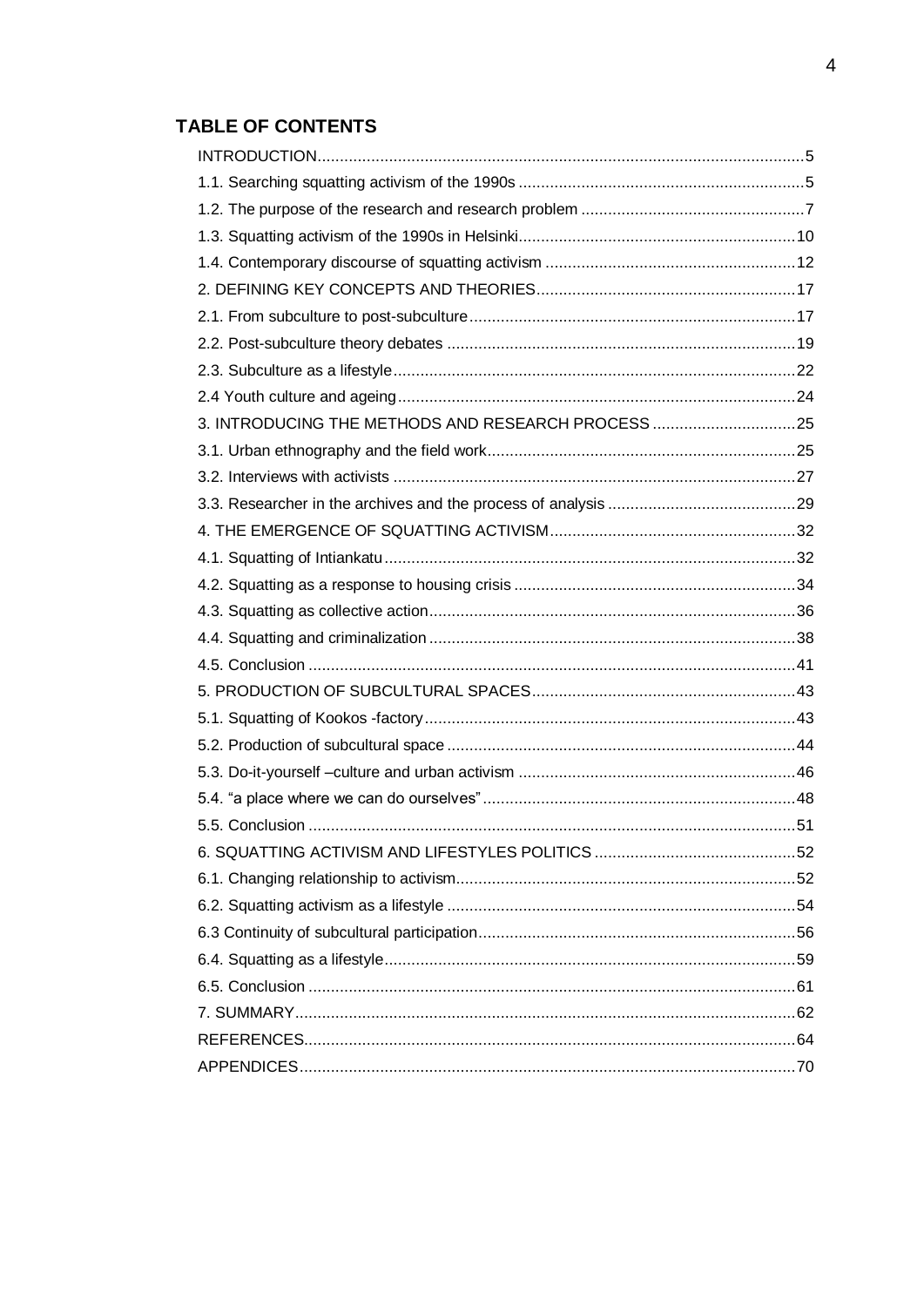#### <span id="page-4-0"></span>**INTRODUCTION**

1

#### <span id="page-4-1"></span>**1.1. Searching squatting activism of the 1990s**

I have been interested in squatting activism for a long time. The story of my involvement with squatting activism emerged in the midway of 1980s when I interrailed in Europe and experienced squatting culture in cities like Berlin, Amsterdam and Hamburg. Especially the visit to Ungdomshuset<sup>1</sup>, a well-known scene for alternative youth culture located in Copenhagen, was a remarkable experience to young traveller. When I became a squatter activist myself and participated squatting activism in Helsinki early 1990s, I did not imagine I would be some day studying this topic. In other words, I didn´t have any intention to become a researcher or to make systematic study about squatting activism when I was active squatter. However, I was "insider" in squatting scene in Helsinki many years, which gave me unique position to experience the dynamic of this action-oriented subculture.

In Spring 2014, when I started to sketch ideas to this study, I had a conversation with a squatter activist about our shared experiences in the squatting activism almost twenty five years earlier. She commented:

"…afterwards I have been thinking how squatting was so essential part of our youth. At that time, it provided a channel for active participation and a way to feel influential and to feel that those things mattered. Squatting offered a channel for action. The issues were at grassroot level, concrete spaces, houses and local activities. My life has been strongly connected with those houses and those people who lived in them. It's formed my own way of thinking and what I consider to being good living and a good life. It had a concrete influence on my life and on my children's lives."

<sup>&</sup>lt;sup>1</sup> Ungdomshuset (literally "the Youth House") was the popular name of the building formally named Folkets Hus ("House of the People") located on Jagtvej 69 in Norrebro, Copenhagen. Ungdomshuset was a popular alternative cultural center and underground scene during years 1982-2007.<https://en.wikipedia.org/wiki/Ungdomshuset> (seen 12.12.2016)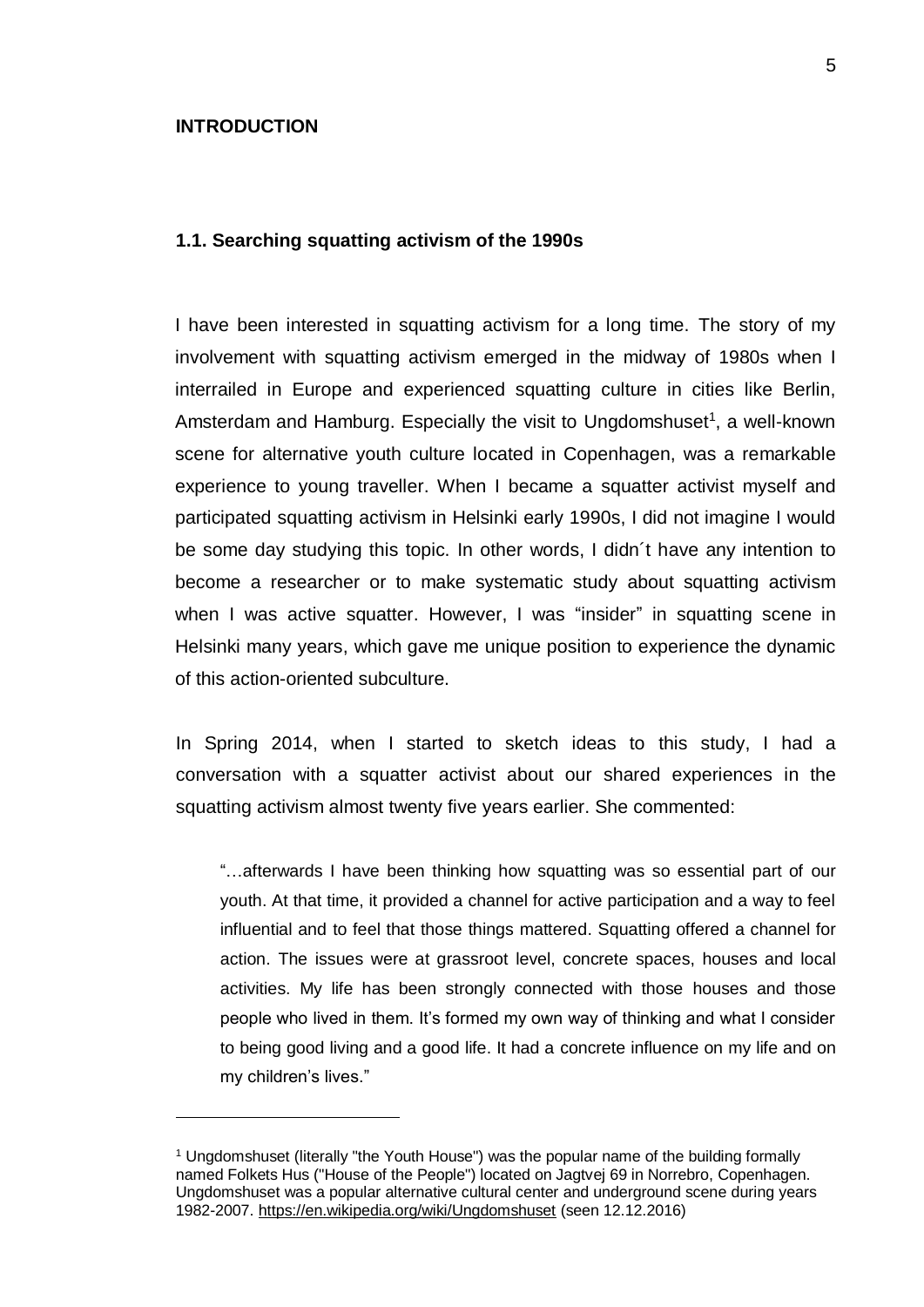What raised my curiosity was her comment how participating squatting activism has been so influential and pivotal part of her youth, that it still influences her everyday life after so many years. Because squatting was also part of my "subcultural youth", I really shared her experience. Traditionally in academic literature subcultural participation is connected to youth. However, as Williams (2011) writes in his book *Subcultural Theory – Traditions and Concepts*, subcultural affiliation is most likely to begin during adolescence, but it´s significance can last a lifetime. After this I started to contact more "ex-squatters" and activists who were involved in wave of squatting activism of the 1990s in order to find out if they were interested to share their experiences about squatting activism.

This study is an ethnographic and qualitative study, and explores squatting activism of the 1990s in Helsinki making use of interviews with older activists, archive materials and the authors personal experiences. The primary research interest is to investigate how activists experienced their participation in squatting activism and how participating in squatting activism has influenced activists life courses and lifestyle choices. The primary research data consists of a set of loosely structured interviews of the squatting activists. Eight face-to-face interviews and archive work were conducted during years 2014-2017. The secondary data is made up from archive materials and authors personal experiences as an "insider" in squatting activism.

Squatting activism is in this study conceived of as a subcultural phenomenon. Theoretically the study rests on subcultural theory and mainly following theoretical concepts of Andy Bennett, Jodie Taylor, Ross Haenfler, Patrick J. Williams and Paul Hodkinson (Bennett & Hodkinson 2013; Ross Haenfler 2005; Bennett & Taylor 2012; Patrick J. Williams 2011; Paul Hodkinson 2011; 2013). Following these theoretical footsteps and debates about youth cultures, lifestyle, ageing and subcultural participation the concept of subculture is in this study conceived in a broad sense, understanding of subculture as a platform and social space where cultural identities, lifestyle and lifestyle choices are contested and constructed. Drawing on the interviews with older participants,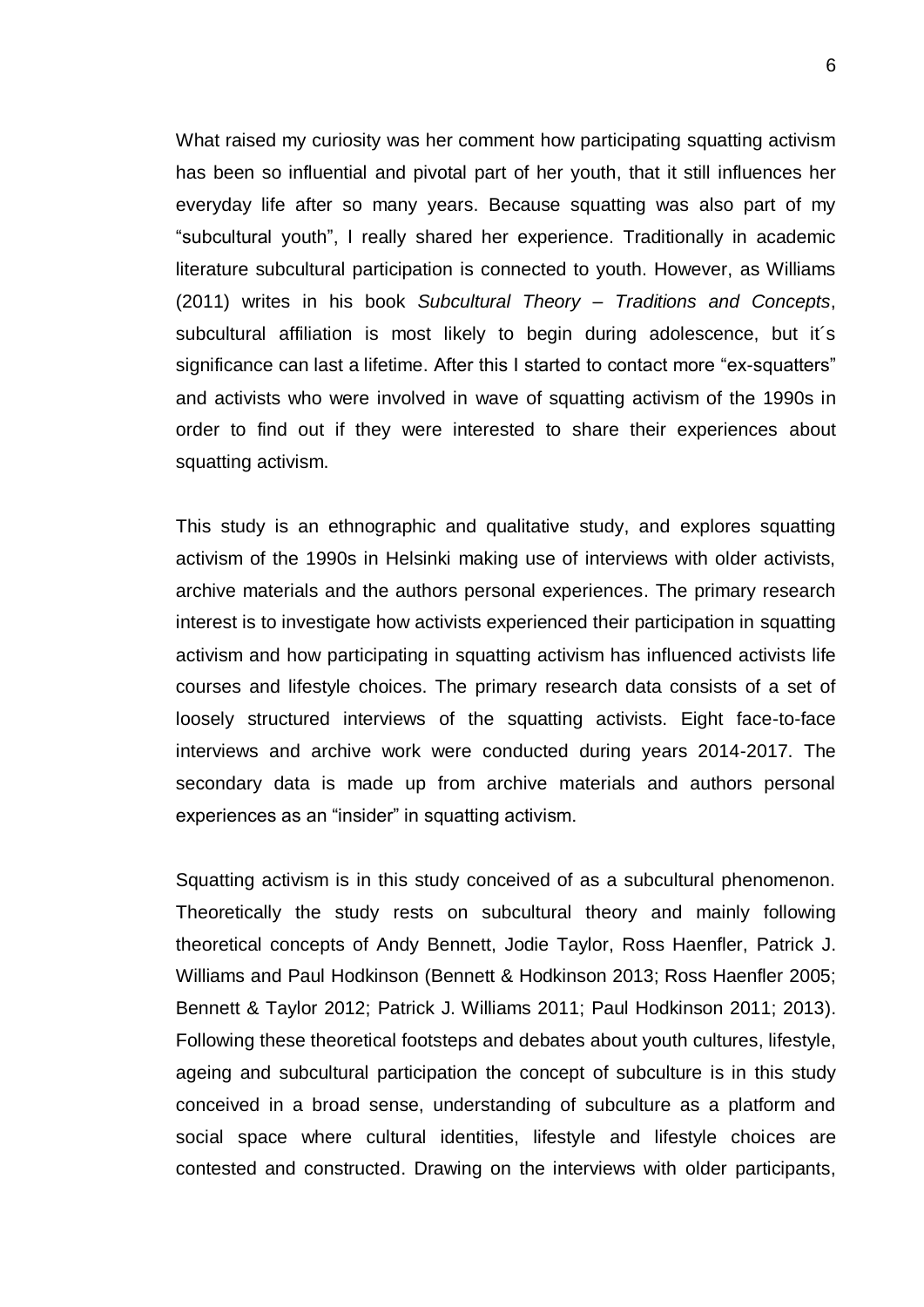the will to understand the nature of the concept subculture with this perspective is carried throughout the study and analysis.

Squatting has been a significant part of activism in many European cities, also in Helsinki since late 1970s. However, squatting activism is still relatively unexplored and it appears that a limited amount of research has examined the experiences of older activists. As a response to this need, the informants in this research are activists who were connected to the squatting activism in Helsinki early 1990s. As a former squatter and still identifying myself connected to squatting culture, I have sympathy for subcultures in general. As an active participant of this squatters subculture and as an "ex-squatter", I have been participant in the activities explored. I have studied squatting culture and written various analyses about youth activism in Helsinki (Peipinen 2015; Bird & Fransberg & Peipinen 2016; Berglund & Peipinen 2017). Research was inspired by the Finnish Youth Research Network Summer School, which took place in June 2015. Summer School invited students studying youth cultures to work intensively at a weeklong, live-on camp on the outskirts of Helsinki. Students from Australia and Finland were drawn together by their shared interest in subcultures and alternative cultural spaces. In the following section I will define the research questions of the study.

#### <span id="page-6-0"></span>**1.2. The purpose of the research and research problem**

The utility of the concept of subculture has been much debated in recent years. In recent literature of youth studies, there has been growing interest in examining the subcultural experiences of older participants (see Bennett & Hodkinson 2013; Haenfler 2005; Hodkinson 2013.) It appears that limited amount of research is done about the experiences of older participants in relation to squatting and radical activism. In their book *A European Youth Revolt. European Perspectives on Youth Protest and Social Movements in the 1980s* (2016) Andresen and Van de Steen suggest that the diverse squatting activism in European cities can be summed as "youth revolts". This perspective is also relevant in this study, because the activists of the 1990s were young, but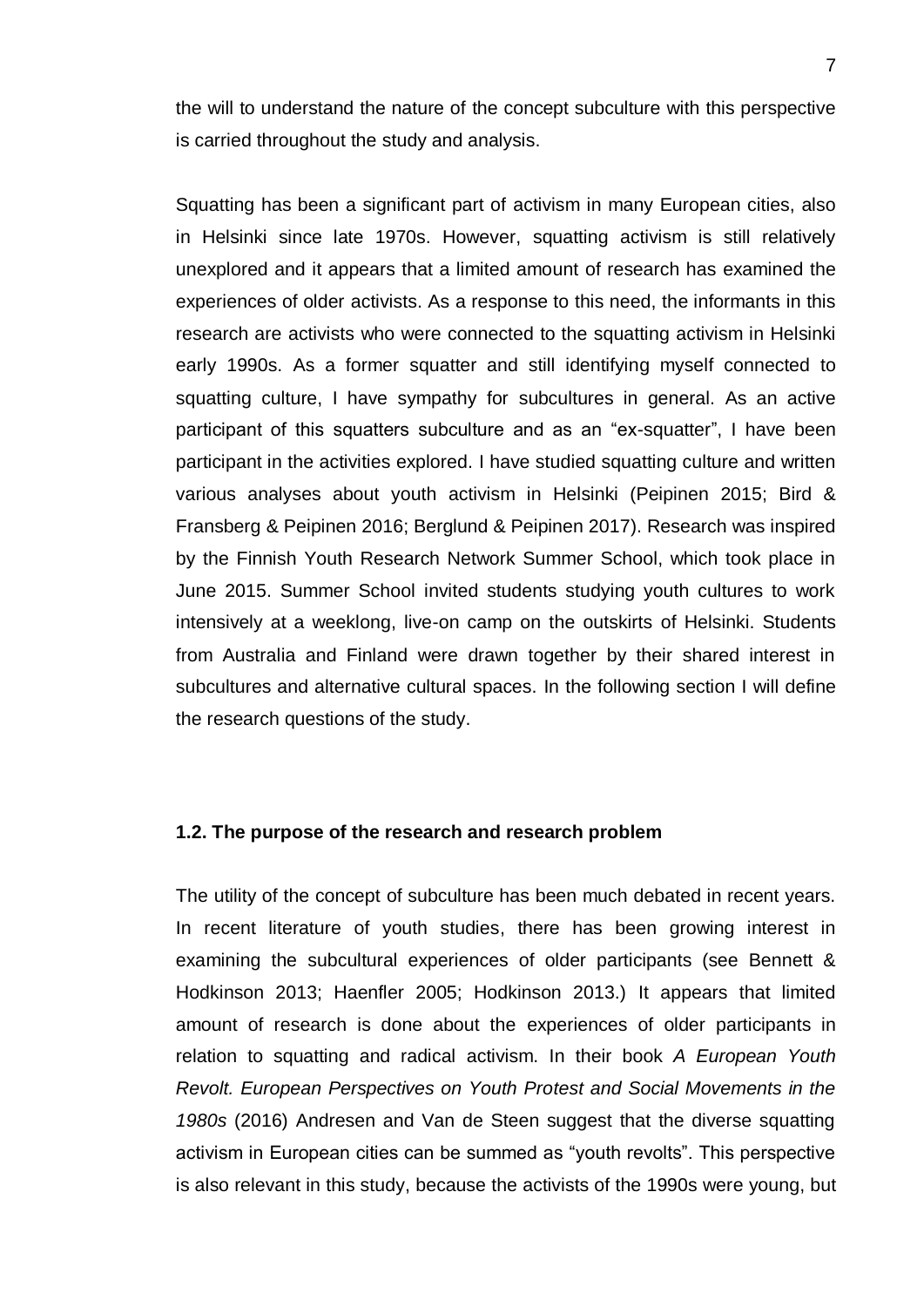I consider this kind of conceptualizing as problematic since it leaves the experiences of the older participants unnoticed.

In recent literature there has been growing interest towards the investigation of the experiences and contuinity of participation in "youth cultures" also among older subcultural participants, but the relationship between subcultural participation and ageing is still relatively thinly mapped (see Bennett & Hodkinson 2013; Hodkinson 2011; 2013). As Hodkinson (2011) writes, "rather than simply growing up and out of the scene completely, many participants continue their participation, balancing it with a desire to conform to societal expectations for appropriate adult behavior". Following these debates I will explore in this study older participants´ subcultural experience in the context of squatting activism in Helsinki.

Squatting activism is in this study conceived of as a subcultural phenomenon. The concept of "lifestyle" is used in this study as a useful concept to explain subcultural participation in the context of squatting activism. Furthermore, looking at squatting activism as a subcultural "lifestyle", illustrates how identity is a reflexive process and the concept of lifestyle applies to wider choices, behaviours and attitudes. As I will dscuss, subcultural lifestyles and lifestyle choices can also be oppositional to the mainstream culture and seek wider social change (Haenfler et al 2012; Bennett 2011a; see also Chaney 1996).

The empirical analysis of this study is based on three perspectives, each of which considers the experiences of activists from a different angle. Each of the themes are reflected with lifestyle theory debates and mainly following theoretical writings and concepts of Andy Bennett, Jodie Taylor, Patrick J. Williams, Ross Haenfler and Paul Hodkinson (Bennett & Hodkinson 2013; Ross Haenfler 2005; Bennett & Taylor 2012; Patrick J. Williams 2011; Paul Hodkinson 2011; 2013.) Firstly, I explore how squatting activism of the 1990s emerged and how participants experienced their subcultural identity. Squatting activism can be characterized as an oppositional, relatively radical and actionoriented subculture and the act of occupying empty buildings is in general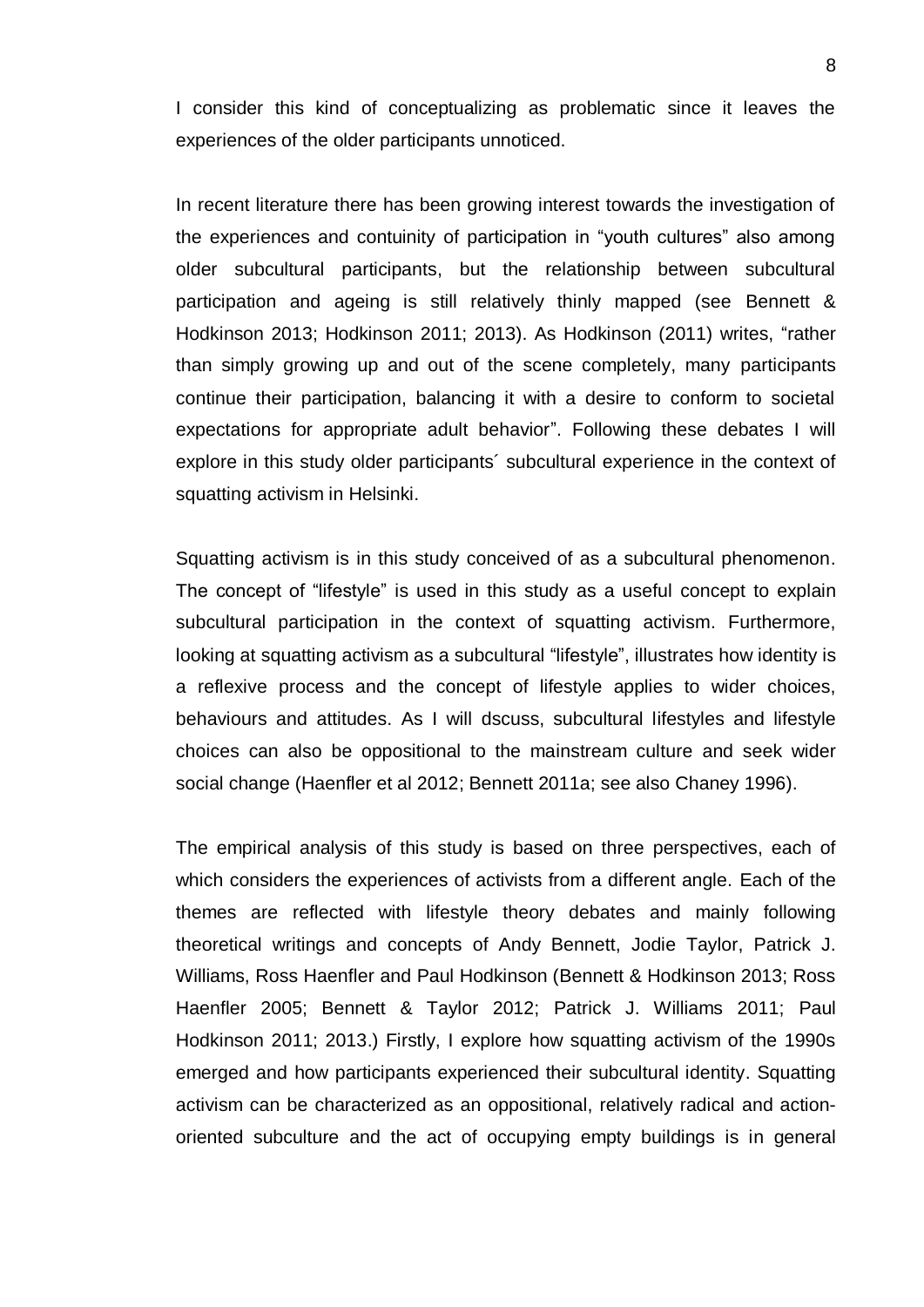unlawful<sup>2</sup>. In this context I am interested in how participants experienced the challenges squatters were subjected to.

Secondly, I will explore what kind of subcultural spaces squatting activism produced. I am interested in how abandoned spaces became a platforms for activism and how squatting activism became a strategy of collective action. Urban space is a subject of control and subcultures right to make use of urban space is a core question in cities, also in Helsinki. Much of this activity comes back to alternative definitions of the city, how youth cultures can exist and flourish in urban space. Reflecting debates about subcultures, I will explore how squatters were also actors of their social environment, whose choices contributed to maintaining conditions in the city and in which they lived in.

Thirdly, the study examines how participating in squatting activism has influenced activists life courses and lifestyle choices, and how activists experienced their changing relationship to activism when they became older. Usually in academic literature the concept of subculture is connected to youth and the experiences of older participants have been neglected (see Bennett & Taylor 2012; Hodkinson 2013). As I will discuss, subcultural participation cannot be defined only as a youth phenomenon. As Williams (2011) writes, subcultural affiliation is most likely to begin during adolescence, but it´s significance can last a lifetime. I am interested in how the experiences of older activists are positioned in this debate and meaning up to which point activists consider that they can influence their lives by making choices and how these choices have influenced their life courses.

As a summary, research questions are the following:

RQ 1: *How activists experienced their participation in squatting activism?*

RQ 2: *What kind of subcultural spaces squatting activism prodeced?*

1

<sup>&</sup>lt;sup>2</sup> Squatting is criminalized in most countries in Europe.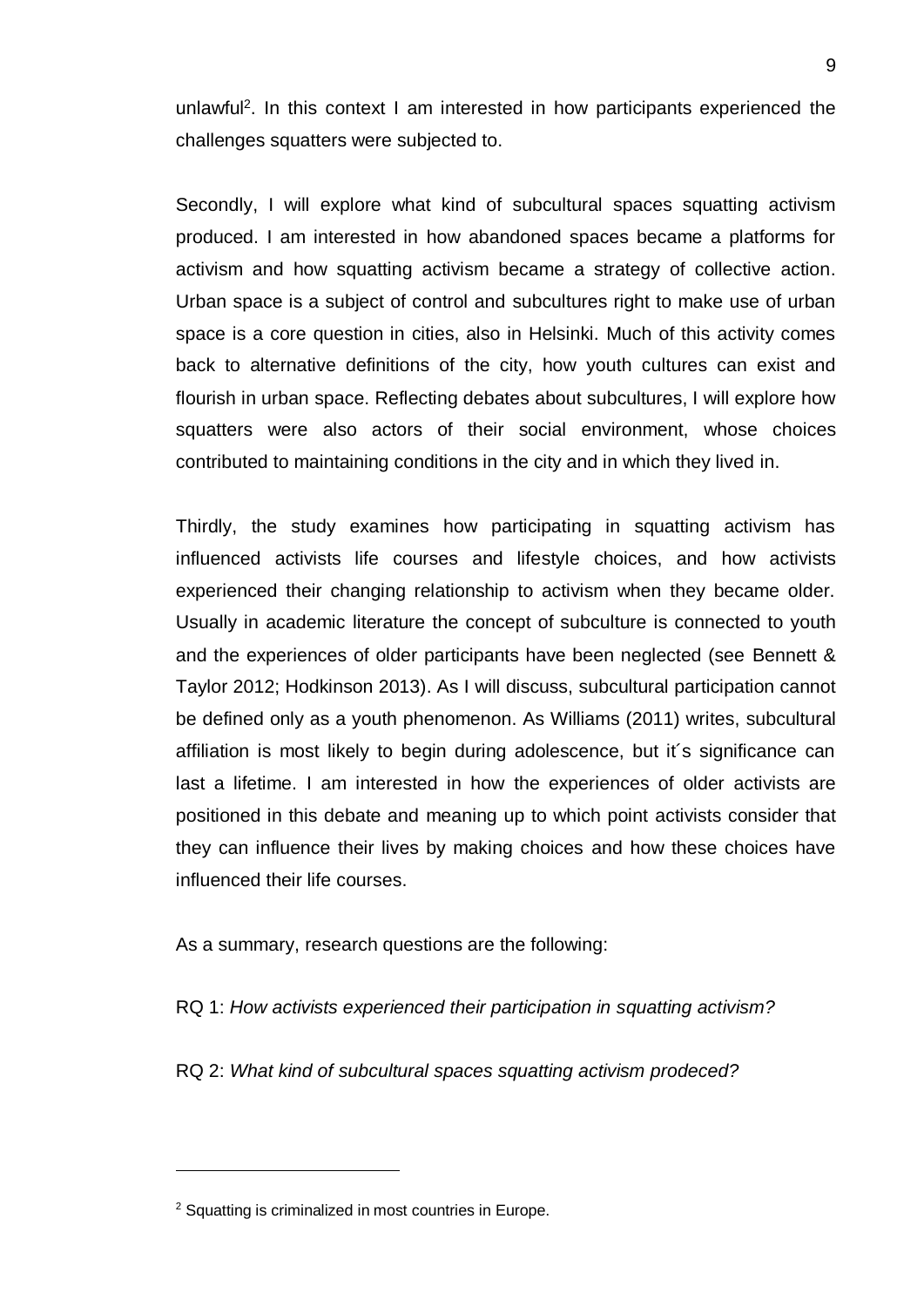RQ 3: *What is the role of the squatting activism in the life courses and lifestyle choices among the activists?*

Study is constructed in the following way: In the Chapter One I have introduced my research interests and defined the research questions of the study. In Chapter Two I review how squatting activism has fared as a part of urban activism in Helsinki and explore the discourse of squatting activism in recent research literature in Europe to give perspective to my research topic. Chapter Three defines the theoretical framework of this study and gives an overview of theory, debates and concepts from which this study develops. Chapter Four is central on methodology and the research process and introduces the ethnographical work, data used in research and presents how the analysis was done. In Chapters Five, Six and Seven I will explore the research questions and the results of this study. Chapter Seven concludes the thesis by summarizing the key findings, reflects the reliability of my observations and paves the way to my future research.

## <span id="page-9-0"></span>**1.3. Squatting activism of the 1990s in Helsinki**

1

Squatting activism arrived to Helsinki and squatting came first time in the spotlight in late 1970s. The occupying of an old warehouse later known as Lepakkoluola ("Bat Cave") was a turning point. $3$  Bat Cave became an important and visible scene for alternative culture, from its cellars and venues activists together "fought against apathy" (see Rantanen 2000.) Bat Cave was a successful facilitator and venue for alternative culture in the 1980s Helsinki. Occupying this old and robust warehouse was a starting point to a wave of squatting in other bigger cities in 1980s in Finland, and in many cases, squatters succeeded to create cultural spaces also in other cities. The history of Bat Cave is quite well documented in the book of Miska Rantanen (2000) and

<sup>&</sup>lt;sup>3</sup> Lepakko or Lepakkoluola ("Bat Cave") was a cultural center and important venue for independent youth culture in Ruoholahti district. Lepakko was an old warehouse and was occupied by young artists, musicians, punks, students and left-wing political activists. Lepakko was a remarkable venue and facilitator for alternative cultural life in Helsinki in 1980´s and 1990´s. Lepakko was functioning from 1979 to 1999 before it was demolished.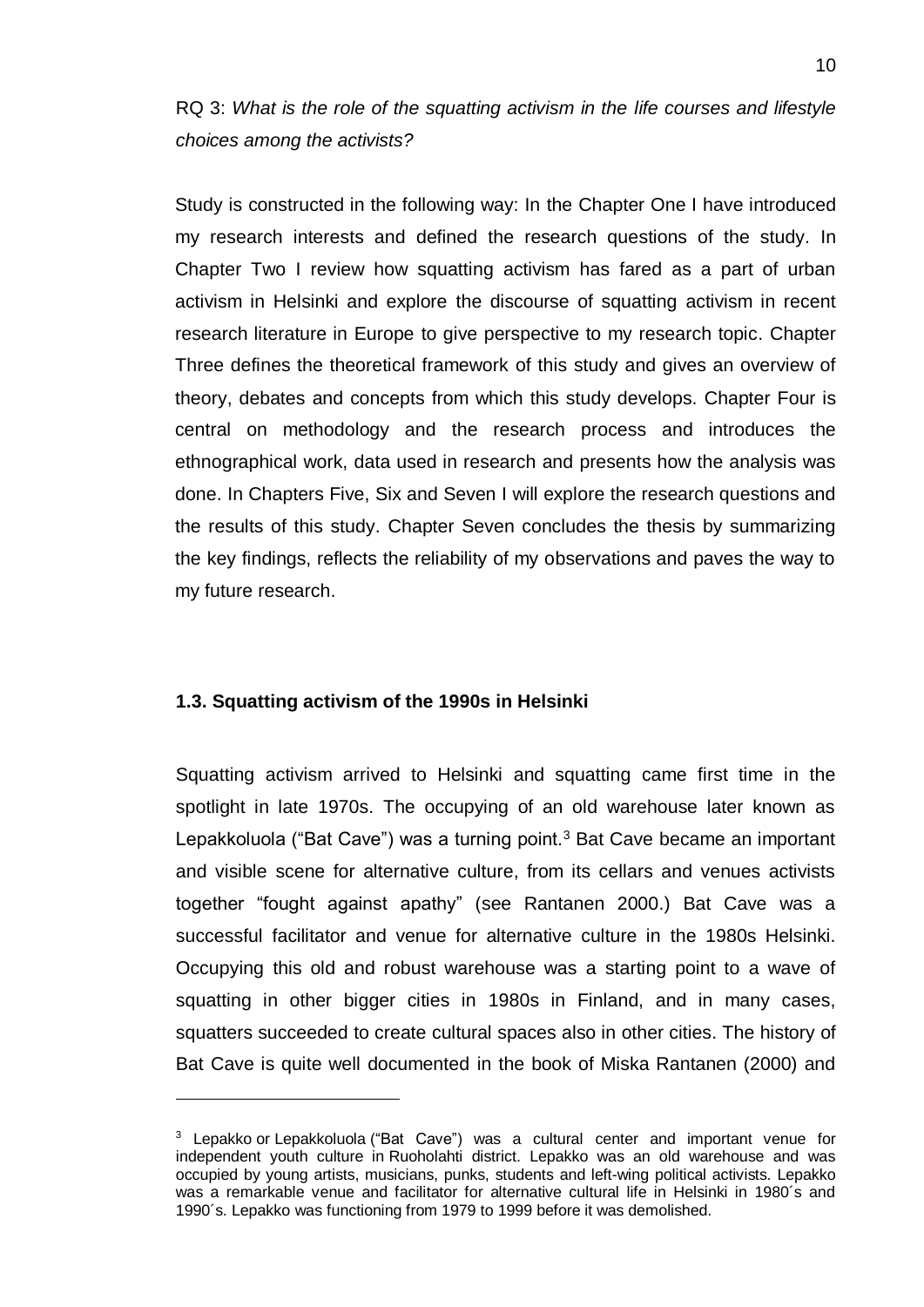many other un-academic sources and has earned its place in the history of youth cultures in Helsinki, but there are still gaps remaining in knowledge about squatting activism in Helsinki.

Another key event was squatting of an old wooden house called Arkki ("the Ark") located in Pihlajanmäki suburb in the beginning of 1980s. This tiny wooden house was squatted by students, artists and environmental activists, and despite of its modest location in the suburbs "The Ark" became an influential meeting point for artists and young activists in Helsinki during 1980s. The house was finally torn down 2003. During 1980s there were several individual squats in Helsinki and in 1986 squatting of the house called "Freda 42" started a wave of squatting which raised young people´s housing problems to public debate (Tuominen 2008)<sup>4</sup>. The first wave of squatting during 1980s was much related to environmental issues and took much of its inspiration from squatting activism in Berlin, Copenhagen, Amsterdam and Wien. As has been the case in other European cities, squatting activists were mainly young people, students, artists, left-wing political activists and punks who adopted "green" and alternative lifestyles (see Andresen and Van de Steen 2016.)

*The second wave of squatting* began during the economic crisis in Finland in the beginning of 1990s and peaked during 1990-1994. On January 10, 1990, a group of young squatters occupied abandoned three wooden buildings at Intiankatu in Helsinki, in a historical housing district near city center. Squatters held the houses for a couple days, raised public debate about the lack of affordable housing in the city and finally were evicted by the police. This was a starting point to a new wave of squatting activism of the 1990s in Helsinki. Early 1990s was in many ways an exceptional period in Helsinki, in particular for young people. The main reason for this was the political and economic crisis which was triggered by the fall of Soviet Union, which had enormous political, cultural and economical impacts in Finland. Followed by the housing crisis,

1

<sup>4</sup> Freda 42 -movement took its name from an empty old church which was occupied in 1986. The church was located in the center of Helsinki, the address was Fredrikinkatu 42 (Fredriks Street 42). The church was sold and renovated as a nightclub, until it was turned back as a church in 2014.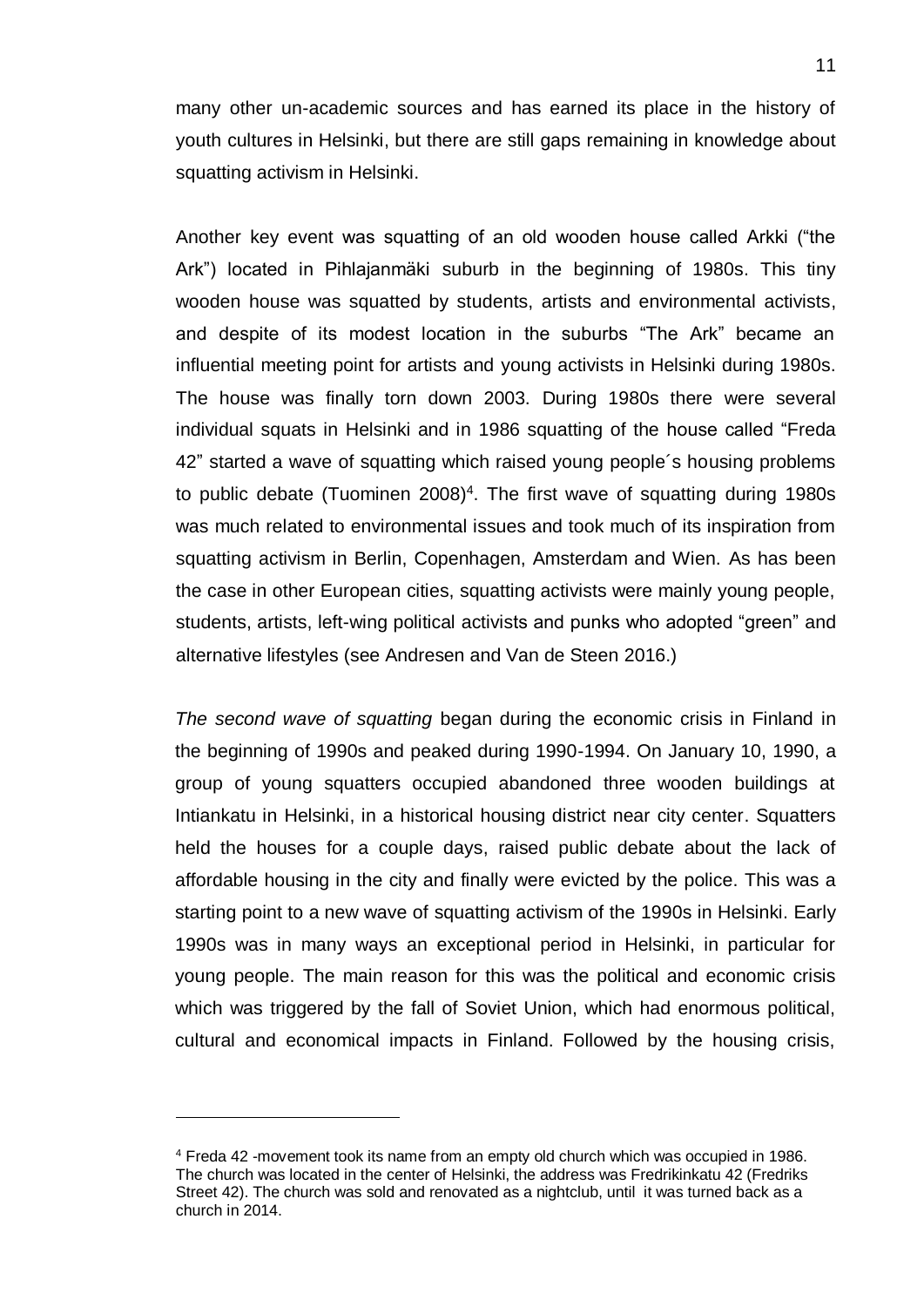youth unemployment and a rising number of empty buildings it gave fruitful conditions for squatting activism.<sup>5</sup>

A key event took place in January 1990 when a group of activists occupied three abandoned wooden houses in residential suburban area, Intiankatu, sparking activism in Helsinki and other bigger cities in Finland (Peipinen 2012; 2015). Another key event was occupying of empty industrial plot in May 1990, called Kookos Factory in Sörnäinen. Significant squat was the occupying of an old gas station in Meilahti, in an old industrial area, in June 1991. The house was called "Putkinotko", and was turned to gathering place for squatters and alternative cultural center, with youth café and concert hall. "Putkinotko" had intense life during 1991-1993 before the building was demolished. Squatting activism of the 1990s can be characterized as a first actual squatting movement in Finland. This wave of squatting activism peaked during years 1990-1994, and was a siqnificant part of youth culture history in Helsinki. However, this period of youth activism is still relatively unexplored and drawing on the interviews and experiences of participants I seek to fill this gap in this study.

## <span id="page-11-0"></span>**1.4. Contemporary discourse of squatting activism**

<u>.</u>

Squatting is an unlawful occupation of abandoned buildings or urban space with the intention of using occupied dwellings for living or other cultural purposes. As Hans Pruijt (2013, 19) defines, squatting is "living in  $-$  or otherwise using  $-$  a dwelling or empty buildings without the consent of the owner". In this study squatting activism is understood as a subcultural phenomenom.

From time-to-time squatting empty buildings or urban spaces have received attention in Helsinki and emerges public debates about the policy how such activism should be treated. As Haenfler (2013, 19) points, subcultural activism

<sup>5</sup> Development in Finnish unemployment early 1990s was an exceptional episode in the economic history in Finland. For most of the 1980s, the unemployment rates were around five percent, similar to the other Scandinavian countries. In just four years, beginning in 1991, the unemployment rate hiked to close to twenty percent. Source Erkki Koskela & Roope Uusitalo (2002). The Unintended Convergence: How the Finnish Unemployment Reached the European Level.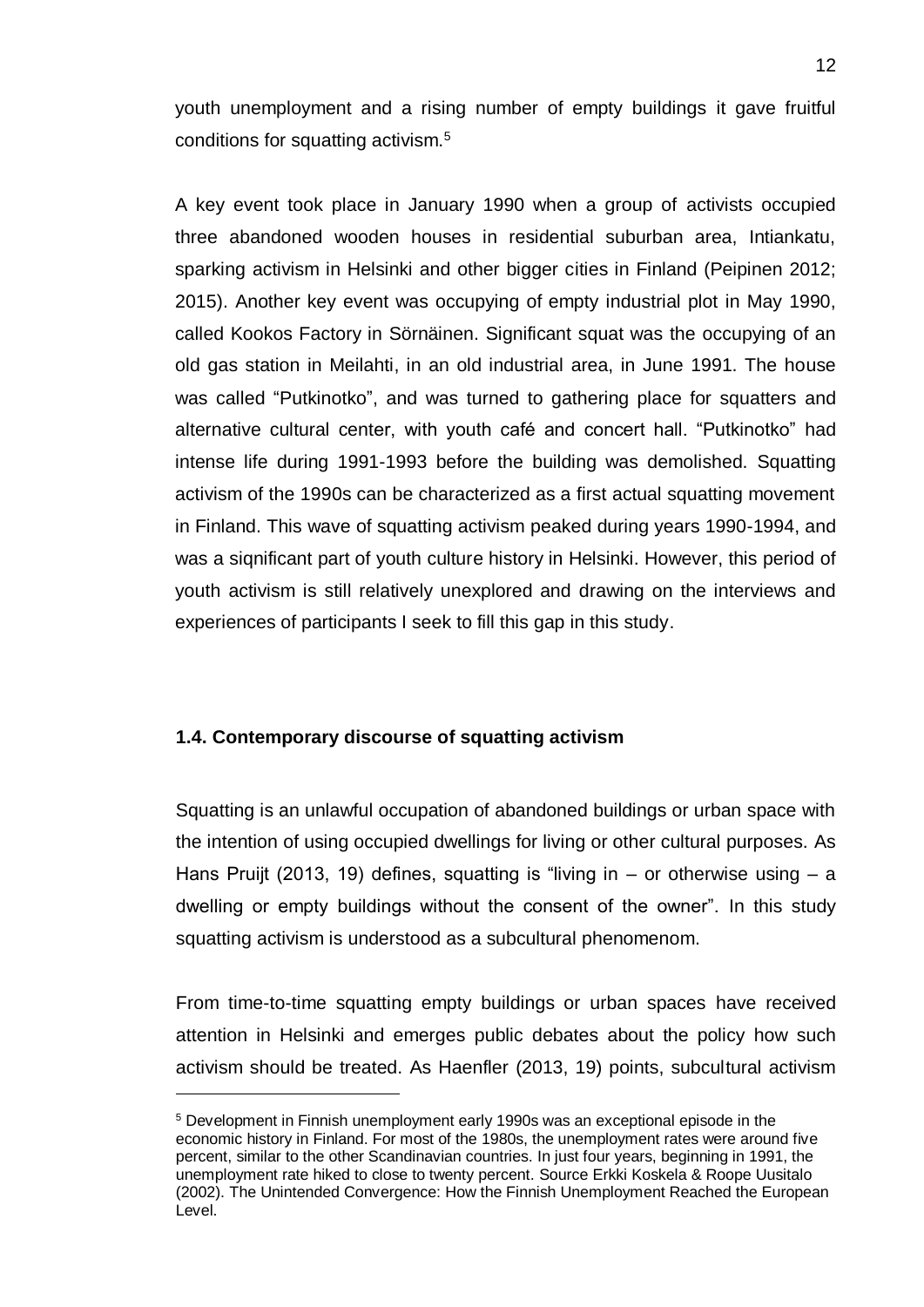can be for outsiders strange, or "sometimes even dangerous and mysterious". As we see in the history of squatting activism is often seen negatively and public debate is often focused on negative impressions of such activism. My argument is that studying youth activism – also its radical and oppositional forms - and their history offers a counter-force to the negative impressions and broadens the knowledge about youth cultures in general.

Research is an attempt to better understand the history of activism in Helsinki. While activists were telling me about their experiences about their involvement in squatting activism, they were also building up a picture about the history of alternative culture in Helsinki. In recent years there has been an emergent of academic interest in examining youth culture history (see Feldman-Barrett 2015a; 2015b; 2018). However, as Catherine Feldman-Barrett (2015a, 1) writes in her book *Lost histories of Youth Culture* still "more attention continues to be paid to contemporary youth cultures rather than to the young people from decades and centuries past". The local history and dimensions of youth culture should not be forgotten.

Drawing on interviews with older participants the goal of this study is to enrich perspectives of the topic in the research field. As Feldman-Barrett (2015a, 7) writes "it is challenging to gain a comprehensive understanding of youth worlds the further back in time one goes". Although some studies have evaluated squatting culture in Helsinki in the past years (see Tuominen 2008; Mikola 2008; Salasuo & Stranius 2012), there are still academic "blind spots" which need to be fulfilled in research. As Feldman-Barrett (2015a, 2) notes "there are many histories and narratives that either emerge over time or are lost to the recess of the past". Also, the English-written research literature has had limited attention on squatting activism in Finland or does not exist at all.

In recent years there has been an emergent of scholarly interest in examining the history of squatting activism in European cities (see Pruijt 2013, Andresen & Van de Steen 2016; Mayer 2013; Kadir 2016; Van de Steen, Katzeff & van Hoogenhuijze 2014.) As Christine Wall (2017, 82) writes "new generation of historians are now beginning to examine the squatting archive". As scholars have pointed, squatting activism has influenced youth cultures within cities,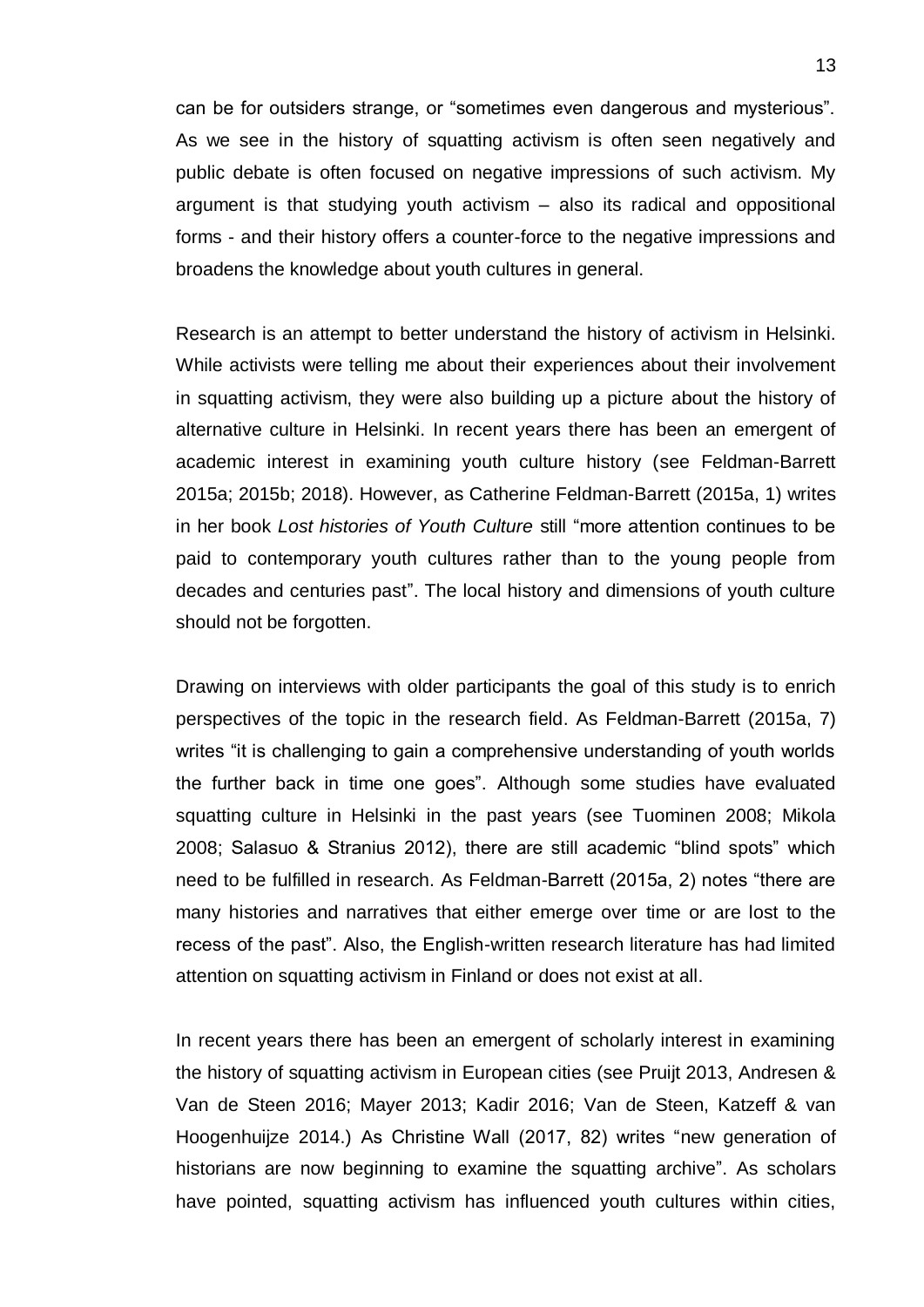sometimes playing an important role in local protest movements and at times gaining national or international significance (van der Steen & Katzeff & van Hoogenhuijze 2014, 19).<sup>6</sup>

Occupying dwellings or abandoned spaces has occurred in many different circumstances and is a diverse subculture in Europe. (see Mayer 2012, 2; Pruijt 2013, 17-18; Cattaneo & Martínez, 2014, 2). Squatting activism has its historical roots even in 1920s and after World War II but the actual rise of squatting activism and the rise of squatting movements is situated in the early 1970´s in cities like Amsterdam, Copenhagen, London, Berlin, Bristol, Wien and Frankfurt. (see Andresen & Van de Steen 2016; Van de Steen, Katzeff & van Hoogenhuijze 2014, 11; Pruijt 2013, 19.) In 1981, in Amsterdam it counted more than 206 squatted buildings, housing more than 1300 activists. In early 1980´s in West Berlin it counted 284 squats. (Van de Steen, Katzeff & van Hoogenhuijze 2014, 2).

Squatting activism of the 1970´s and 1980´s has received most of the academic attention and the most documented are the histories of squatting activism in European "squatting capitals" like Amsterdam, Berlin, Wien and Copenhagen. (see Andresen & Van de Steen 2016; Mayer 2013; Kadir 2016; Van de Steen, Katzeff & van Hoogenhuijze 2014). This has also raised criticism, because the focus of research has been on cities in Northern Europe and limited attention has been paid to squatting activism in other cities and countries. The most prominent perspective in research has been to identify squatting activism as social movement, another term used is urban movement (Pruijt 2013, Martinez 2007). Squatting activism began to grow in European cities like Berlin, Brighton, Copenhagen, Zurich, Hamburg and Wien from the late 1960s and early 1970s onwards. (see Andresen and Van de Steen 2016; Pruijt 2013). Still, squatting activism has been a marginal topic in research, also in research related to youth studies. As Margit Mayer (2013, 7) underlines, "mainstream research has paid scarce attention to the unfolding of squatting movements, their dynamics, their differences and their transformations, let alone their new challenges".

1

<sup>6</sup> Squatters movements in Berlin early 1990s or in Amsterdam in 1980s are examples of squatting activism which have gained international significance, also in academic research (see Andresen & Van de Steen 2016; Van de Steen, Katzeff & van Hoogenhuijze 2014, 11)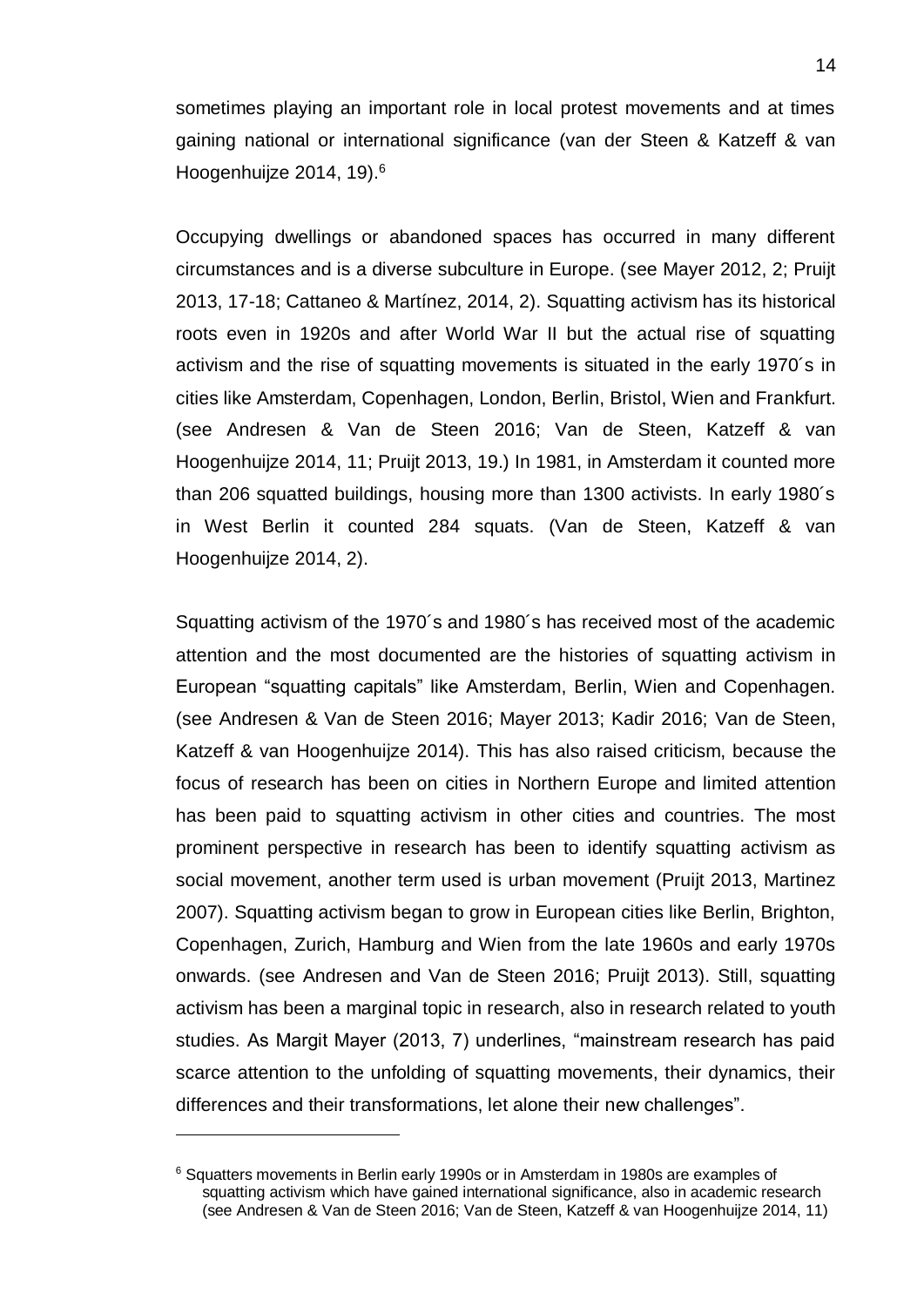Hans Pruijt (2013) has grouped scholarly literature on squatting activism in three main categories. The first category underlines politicization of public space and the act of squatting. Some research has put focus on the causes of squatting activism and relates the emergence of squatting to increased economic inequalities in the cities. Some studies have focused on the dynamics of squatter´s subculture. In her book *The Autonomous Life? Paradoxes of hierarchy and authority in the squatters movement in Amsterdam* Nazima Kadir (2016) focuses on hierarchy and authority within the internal dynamics of the squatter´s subculture. As an anthropologist Kadir critically examines the squatter´s subculture with ethnographic methods and examines the ideological radical left community. Also Lynn Owens (2009) has used ethnographic methods in his book *Cracking Under Pressure. Narrating the Decline of the Amsterdam Squatters´ Movement*.

In her article *Sisterhood and Squatting in the 1970s: Feminism, Housing and Urban Change in Hackney* Christine Wall (2017) has examined how gender has been present in squatting activism and explores the origins of a community of women who squatted in Hackney during the 1970s. Through oral testimony, it uncovers the historical importance of squatting activism to wider feminist politics in London, and the significance for women of taking control over their immediate built environment. Squatting Europe Kollective<sup>7</sup> has been active in the field: *Squatting in Europe: Radical Spaces, Urban Struggles* (2013) is a collection of articles and investigates the history of squatting activism over the past four decades in Netherlands, Italy, Spain, France and England. *The Squatters' Movement in Europe – Everyday Commons and Autonomy as Alternatives to Capitalism* (2014) includes articles which highlights the role of squatting activism as an alternative to capitalism in the cities. Both books offer views and articles on the squatting movement in Europe, its ideals, actions and ways of life. *The City is Ours: Squatting and Autonomous Movements in Europe from the 1970s to the Present* (2014) is a compilation of histories of squatting activism in eight cities and paints a diverse picture of squatting in Europe.

1

 $7$  SqEK is a transnational collective of academics and activists working in a variety of fields. The website of Squatting Europe Kollective<https://sqek.squat.net/> (seen 6.1.2017)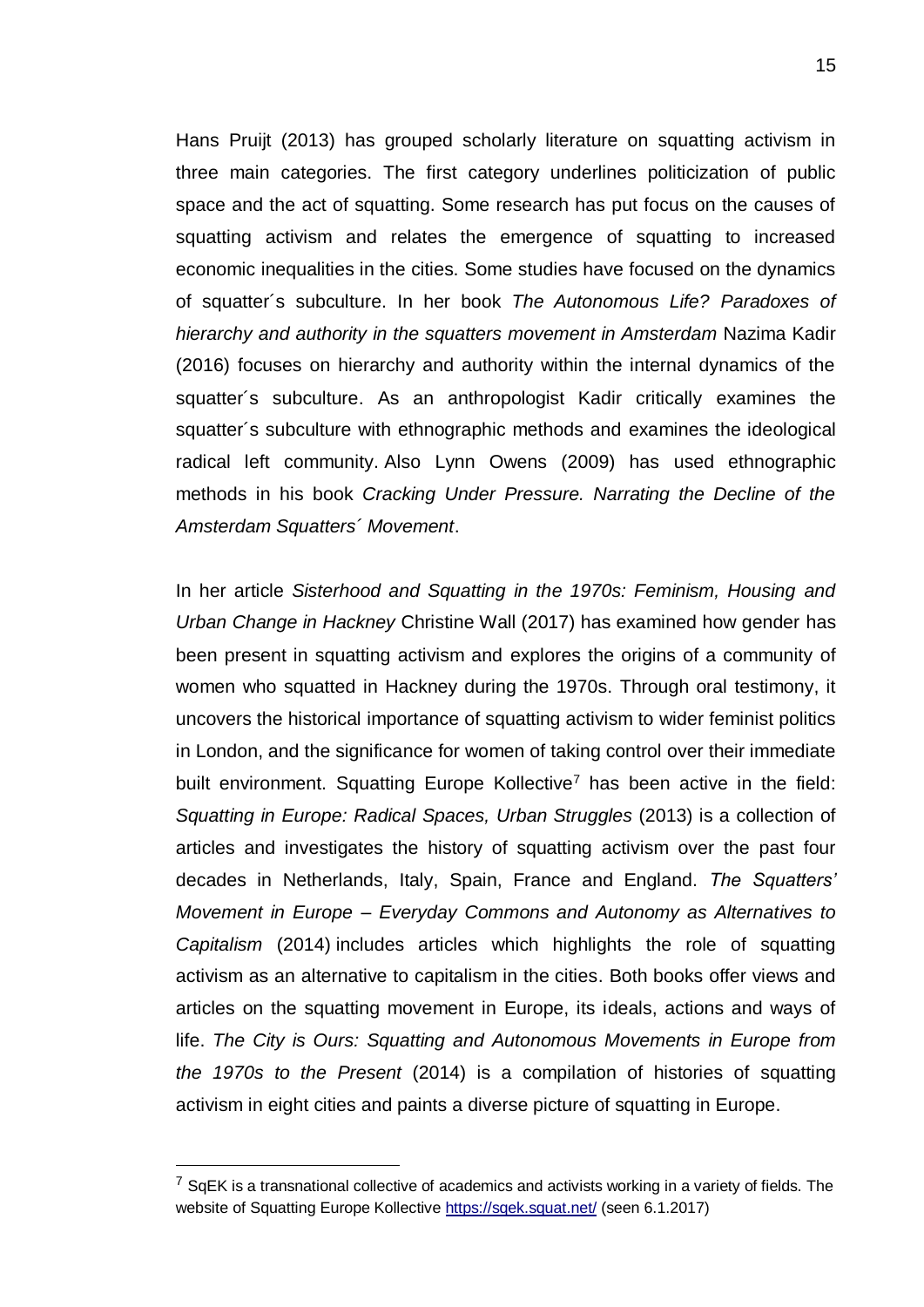There are several studies that has focused on the legal circumstances around squatting activism (see O'Mahony, O'Mahony & Hickey 2015). As a result of restrictive legislation, squatting has become increasingly criminalized in Europe and squatters are occasionally in conflict with the criminal justice system. In *Moral Rhetoric and the Criminalisation of Squatting: Vulnerable Demons?*  (2015) Lorna Fox O'Mahony, David O'Mahony and Robin Hickey include a collection of critical essays that consider the criminalization of squatting in Britain. In summary, squatting in European cities has received attention recent years and generated scholarly literature. Transnational comparison of the squatting culture in European cities aims to understand the cycles of evolution of squatting activism. However, there is still a gap in research because the english-written research literature has put a limited attention to squatting culture in Nordic countries or does not exist at all.

Some definitions about the terms. In Germany the terms *hausbesetzer* (squatter) and *instandbesetzer* (a combination of the terms *hausbesetzer* and *Instandsetzer*, that is, renovator) were soon replaced by the term *autonom*. This happened as early as 1982, when the massive wave of squatting in West Berlin came to an end (Van de Steen, Katzeff & van Hoogenhuijze 2014.). Also in Spain the term squatter was used before the term autonomous and after that the term *okupa* became standard. In Denmark, the term *besætter* (occupier) has been dominant throughout the 1980s but also the term autonomy is used (ibid. 2014). In the Netherlands, the term *kraaker* (squatter or housing pirate) has been dominant, but also the term *autonomous* has been used. The term *kraaker* refers to the Second World War period, during which resistance groups used the term to refer to illegal sabotage actions (ibid. 2014). There were also cities where the term *squatter* or *autonomous* never became common. In Athens, for example, the squatters movement was called *wild youth* and later claimed the term *anarchist*. In Nordic countries, the English terms *squatter* has been dominant. In Finnish context the terms squatter (talonvaltaaja) and squatting (talonvaltaus) have been dominant ann this study the terms squatting and squatting activism are used throughout the study.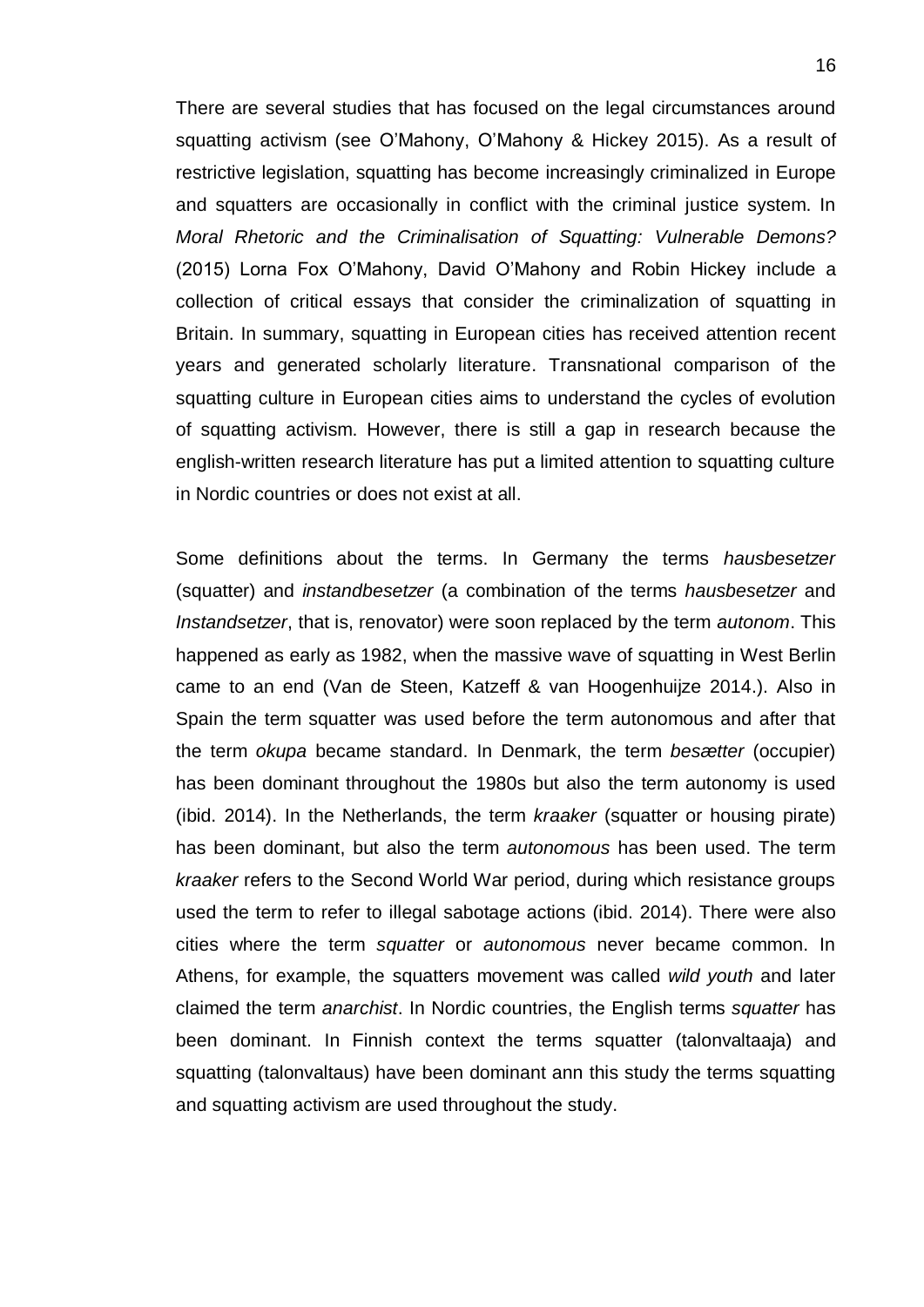#### <span id="page-16-0"></span>**2. DEFINING KEY CONCEPTS AND THEORIES**

Squatting activism is in this study conceived of as a subcultural phenomenon. The utility of the concept subculture has been much debated and is used in many ways to describe young people´s social groupings and actions in urban space (see Bennett and Kahn-Harris 2004; Bennett 2011.) Theoretically study is based on subcultural theory and follows the theoretical interpretations and concepts relevant to this study mainly through works of Andy Bennett, Jodie Taylor, Ross Haenfler and Patrick J. Williams (Bennett & Hodkinson 2013; Ross Haenfler 2005; Bennett & Taylor 2012; Patrick J. Williams 2011; Paul Hodkinson 2011; 2013). The concept of "lifestyle" is used in this study as a useful concept to explain subcultural participation in the context of squatting activism. Following these theoretical footsteps and debates about youth cultures, ageing and subcultural participation the concept of subculture is in this study conceived in a broad sense, understanding of subculture as a platform and social space where cultural identities, lifestyle and lifestyle choices are contested and constructed.

#### <span id="page-16-1"></span>**2.1. From subculture to post-subculture**

Observing youth cultures has its roots at the University of Chicago where urban sociologists started to observe the city's young hobos and gang members during the 1920s. Researchers at the University of Chicago focused on studying on specific subgroups of young people in urban environment who were particularly marginalized and possessed values and cultural practices that were different from the mainstream. This early literature relies heavily on assumptions that subcultures were the result of poverty and weak social conditions. The term subculture was used to describe delinquent gangs and the problematic social groupings of youth, which were seen consequences of rapid migration and youth unemployment, and caused social problems and street crimes in the city. As Frederic Thrasher (1927) writes in his work *The Gang: a*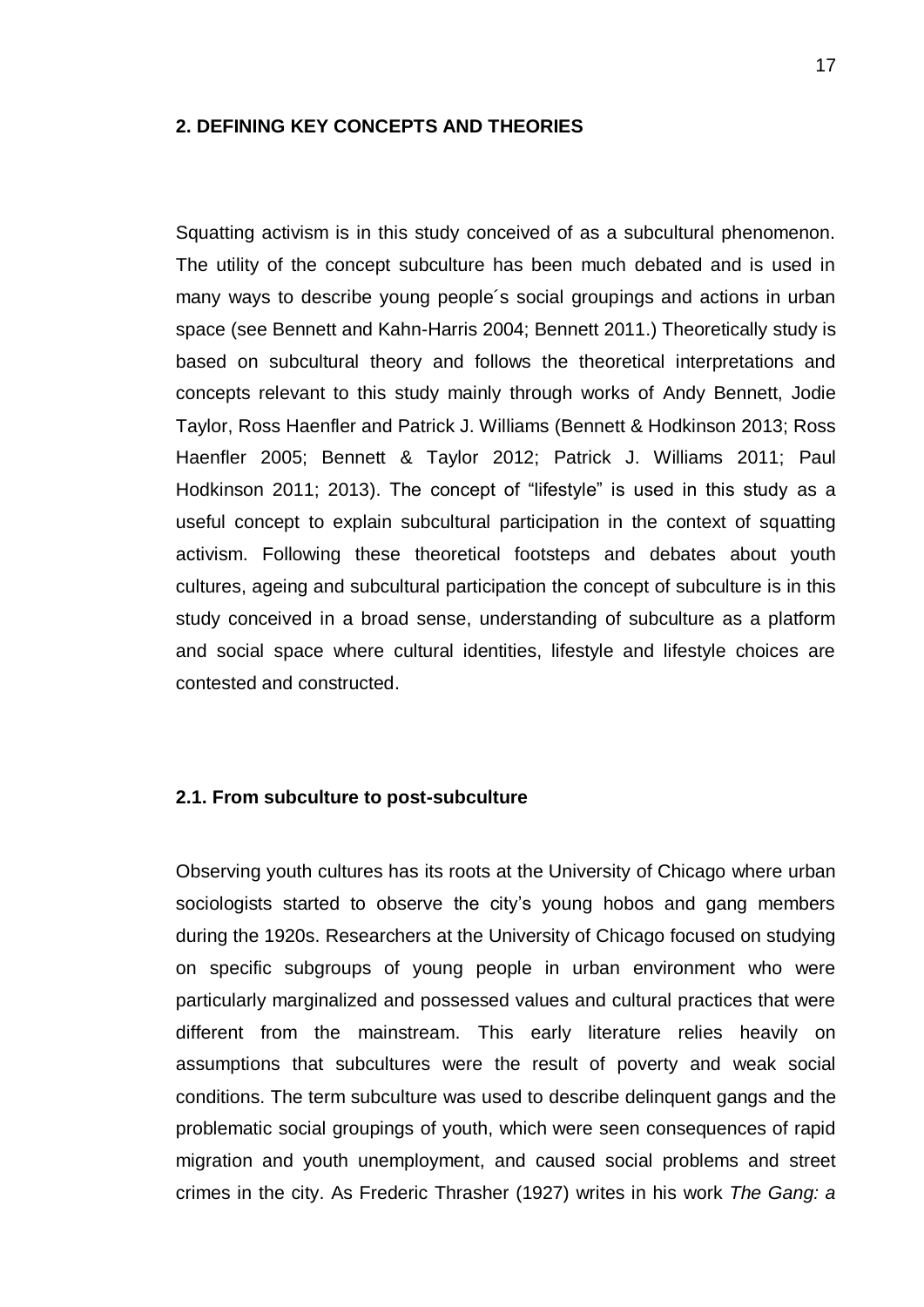*study of 1313 gangs in Chicago*: "neighborhoods in transition are breeding grounds for gangs".

Social class and structural factors played an important role in the explanatory frameworks among the subcultural theories. Researchers saw that social conditions*,* such as urbanization, homelessness and rapid influx of immigrants play a role in producing crime and other urban problems (see Wirth 1938; Anderson 1923). These early waves of subcultural work were based on fieldwork and participant observation and seeked to understand of from what social circumstances subcultures emerge. However, the Chicago School researchers focus on crime, social disorganisation and delinquency produced significant amount of ethnographies about youth but saw youth subcultures more social problems than diverse social spaces of youth cultures (see Haenfler 2014, 23-24.)

The Centre for Contemporary Cultural Studies (later CCCS) at the University of Birmingham emerged in the middle of 1960s in post-World War II Britain. CCCS published studies of the post-war youth subcultures, such as the teddy boys and the punks, in the late 1970s and early 1980s (see Hall and Jefferson 1976; Hebdige 1979). Like Chicago School, CCCS theories recognized the importance of social context in the formation of subcultures and social class became the main theme in CCCS subcultural theories. Subcultural theories were developed in response to the emergence of class-based youth cultures in the 1960s that created concerns among adult society, which were labelled "moral panics" (see Cohen 1973). Studies among Birmingham scholars were based on the assumption that working class youth in Britain developed various forms of resistance to the oppressions and cultural contradictions they experienced and were influenced by Gramsci´s (1971) marxist-based notion of cultural hegemony. CCCS scholars saw subcultures as class-based and suggested that what brought young people together was a collective resistance to hegemonic, mainstream cultural values. (see Hebdige 1979; Hall and Jeffersson 1976). CCCS researchers claimed that such resistance manifested itself most clearly in the group members' spectacular styles and rituals: style was a central symbolic form of resistance to dominant social relations (see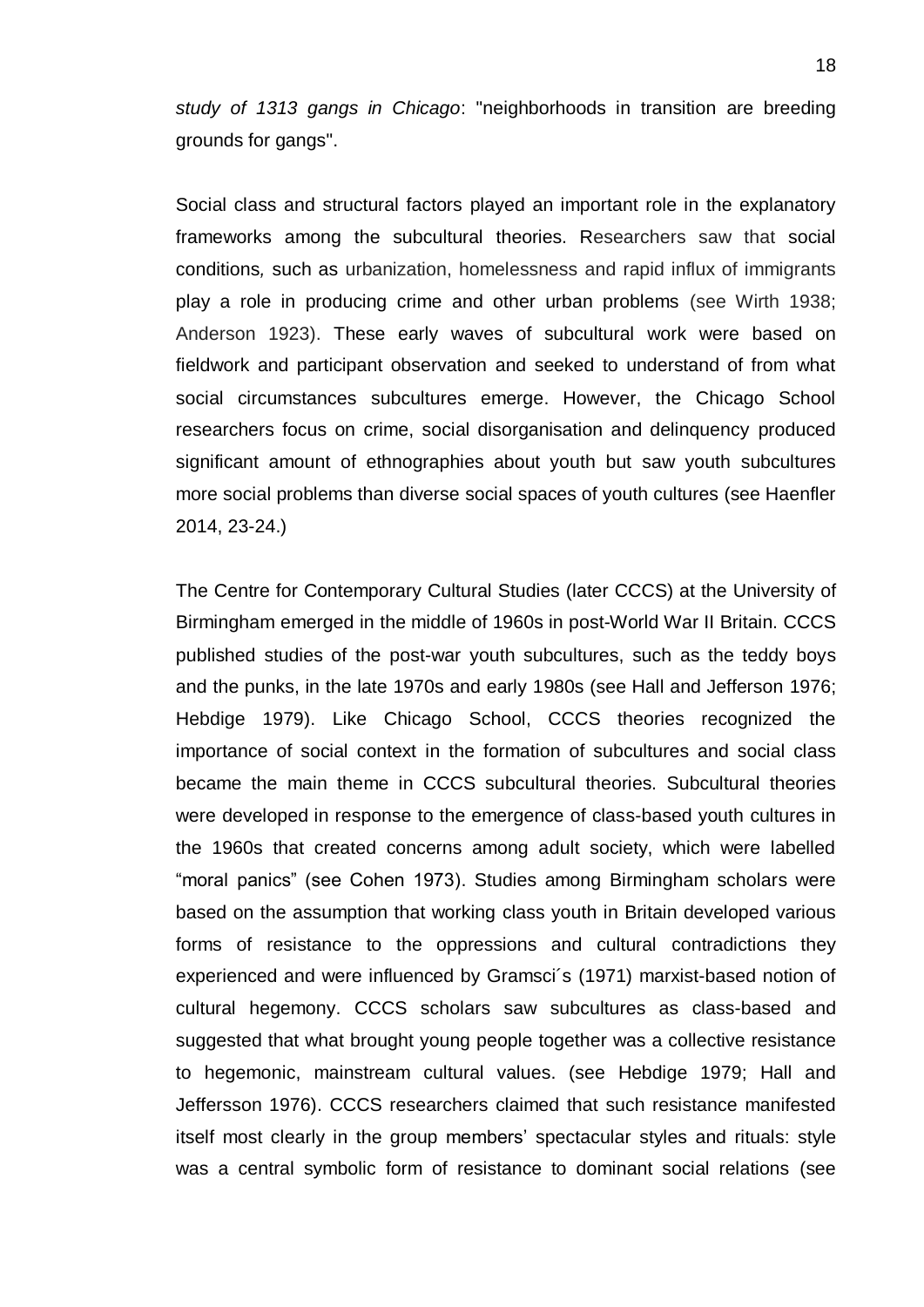Hebdige 1979; Hall and Jeffersson 1976) and media created an over-reaction to subcultural "threats", which were called "moral panics" (Cohen 1972.)

During the 1990s and early 2000s, numerous criticisms was targeted of the CCCS approaches to theorizing subcultures, which argued that the concept of subculture, as this had been applied to study of style-based youth cultures, had become reduntant as a conceptual framework (see Bennett & Kahn-Harris 2004). Critics pointed out that subcultural research suffered from several weaknesses. As Bennett & Kahn-Harris (2004) note, class-based theory gave simplistic picture about youth cultures, it failed to take into account young females involvement, ignored race, culture and locality and focused too much on age category 16 to 21, rather than seeing "youth" as state of mind. In the late 1970s and early 1980s, feminist researchers (McRobbie and Garber, 1976; Griffin, 1985) were shifting the subcultural focus onto girls. At the time of the emergence of subculture theory, young women tended to be marginalized from spectacular subcultures and instead spent time together at home or engaging in more modest and less confrontational leisure activities. Despite of the criticism and problems the concept of subculture has been strongly linked to CCCS tradition (see Bennett 2011; Williams 2011; Haenfler 2014).

#### <span id="page-18-0"></span>**2.2. Post-subculture theory debates**

The rise of rave and dance cultures of the late 1980s raised new perspectives to investigations of youth cultures (see Redhead 1997; Thornton; Muggleton 2000) Reflecting their postmodernist bent, researchers critiqued the idea of stable and recognizable subcultures, and suggested that youth formations are fragmented and fluid, better described as "scenes" (Straw 1991), "neo-tribes" (Bennett 1999, 2000) or "lifetyles" (see Bennett 2011a, Chaney 1996). The impact of this "post-subcultural turn" on youth cultural studies was significant and on contrast to the subcultural theories of the CCCS, subcultural studies moved away from structural and class-based accounts of young people's experiences. Influenced by elements of late modern theory (see Giddens, 1991), post-subcultural theories focused on how youth reflexively move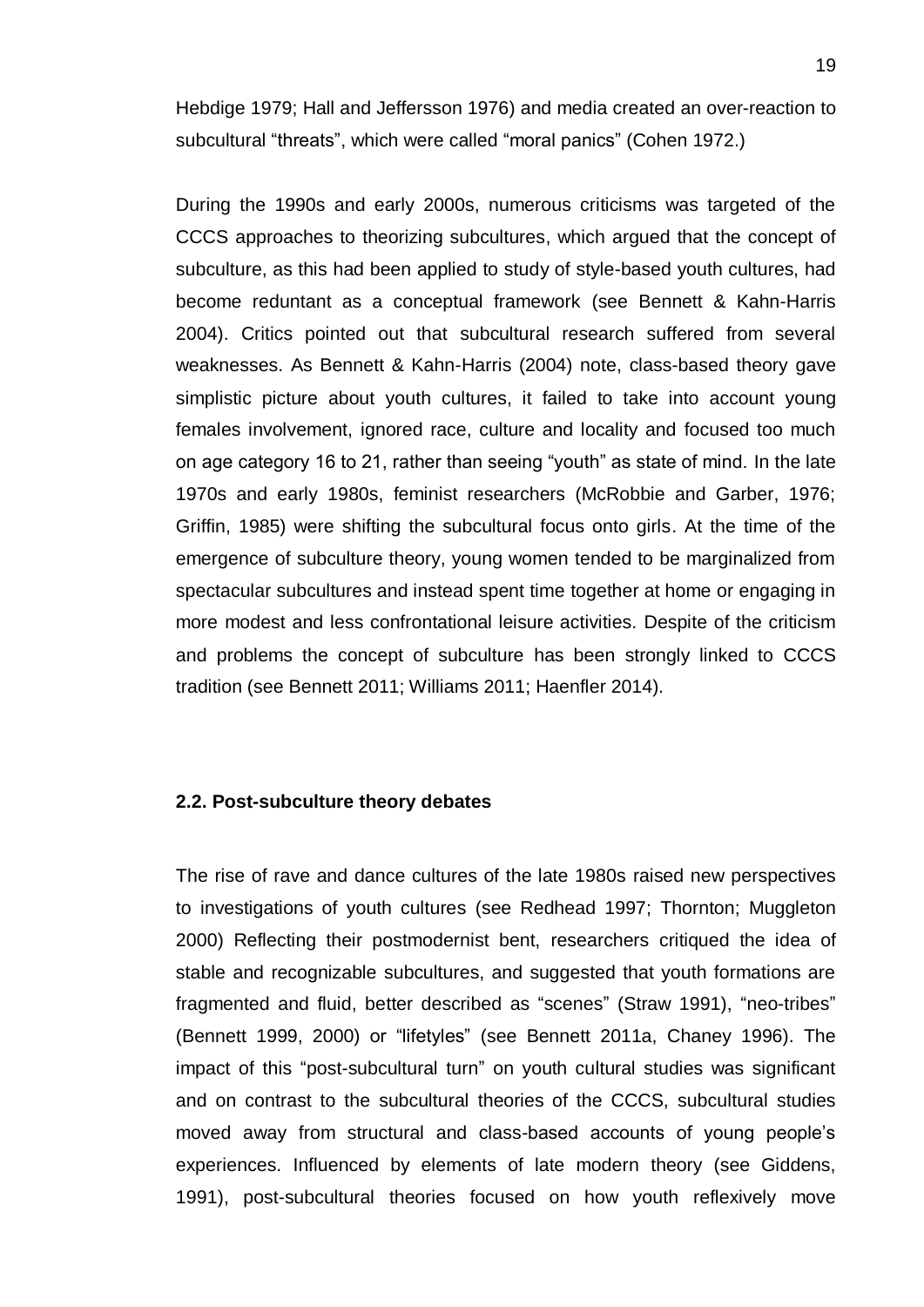between loosely bounded groupings in increasingly uncertain, individualised consumer society where the fixed and stable categories of social class were being replaced by more shifting and fluid identities. The central claims of postsubcultural researchers based on the premise that youth cultures are fragmented, giving rise to a variety of styles that are mixed individually and collectively, depending on the locality (see Bennett & Kahn-Harris 2004).

Post-subcultural theories argued that youth subcultures are fluid and freefloating identities of their members and claimed that in an increasingly interconnected world, people have more freedom to pick and choose what subcultural identity they want. This freedom means that subcultural identity and participation is fluid rather than stable and subcultural participation was more a *matter of choice* than a structurally determined social position. (see Bennett & Kahn-Harris 2004; Bennett 2011a; Williams 2011; Haenfler et al 2012). As Bennett (2011a, 28) writes, culture is not regarded only as a product of structural circumstances or forms of inequality, thus post-subculturists see "culture as a dynamic and participatory process through which social actors play an active role in shaping their eceryday sociocultural environments" (see also Bennett 2005).

However, also the post-subcultural approaches to subcultural theories has generated critical debates among youth cultural theorists (see Bennett 2011b; Williams 2011; Haenfler 2014.) As Bennett (2011b, 494) writes,

"post-subcultural theory contributes much of our understanding of the cultural dynamics, informing young people´s everyday appropriation of music, style and associates objects, images and texts. Although at one level establishing the basis for a new paradigm in youth culture research, post-subcultural theory has by no means supplanted subcultural theory as basis for youth research".

Following Bennett (ibid, 494), there are several weaknesses which has raised criticism. Firstly, the theoretical basis of post-subcultural approach is claimed to be too loose and does not offer a consistent theory of youth culture. Secondly, post-subcultural theory exaggerates the role of cultural industries shaping the identities and lifestyles of youth. And thirdly, the claims concerning the decline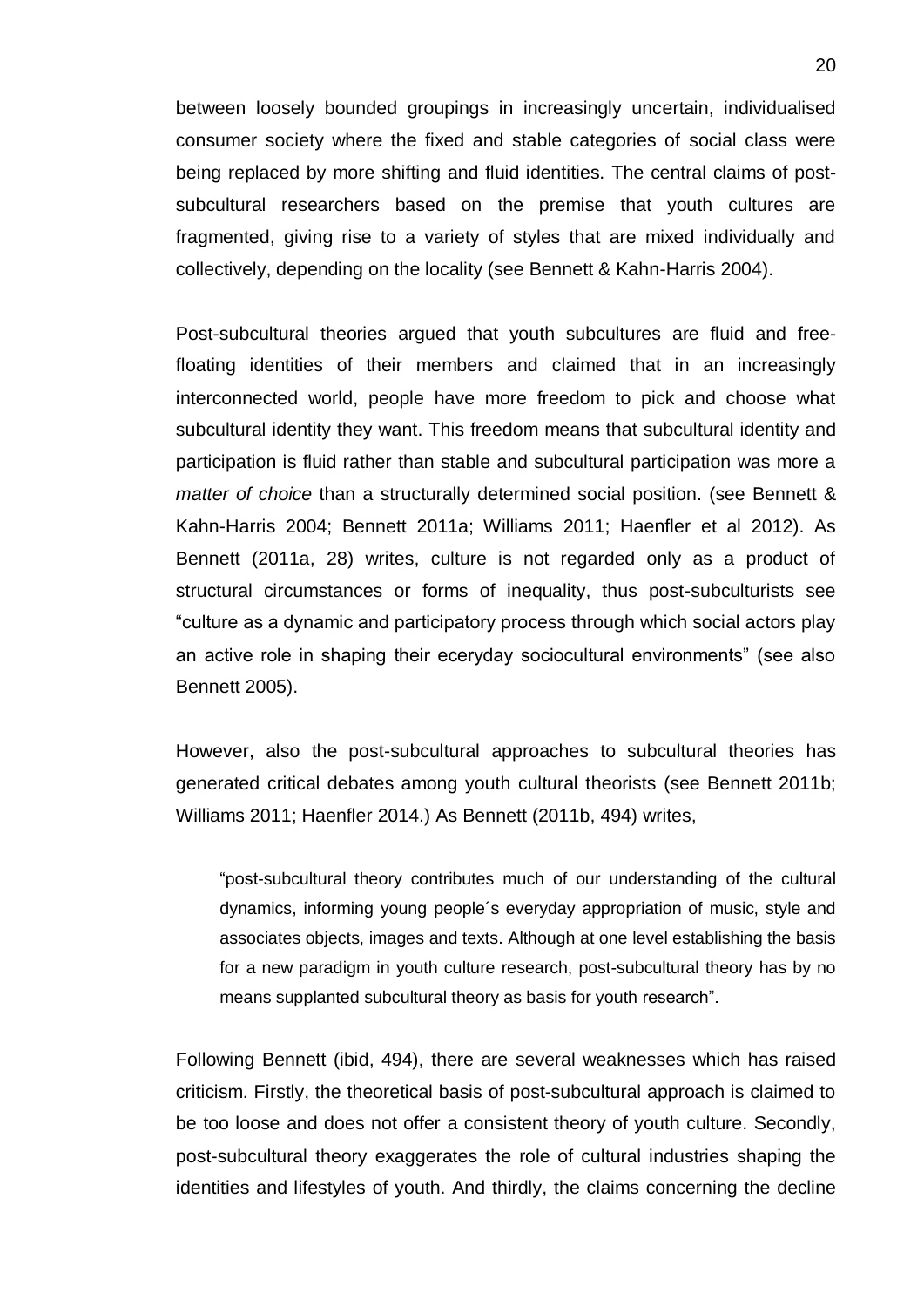of class-based youth identities underestimates structural inequalities which still shapes young people life chances and the individualistic approach of postmodern theory "depoliticizes" youth culture and underestimates the relationship between youth cultures and broader social structures (see Shildrick 2006.) To summarize this following Bennett (2011, 494), the tensions between subcultural and post-subcultural theory has remained unsolved, but as Bennett point, "future research might combine critical tenets of both subcultural and postsubcultural theory".

However, post-subcultural literature on subcultures implied a shift in perspectives, viewing young people more as competent social actors than victims of the structural circumstances in society. This paradigm change reflected a development in the understanding of subcultural participation, where the subjective subcultural experiences became central (Williams 2011; Haenfler 2014; Hodkinson 2011). As Ross Haenfler (2014, 30-31) writes in his book *Subculture: The Basics*, "new generation of scholars came of age in the 1980s and 1990s as many subcultures – punk, metal, goth, riot grrl, rave, hiphop, skating and so on – were emerging or undergoing a resurgence of popularity". These scholars were often participants in youthful scenes themselves and brought new perspectives to subcultural analysis. Haenfler (2014, 30-31) summarizes:

"bound neither by CCCS focus on class and marginalization nor by the postsubculturist notion that distinct, coherent subcultures may not exist, these scholars seek a deep understanding of subculturists´ experiences *from participants´ subjective point of view*, studying via participant observation what subculturists actually *do.* While often sympathetic to subculturists´ efforts to "resist" the mainstream, they also offer critical analyses of the contradictions and inequalities reproduced in scenes. Moving beyond on exclusive focus on social class, they often explain how participants challenge and reinforce social norms surrounding gender and sexuality. Subcultures become *strategies,* sets of microlevel practices embedded within social structures" (ibid. 30-31)

Following Haenfler (2014, 31) contemporary work on subcultures does not constitute a coherent "school" of thought, but draws upon the strengths of previous scholars. It seems that the way in which subcultures are seen that has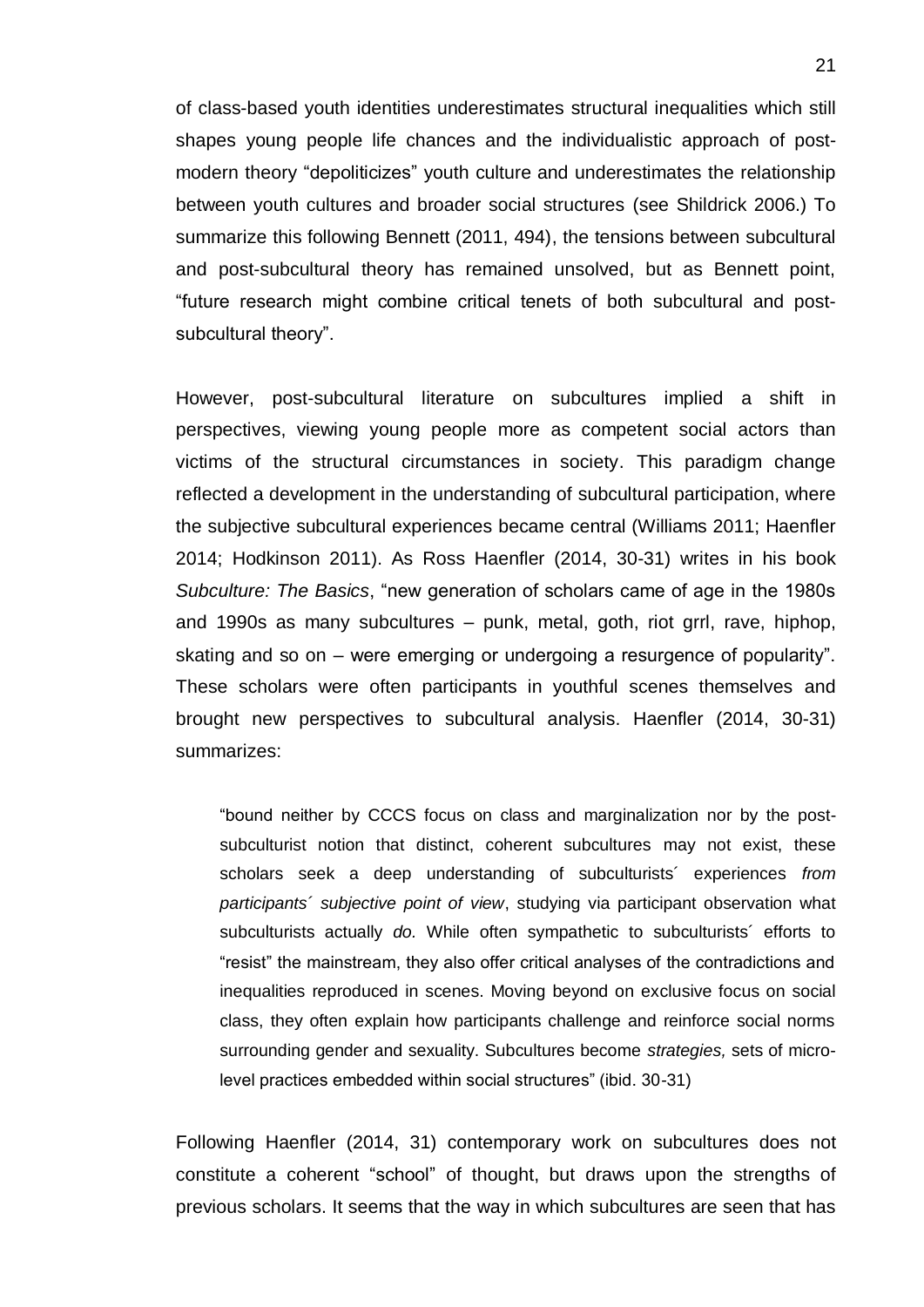changed, but also how the research on them is done. Recent literature has drawn attention to the increasing diversity, complexity and longevity of youth and seeing subcultural participation more as a matter of lifestyle choice. Researchers are also more sensitive to using methods that aim to reach the ways in which subculturalists understand their experiences. As Haenfler (2014, 32) writes this perspective pays attention to participants´ subjective understandings of their activities, often through ethnographic or interview studies, focuses on nuanced and multiple meanings members of subculture construct and pays "increasing interest in disconnecting subculture from youth and instead examining subcultural activity across the life course".

#### <span id="page-21-0"></span>**2.3. Subculture as a lifestyle**

Lifestyle is a set of routine choices an individual makes and this is what Anthony Giddens (1991: 5) has called the "reflexive project of the self". Following Giddens (1991, 214) life politics is a politics of life decisions. I see that the concept of "lifestyle" as a useful concept to explain subcultural participation in the context of squatting activism. Furthermore, looking at squatting activism as a "lifestyle", illustrates how identity is a reflexive process and the concept of lifestyle applies to wider choices, behaviours and attitudes. Lifestyle can also be oppositional to the mainstream culture, and lifestyle choices can seek wider collective and individual social change (Haenfler et al 2012; Bennett 2011a; see also Chaney 1996; Miles 2000).

Following Giddens (1991, 53) self-identity has become a reflexive project that we continuously work and reflect on. We create the story of who we are, and how we came to be where we are now. In this perspective self-identity is not given from outside, it is a person's own reflexive understanding of self. Giddens asserts that everyone in modern society has a possibility to select a lifestyle, although different groups and individuals have different possibilities. It is noteworthy, that this perspective does not exclude consideration of structural inequalities. In youth studies lifestyle is used to describe young people's relationship with social change and how lifestyles play an important role in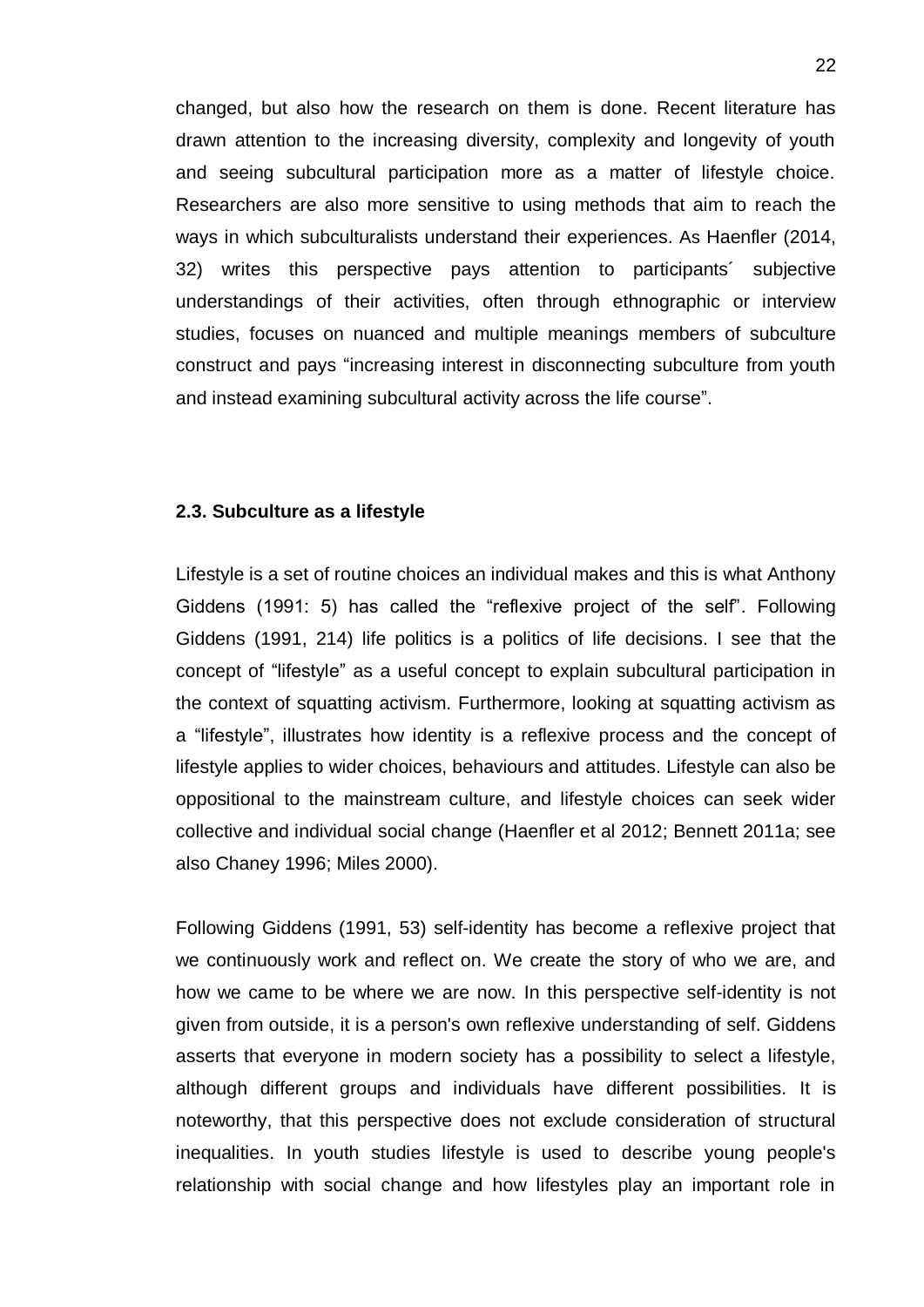individualized world characterized by postmodern fragmentation, risks and globalization (see Bennett 1999; Miles 2000.) Subcultural lifestyle choices can also be oppositional to the mainstream culture, and aim to wider social change where actors can have active role in shaping their social environment (see Haenfler 2005; Bennett 2011a, Williams 2011).

Following these perspectives, subcultures are not coherent, easily identifiable groups with stable membership and clear boundaries, but rather a set of diverse meanings and practices that change over time (see Haenfler 2014, 55.) Seeing subcultural participation more as a matter of lifestyle choice is an alternative to the static and abstract categorization of subcultures. Haenfler (2014, 16) defines subcultures as *"*relatively diffuse social networks that have shared identities, distinctive meanings around certain ideas, practices, and objects, and a sense of marginalization from or resistance to a perceived 'conventional' society". This definition reflects a broader perspective in the understanding of subculture. Patrick J. Williams (2011, 39) in his book *Subcultral Theory* proposes a broad understanding of subculture and defines subculture as "culturally bounded, but not closed, networks of people who come to share the meaning of specific ideas, material objects and practices through interaction". These definitions of subcultural participation are relevant with my own attempt to rework subculture in relation to ethnographic work on squatting activists.

In this study the concept of subculture is conceived in a broad sense, understanding of subculture as a platform and social space where cultural identities, lifestyle and lifestyle choices are constructed*.* Through investigations of squatting activism of the early 1990s I will explore how participating in squatting activism has influenced activists lifestyle choices and how young squatters were also actors whose choices contributed to maintaining conditions in the city and in which they lived in. This approcah focuses on the intersection of individual and collective action and where young people are not passive but motivated actors in a society. This is a way understanding activism and I am interested in how squatting activism and the experiences of activists are positioned in this debate and meaning. The will to understand the nature of the concept subculture with this perspective is carried throughout the study and analysis.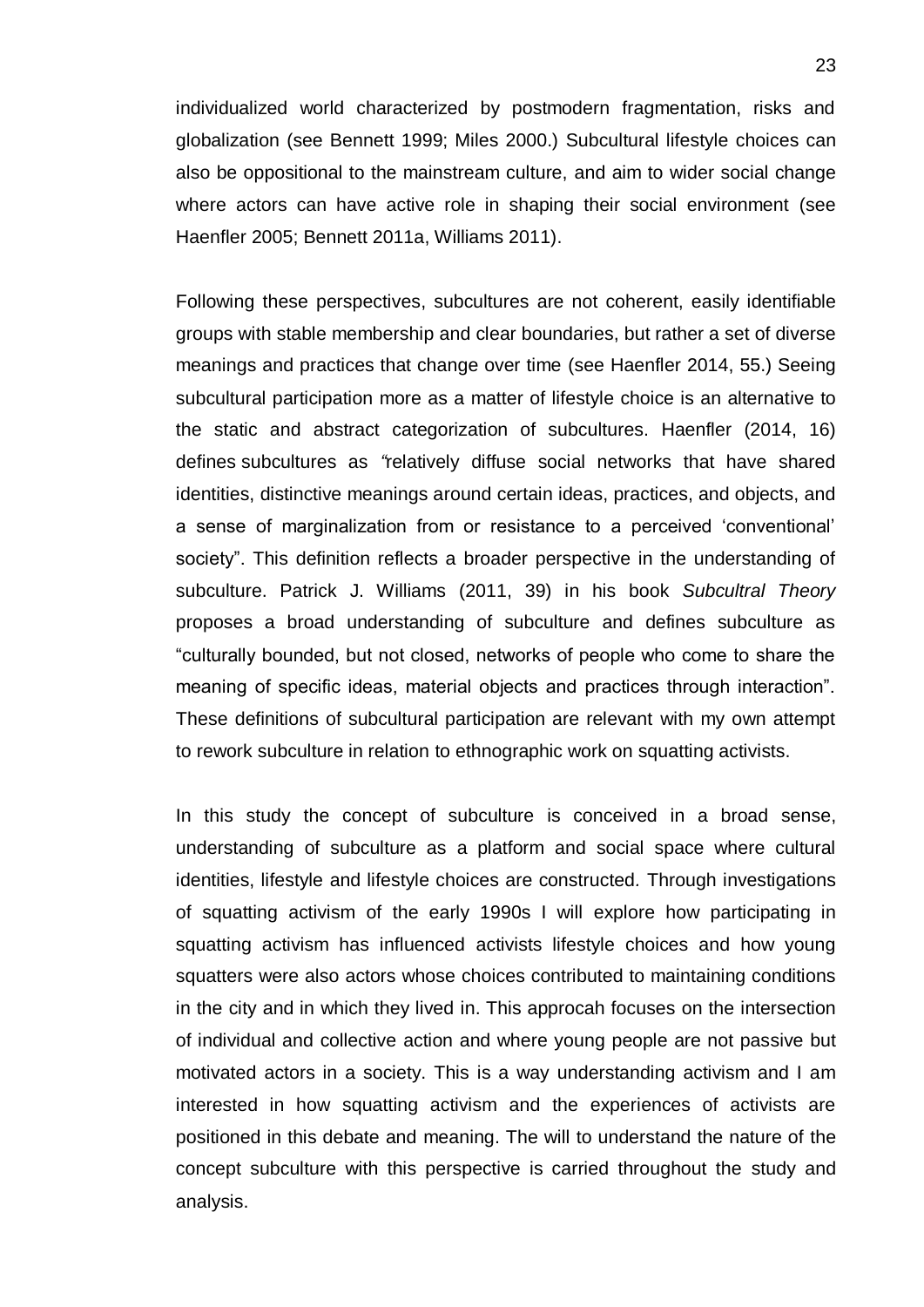#### <span id="page-23-0"></span>**2.4 Youth culture and ageing**

Usually in academic literature the concept of subculture is connected to youth. Following the recent debates about subcultures, the term youth culture cannot be defined only as a youth phenomenon or age-spesific category. In recent literature there has been growing interest towards the investigation of the experiences and contuinity of participation in "youth cultures" also among older subcultural participants (see Bennett & Hodkinson 2013; Bennett & Taylor 2012; Hodkinson 2011; 2013). As Hodkinson (2011) writes, "rather than simply growing up and out of the scene completely, many participants continue their participation, balancing it with a desire to conform to societal expectations for appropriate adult behavior". Following these debates I will explore older participants´subcultural experience.

As I will discuss, participating in subcultures is not age-limited or age-spesific, and in recent years, there has been growing interest in examining the life courses of ageing participants of subcultures (see Bennett & Hodkinson 2013). As Williams (2011) writes in his book *Subcultural Theory – Traditions and Concepts*, subcultural affiliation is most likely to begin during adolescence, but it´s significance can last a lifetime. As Hodkinson (2016, 640-641) writes: "developing research of ageing and youth cultures offers perhaps the closestcurrent example of the contextualisation of affiliations to particular cultural and subcultural groups within broader lives and biographies." Following these perspectives I see subculture as a space and platform of *lifestyle* choices, in that they represent ways participants can get together and debate social issues, produce alternative practices, and create spaces for alternative poltical forums. And as I will discuss, the impacts of these lifestyle choices can have long-term effects.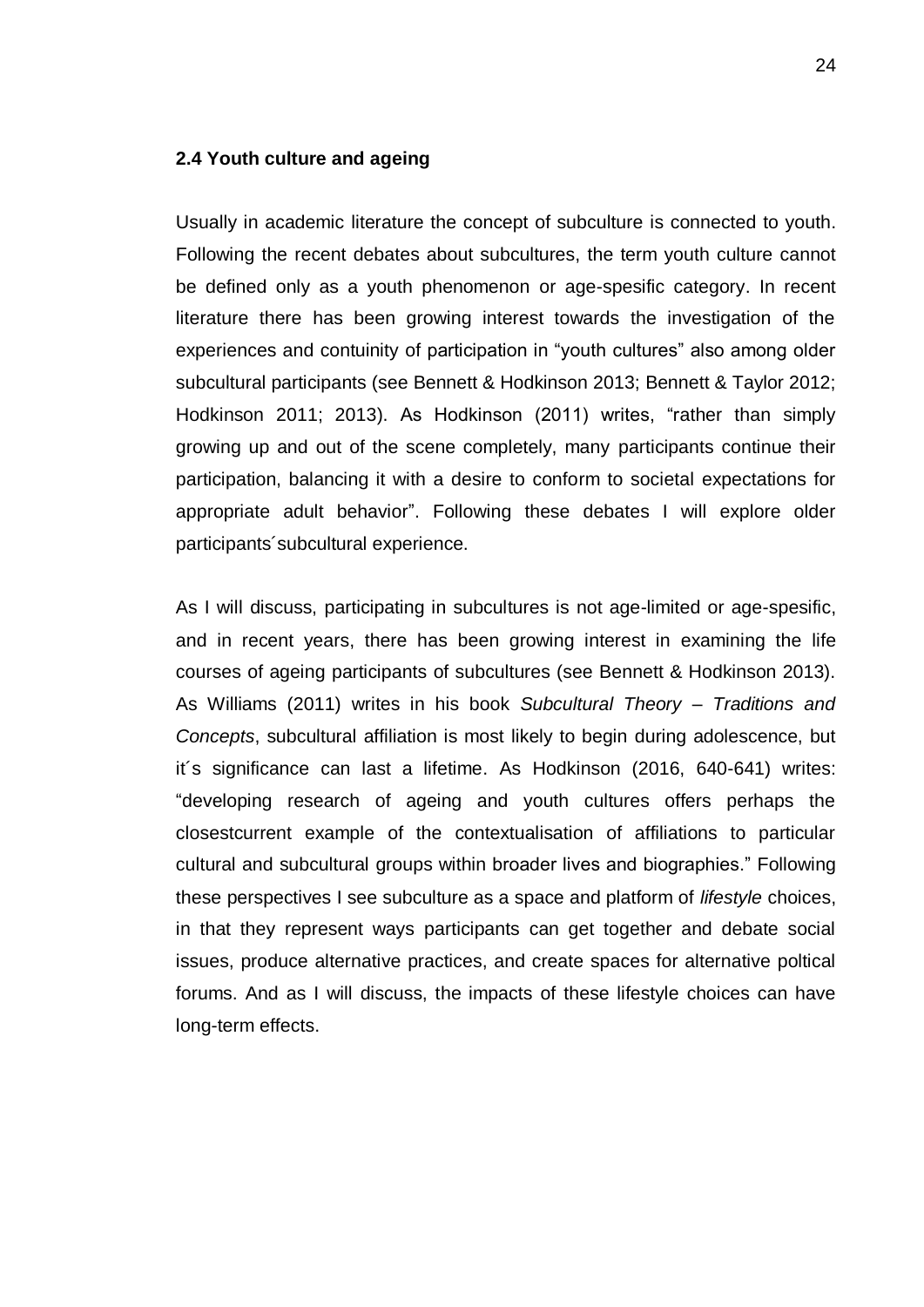### <span id="page-24-0"></span>**3. INTRODUCING THE METHODS AND RESEARCH PROCESS**

This study is an ethnographic study and explores squatting activism of the 1990s in Helsinki making use of interviews with older activists, archive materials and the authors personal experiences. In this Chapter I will explain how I got in contact with "ex-squatters" to do this study. In the following sections, I will present the research process and explain how I used ethnography as a research tool to make the interviews and to collect research material from archives. Research material is based on interviews with participants of squatters movement who were active in the squatting activism early 1990s in Helsinki. I have used also autobiography as a research method because the experiences and "subcultural memories" of the author are one source of this study.

#### <span id="page-24-1"></span>**3.1. Urban ethnography and the field work**

On January 10, 1990, a group of young squatters occupied three abandoned wooden buildings. Squatter´s flags were hanging on the windows, young squatters cleaned up the house and put heat on the old owens to keep the cold outside. Since the buildings had been unused for several months, occupying the houses was the young people´s confrontational response to the ongoing housing crisis in Helsinki early 1990s. Squatters held the houses short period, raised public debate about the lack of affordable housing in the city and finally were evicted by the police. Squatting of Intiankatu was a starting point to a new wave of squatting movement in Helsinki in the early 1990s, which I have defined as a second wave of squatting activism in the Chapter Two.

Squatting of Intiankatu was a starting point to my actual participation in squatting activism. I was a just graduated youth worker, but at that time I was unemployed. When I joined the squatting movement in Helsinki early 1990s and became a squatter myself, I did not imagine I would be some day studying this topic. In other words, I didn´t have any intention to become a researcher or to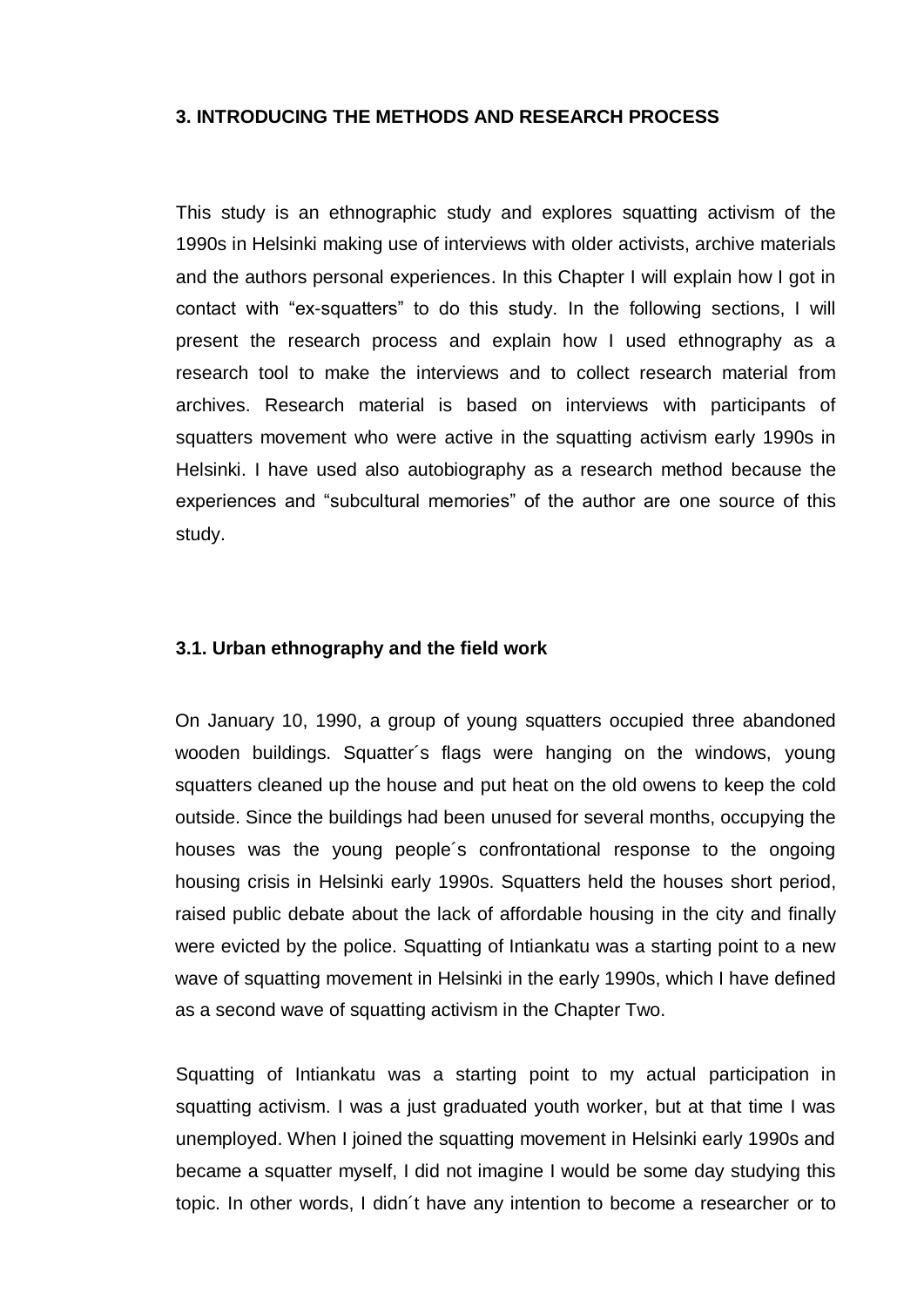make systematic study, or participant observation when I was member of the movement. However, I was "insider" in squatter´s scene in Helsinki, which gave me unique position to experience the dynamic of such action-oriented collective action. These experiences and "subcultural memories" are the one source of this study. The use of autobiography in youth culture histories does similar work to the 'insider research' popularized by sociologist Paul Hodkinson (2005). As a self-identified goth, Hodkinson (2002) wrote his PhD about the subculture he belonged to and knew best.

Research material is based on stories and interviews of older participants who were active members in the squatting activism early 1990s in Helsinki. Although squatting activism has been a visible part of youth culture in Helsinki from late 1970s, the stories of the actual participants are those that usually go unheard. This study will give them expression. I have done this by collecting the stories of squatters who were connected to the movement. Interviews were collected during years 2014-2017. Following Murchison (2010, 4) urban ethnography is a "research strategy that allows researcher to explore and examine the cultures of the urban spaces that are fundamental part of human experience". Or as Kay Cook (2008, 148) writes, "ethnography is in a unique position to examine power-laden social and cultural processes within particular social sites". An ethnographer can give voice to marginalized groups. Also Muncey (2010, 8) explains that ethnographic research can "shed light on the silent majority of people whose individual voices are unheard".

Although my research field is located mainly in Helsinki, I have visited other cities during the research to broaden the historical perspective to my research topic. According to Huerta & Venegas (2010, 2) urban spaces are different from other research spaces and therefore deserve a more nuanced approach. Also later on, inspired by my experiences, l have in recent years visited occupied dwellings, squatter´s clubs, cafés and events and have observed squatting culture in Helsinki and in other European cities both as a member of squatter´s culture or just as a "curious tourist". During my study I had possibility to visit occupied dwellings and squatting culture in Helsinki, Hamburg and Berlin. Although my research interest was the history of squatting activism in Helsinki, visiting contemporary activism broadened my perspective to my research topic.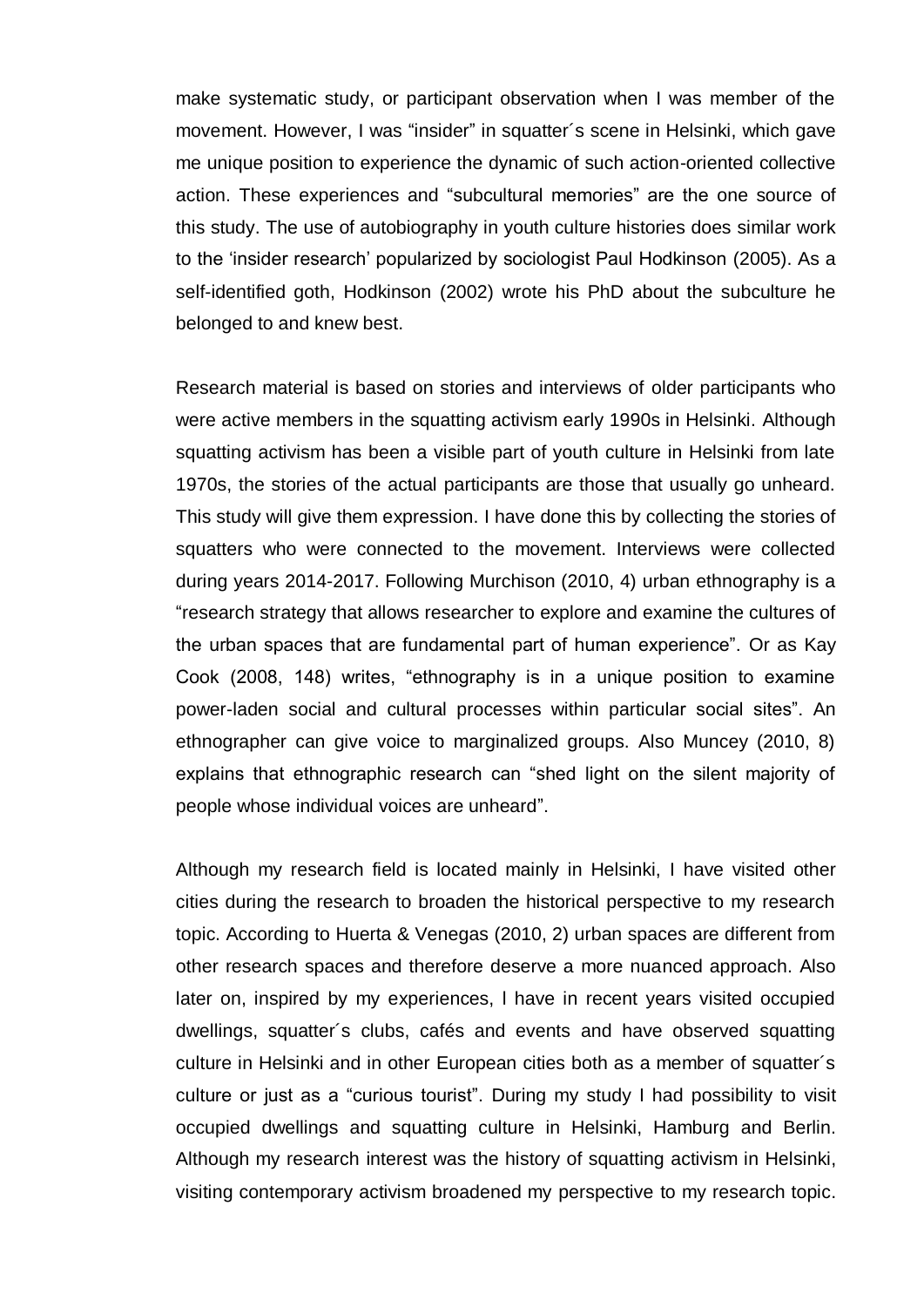Murchison (2010, 4) writes that, "unlike many other research strategies, the ethnographer is not typically a detached or uninvolved observer. The ethnographer collects data and gains insight through first hand involvement with research subjects or informants." Murchison underlines that this involvement can take "many forms, from conversations to and interviews to shared rituals and emotional experiences". (ibid., 4). And because of the "position as participant-observer, the ethnographer becomes the primary research instrument through which information is collected and recorded. (ibid., 13)

#### <span id="page-26-0"></span>**3.2. Interviews with activists**

The starting point to my study was a conversation with ex-squatter in Spring 2014. After this I started to contact more "ex-squatters" in order to find out if they were interested to meet me and share their experiences about squatting culture and this particular period of squatters movement of 1990s in Helsinki. When I started to contact ex-squatters, I hesitated if they really wanted to meet me and share their experiences with me after so many years? People grow up over the years, and some people might not like the idea to think back their youth. After few calls and e-mails I soon I realized that my fear was unfounded. All the informants I contacted were willing to have a conversation with me, and on the contrary, some were at first surprised, but after a while wanted to join my study. It was easy to me to enter the field and take first contacts to informants because they knew my history and involvement in squatting activism.

The interview data for this thesis was collected from eight informants, including five men and three women. All except one interview were conducted in the fieldwork period from February 2014 to July 2017 in Helsinki. One interview was in in St. Petersburg, because on of my informants lived there. This interview was conducted in Spring 2015, and the interview language was in english. Other interviews were conducted in finnish, and were translated into english. The format of the interviews was qualitative and face-to-face. The duration of the interview varied depending on the informants. On average, the interviews lasted from 1 to 1,5 hours. I recorded the interviews with a small record player. I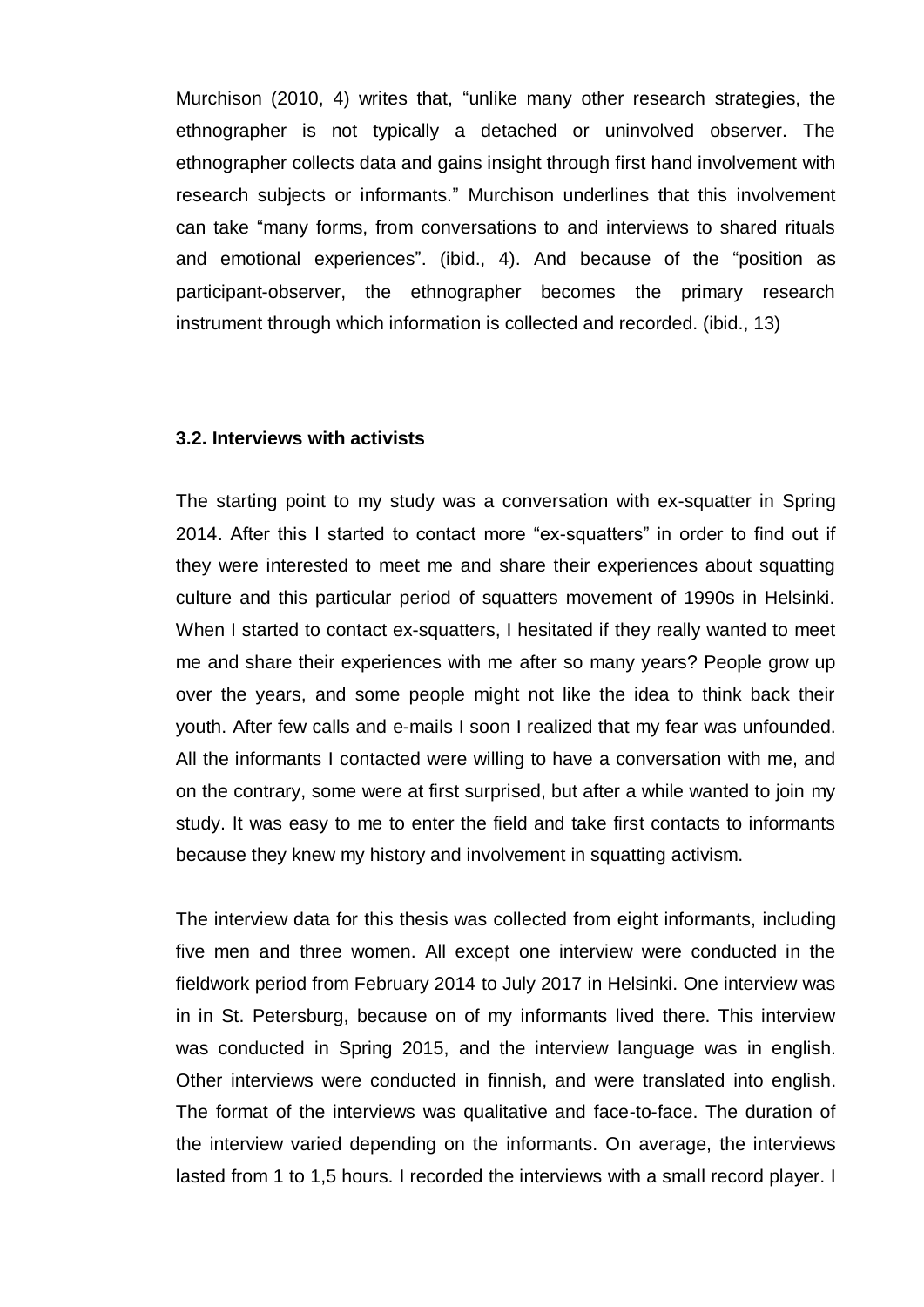met the informants in different places, but for the interview I tried to locate places which were connected to the history of the squatting activism of the 1990s. This caused also difficulties, some of the locations did not exist anymore because the buildings were demolished. For example one interview was made in a Nepalese restaurant in a new-built dwelling, but which was located in the same spot where young squatters occupied a building early 1990s

The informants were at the time between 40-46 years old. The interview material, which I also quote in this thesis, consists of eight interviews. For quotations, I refer to these interviews with codes. To protect the anonymity of the informants I don't give any detailed information about the background of the informants, since the number of activists in the squatting movement is relatively small which makes it difficult to protect the identity of informants. Anonymity is also important because squatting is criminalized in Finland, although my research is focused on activism that has occurred in the past. The informants were a heterogeneous group of activists, who were active members of the squatting scene. I chose to interview activists who had been active members of the movement and has had long term commitment to squatting activism. These people, due to their experience, had much knowledge about the movement and they were also willing to share their experiences.

Research questions were a set of loose and non-formal questions regarding activists participation in squatting activism in Helsinki (see Appendix 1). During the interviews I used a collection of photographs and newspaper articles to "feed the memory" of my informants. This helped both me and the informants to remember the historical events, which framed the topics we wanted to discuss about. Understanding the acts of individuals and structural constraints in ethnographic research means also understanding the context of space and the history of the community. (Huerta & Venegas 2010). According to Thomas (1993, 1) "ethnography is a way of applying a subversive worldview to the conventional logic of cultural inquiry". Thomas underlines that it "offers a more direct style of thinking about the relationships among knowledge, society, and political action. The central premise is that ethnographic description offers a powerful means of critiquing culture and the role of research within it". (ibid, 1) Study is also a journey to my personal history and has influences from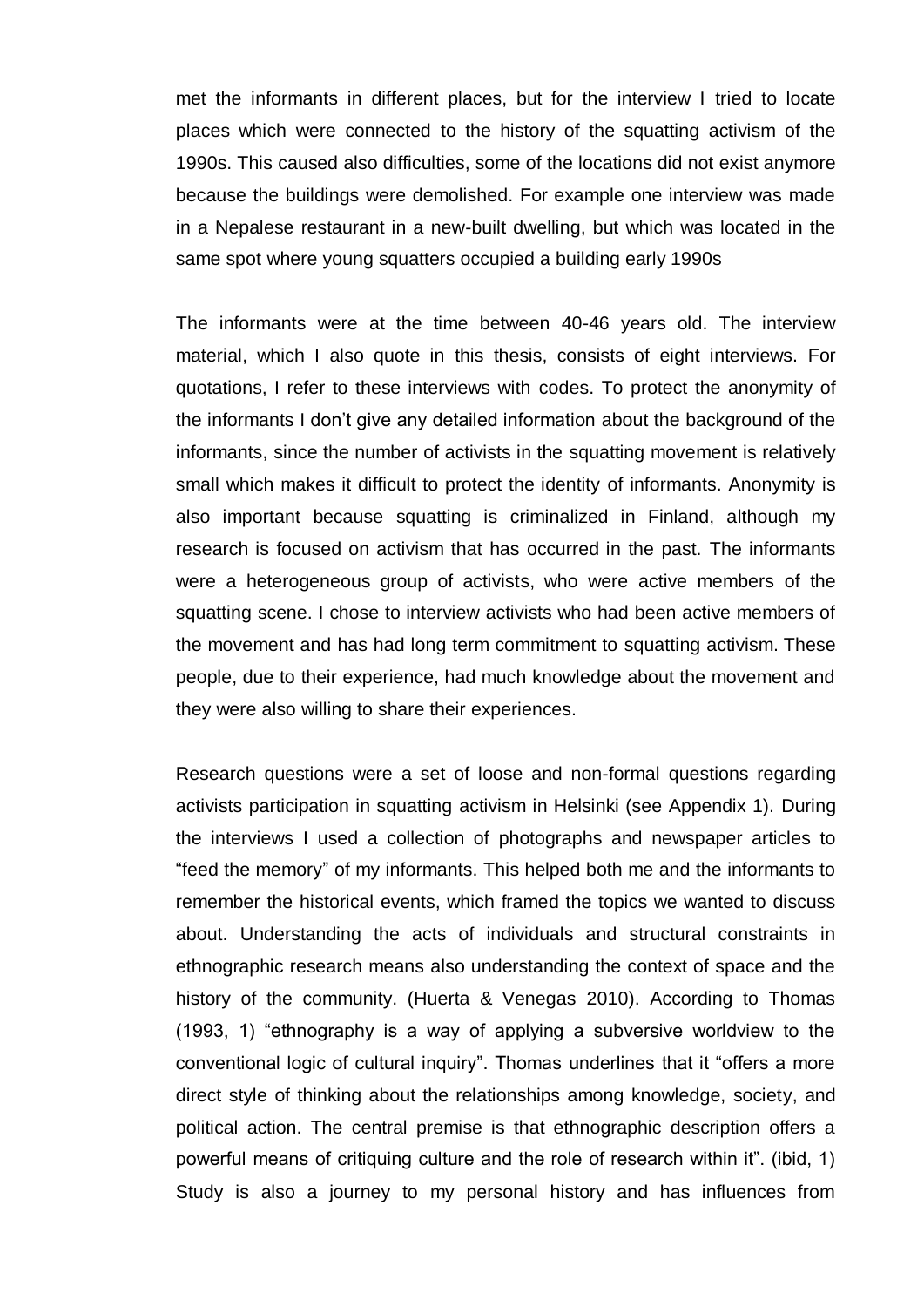autoethnography. As Ngunjiri et al (2010) writes "Autoethnography as a research method is an extension of researchers' lives. Although most social scientists have been trained to guard against subjectivity (self-driven perspectives) and to separate self from research activities, it is an impossible task." Following this, research is connected to my personal interests and experiences.

## <span id="page-28-0"></span>**3.3. Researcher in the archives and the process of analysis**

My research process began in Autumn 2013, when I wrote my first thesis proposal for my master research seminar. I was interested in subculture theory in general as a starting point and had some ideas how to more deeply analyze squatters subculture. Not having yet a clear research question, I proceeded with the interviews to help me narrow the focus of my thesis plan. The first interview took place at February 2014. In the first place at the core of the research was to map the history of squatting activism in Helsinki. As Feldman-Barrett (2015, 7) writes "it is challenging to gain a comprehensive understanding of youth worlds the further back in time one goes". This means, while any research cannot be exhaustive, not to mention research that examines happenings and incidents in the relatively distant history, it must be critically evaluated *what* have been included and excluded.

During the study I needed to check facts and dates. This is why research required interdisciplinary research methods and multidimensional process of analysis. Significant part of my research took place in The People's Archives.<sup>8</sup> The archive is the central archives of the Finnish left-wing labour movement and civil society organisations, where most of the archive material of the squatting movement in 1990s is located. The material based on squatting activism of the 1990s was collected largely by myself and was delivered to People´s Archive in Spring 2012, but was still unorganized. With the great help and professional

1

<sup>&</sup>lt;sup>8</sup> Kansan Arkisto (The People's Archives) maintained by the Social Archives Foundation is the central archives of the Finnish left-wing labour movement and civil society organizations The People's Archives is located in Helsinki and the archives' collections are at the disposal of researchers and the public. <http://www.kansanarkisto.fi/in-english/> (seen 22.2.2017)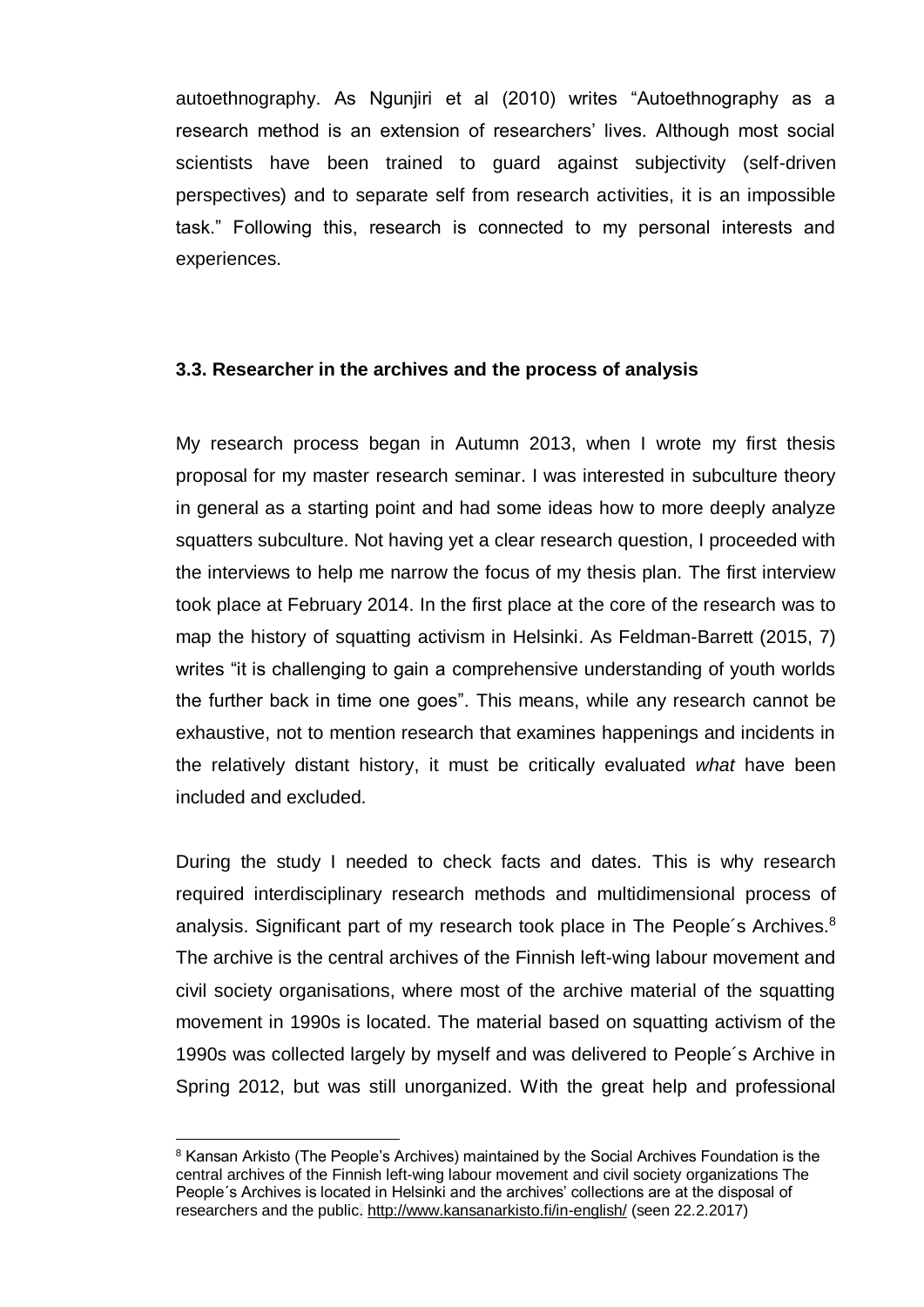guidance of the personnel in the archives I arranged the photos, texts and documents, old posters and other material in order to be useful both to my research and to the archives.

My first visit to the People´s Archives was on April 2015. I started to organize data located in archives already in the beginning of my research. I had possibility to work in the Archives several periods, from short visits to longer periods. The longest period was three days period, when old paper photos were arranged, and digitalized to the use of the photo archive of the People´s Archives. Some of these photos and newspaper articles were used during the interviews to feed the memory of informants. The most useful material were newspaper articles, which I arranged in chronological order. Although interviews with participants was the primary research material, archive material gave me possibility to check historical dates and to place the "story" of the squatting activism in some chronological order.

During this process the research questions and purpose of the analysis became more clear. As Murchison (2010) argues, in ethnography the analysis of data cannot be a separated stage but it is included in the whole process. Data collecting and the analysis should have an interactive relationship that is carried out with reflexivity. During the field-work period the analytical ideas develop and change, and it is often only in the middle of the research process that the researcher comes to understand that the research actually is about something else than his initial research problems. (Hammarsley & Atkinson 2005, 180, 205.) I also experienced this and felt that my research questions were constantly re-shaping and looking for their final form.

Recorded interviews were used as the primary source of data alongside with data collected in People´s Archive. This means that both have been analyzed, while the archive material are to enrich and illuminate the points gained from the interviews. It also served as a tool to evaluate the validity of what the informants had told, since at times there was a contradiction between what the informants told and or what was told by somebody else. For example I needed to check some important dates from the archives and digital sources. The analysis of the data is done within this framed method of operationalizing concepts and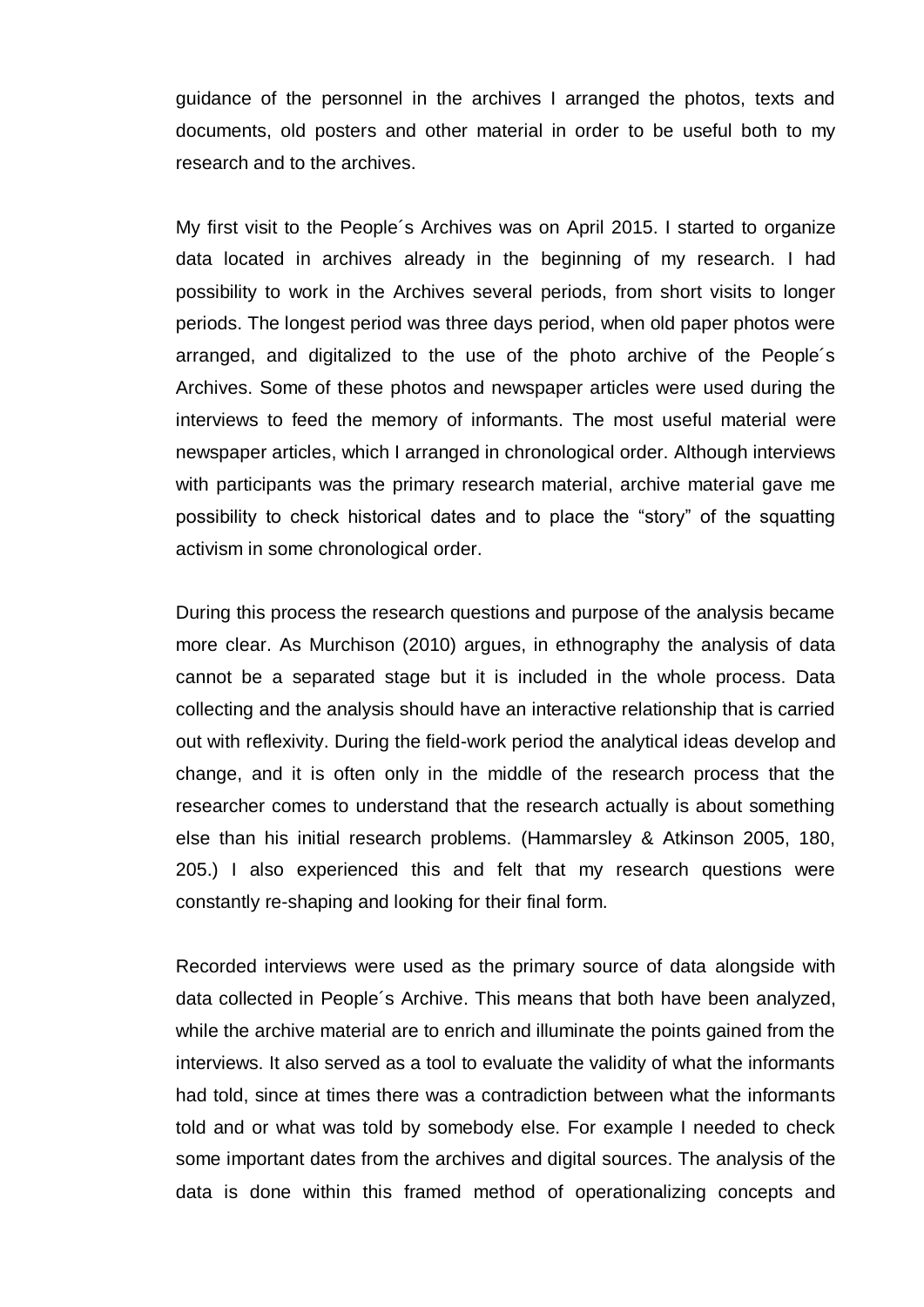components which is derived from the theoretical framework of Chapter two. My textual research material consists of transcribed interviews and the incidental field notes I wrote notes during the research. The research diary and notes which I held both in a hand written form in two notebooks (one held in 2015 and one held in 2016) and in a word file in my laptop. These notes made together 10 pages of handwritten text and few pages of text in a word document.

Ethical concerns are especially relevant when it comes to research on squatting activism. During the research I was asked if my informants knew that I was a researcher. I was happy that I was asked this question. For me it felt unethical to use ethnographic methods without informing my informants about my research subject. With that in mind, I have followed basic ethical principles of research in the humanities and social sciences. This research project is based on trust, respect and a meaningful dialogue among all possible participants and informants. As Thomas (1993) writes, "the culture of ethnography is a culture of people studying, writing about, thinking about, and talking to other people". There are a several of ethical premises that should be taken into account. At the core is the need not to harm participants. In practice, it means that as a researcher I have obtained consent from informants, minimized the risk of harm them, protected their anonymity and confidentiality, avoided using deceptive practices and I have given participants the right to withdraw from my research.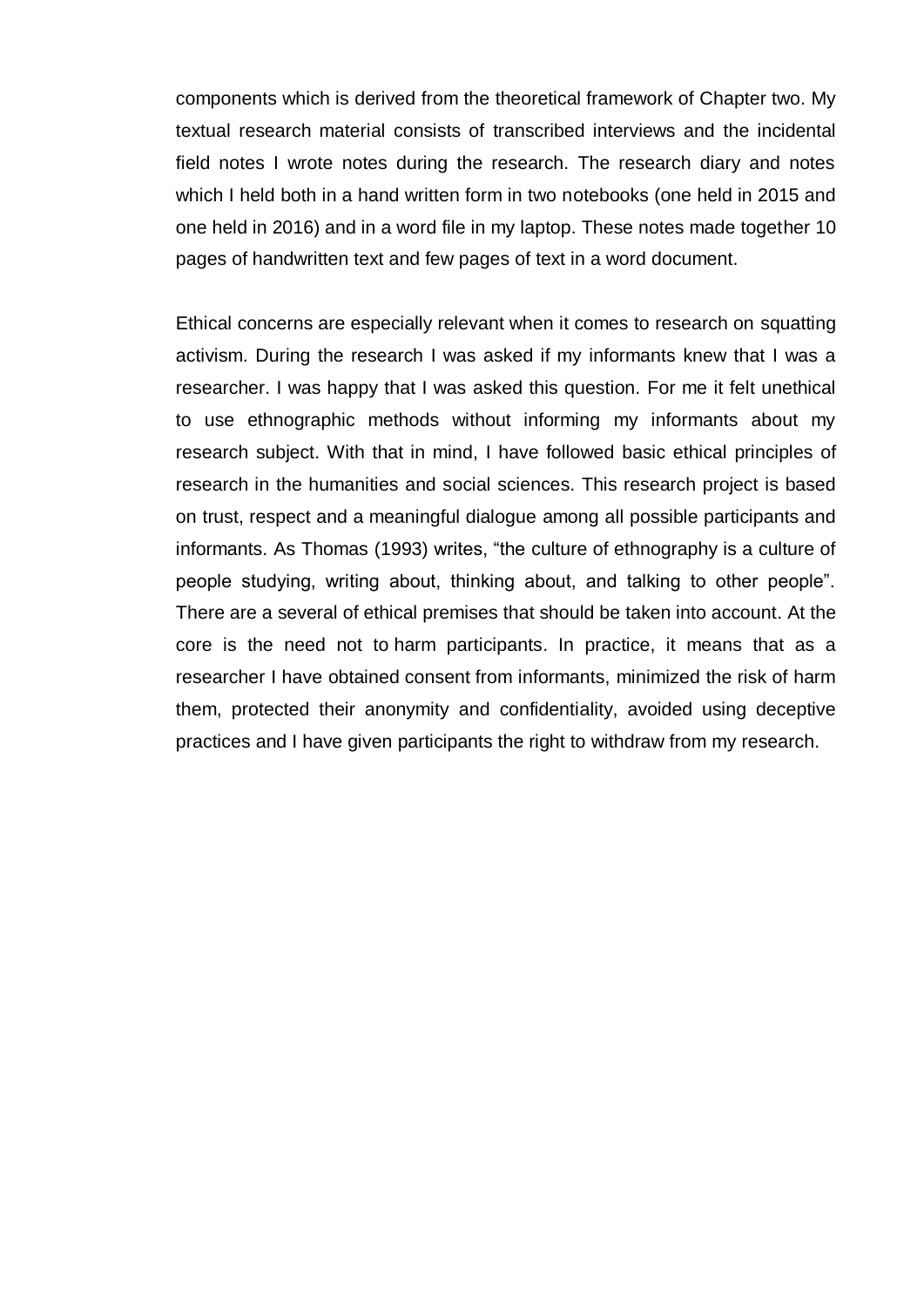## <span id="page-31-0"></span>**4. THE EMERGENCE OF SQUATTING ACTIVISM**

On January 10, 1990, a group of young squatters occupied abandoned three wooden buildings at Intiankatu in Helsinki, in a historical housing district near city center. Occupying the empty houses was a activists response to the ongoing housing crisis in the city and was a starting point to a new wave of squatting activism in Helsinki. In this Chapter I explore how squatting activism of the 1990s emerged and how participants experienced their subcultural identity. Squatting activism can be characterized as an oppositional, relatively radical and action-oriented subculture and the act of occupying empty buildings is in general unlawful<sup>9</sup>. In this context I am interested in how participants experienced the challenges squatters were subjected to.

### <span id="page-31-1"></span>**4.1. Squatting of Intiankatu**

Early 1990s, young people in Helsinki faced a grim housing situation and reasonably priced rental apartments were hard to find. An economic slump, coupled with a severe housing shortage, bogged down the city. Youth unemployment was one of the critical challenges the city faced. However, because of the economic disaster early 1990s and followed by housing crisis, the city was full of empty buildings. The first squat was on January 1990, when three old wooden buildings located in Kumpula were occupied. Houses owned by state were empty and waited to be demolished. One of the activists describes how they got idea with others about squatting activism. Her story brings alive the emergence of the squatter's movement.<sup>10</sup>

L: "If I remember the time just before the squatting of Intiankatu, so we visited another squat in Käpylä. This is how we obtained the entire idea that the houses can be squatted. I was probably sixteen at the time, I was sitting in a bus and we

1

<sup>&</sup>lt;sup>9</sup> Squatting is criminalized in most countries in Europe.

<sup>&</sup>lt;sup>10</sup> Interview was made in summer 2015. Translation from Finnish to English made by author.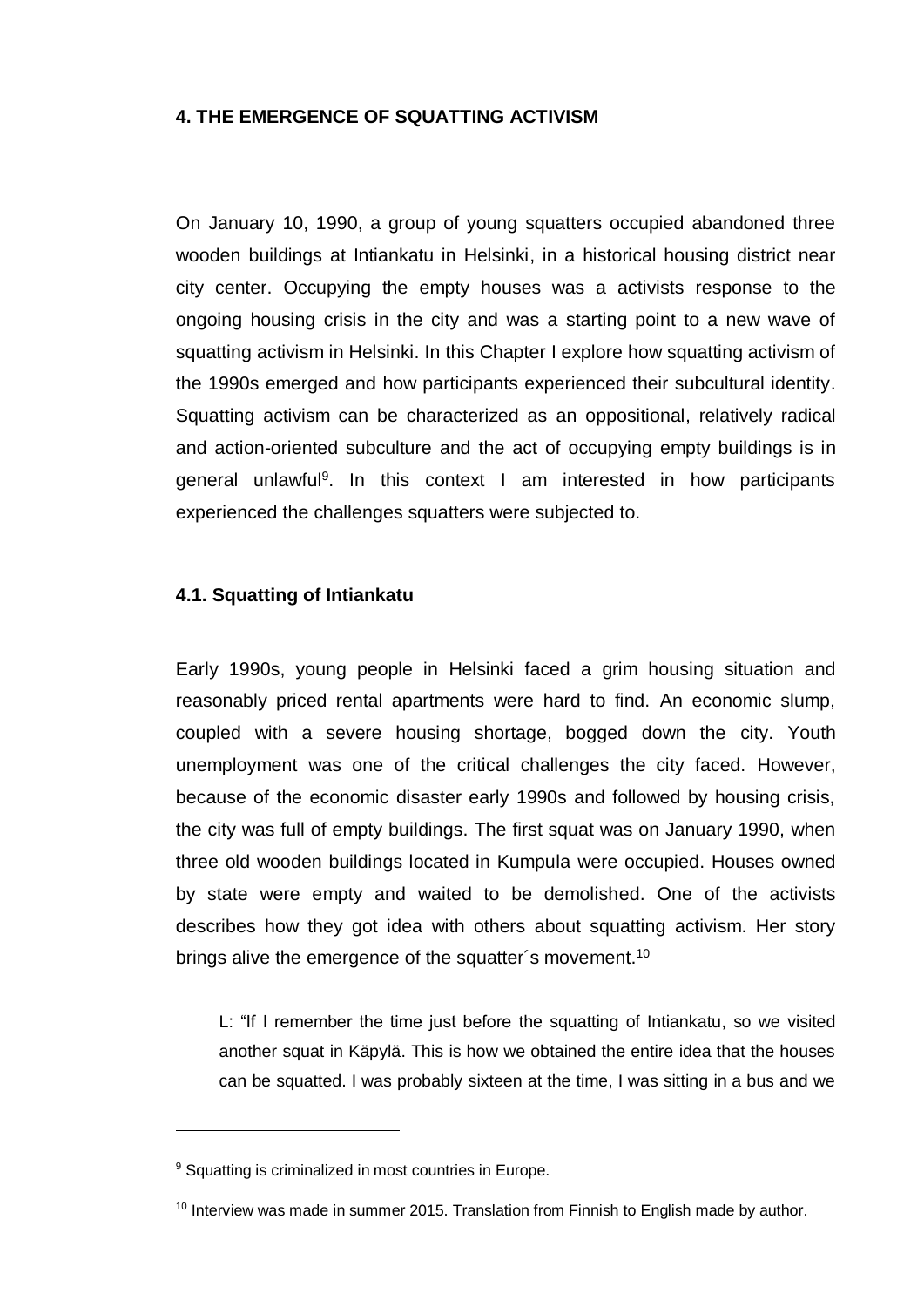passed Kumpula with my friend, and we saw from the window empty wooden houses that had been empty for a long time. That is how we got the idea that they should be squatted, like residential, for living in, and we wondered why they are there empty?"

When L joined the squatting movement she was sixteen and studying at high school. Despite her young age she was one of the central activists in the movement. As she describes, in the beginning of the movement the activists were young, mainly under eighteen years old, and also remarkable amount of the squatters were young women. What drew young people together was the housing shortage, squatting felt like the only effective means of influencing the ongoing housing crisis. For them the solution was simple and straightforward, if housing was not otherwise forthcoming, one possibility was to squat.

L: "I was in a high school and there was a lot of spare time between lesson, and we sat a lot in Eliel, a cafe in Railway station. And then there were the others and we developed the idea of squatting. When it was decided that we go to squat, we talked it to school friends to come along, tomorrow morning we go. Some came from the nearby school also and then we met at the railway station. We had gears, mattresses, rugs and all kind of systems. Well, then we walked in there and then came all the other also. It was a quite cold because it was winter. That's how it all started."

As all squatters know, finding an empty building is generally easy. Early 1990s the Helsinki city was quite full of empty buildings ranging from almost destroyed shells to perfectly livable places that had nothing wrong with them. Intiankatu wooden houses were in relatively good condition, although the apartments had been empty for few months. Squatters held the Intiankatu houses only one day, and after the eviction twenty-two squatters were brought to police station at Pengerkatu. As L describes, squatters under eighteen were not arrested but the police took their names and addresses. After the squat the housing shortages facing young people received visible publicity. At the time, the squatters continued to assert questions linking the lack of affordable housing in Helsinki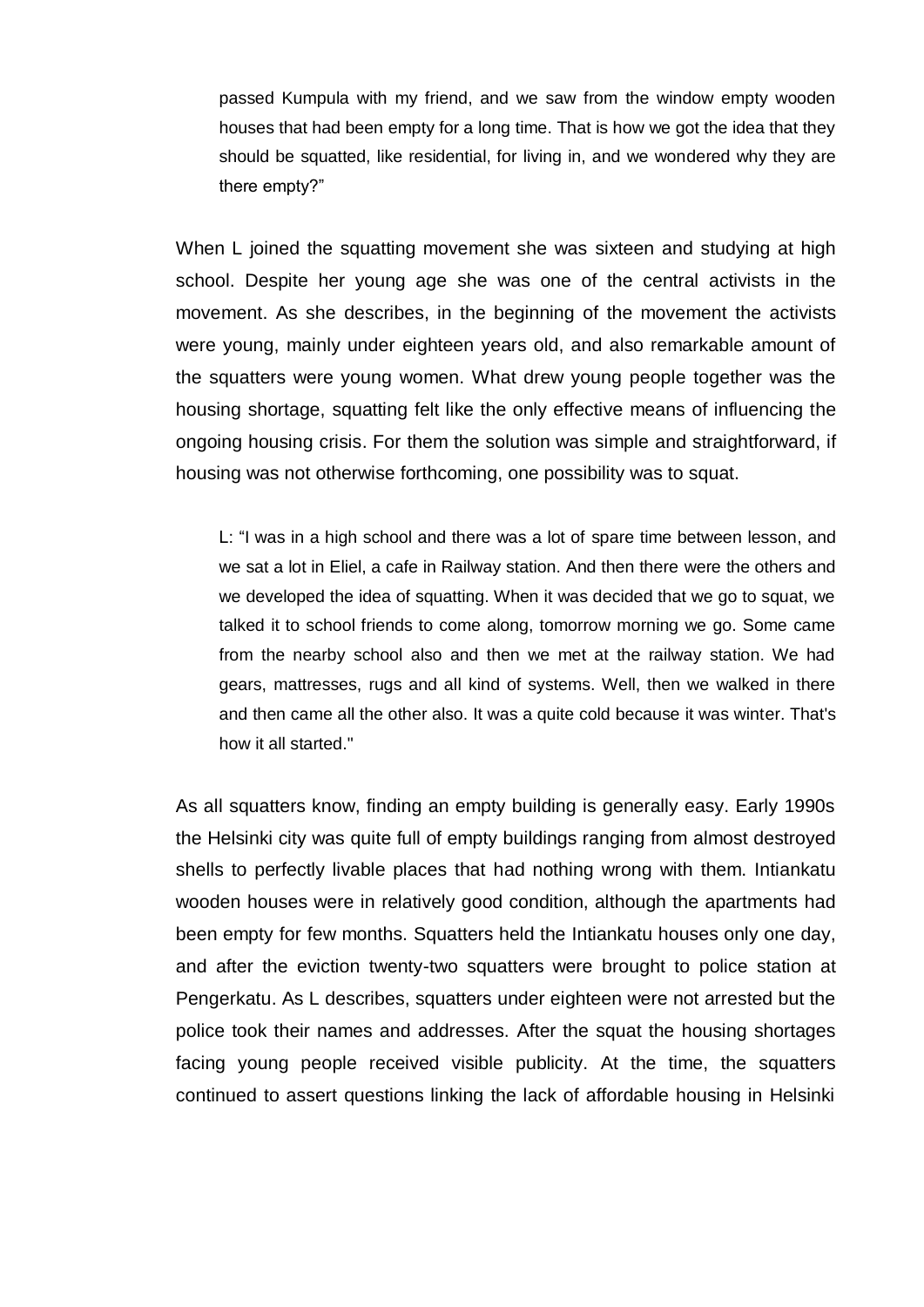with the necessity to squat and how the intention to squat was to create housing not to commit crime.<sup>11</sup>

In activist's stories squatting of Intiankatu was never meant to be the basis for a large-scale movement. In the beginning, the intention was to make individual squat, and somehow get a chance to rent the apartments and live there with friends.

K: "We planned occupying the buildings with friends and there was several discussions about squatting the houses. The question was about housing, to get an apartment with friends, and to organise housing together. I was there when we started to bring things to Intiankatu from railway station, it was quite cold, sleeping bags and all kind of things. Those who were more enthusiastics stayed there at night".

In activist stories housing was the primary focus young squatters had, although there was some attempt to "get organized". During the occupation the squatters articulated several demands to the city and asked why publicly owned houses remained abandoned while there was a housing crisis in the city. The squatting activism emerged as a grass-roots, spontaneous response to young people´s housing need and what started as a small-scale youth activism and act of individuals became a public and also political issue, and was a starting point to a larger movement.

## <span id="page-33-0"></span>**4.2. Squatting as a response to housing crisis**

1

Squatting Intiankatu was the starting point which triggered squatting to spread to all larger cities in Finland, like Turku, Jyväskylä, Tampere and Oulu. In addition to being a demand for housing, actions were fundamentally also a comment on how old buildings and the urban environment were treated. Young activists preferred to tackle buildings owned by the city or the large construction firms, left derelict to wait for demolition or dilapidation. I met one of the activists

<sup>&</sup>lt;sup>11</sup> Occupying of Intiankatu was visible in the media few weeks after the squat. I collected 18 newspaper articles in several newspapers, which are available on People´s Archive.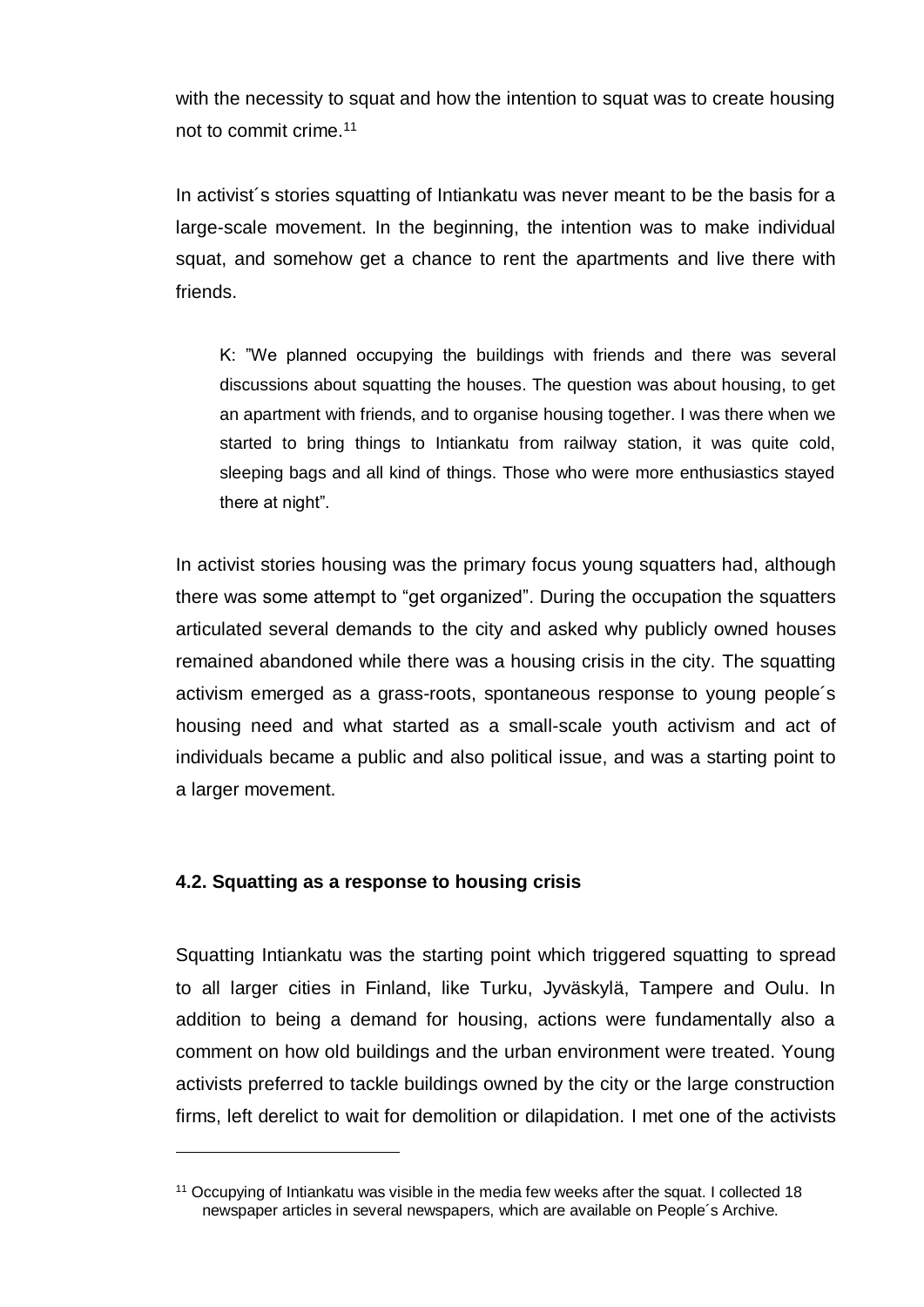in Autumn 2015. As all my interviews, I begun the conversation asking how she got involved with squatting.

M: "I didn't participate happenings at Intiankatu but I was active in squatting later that same year. My age (16) was such that joining the squatting was topical for me, I was thinking of my independence, and where to find the apartment."

As she describes, squatting of Intiankatu was a direct consequence of housing crisis in the city followed by the economic depression. Followed by this, the city was full of empty buildings. An economic slump, coupled with a severe housing shortage, bogged down the city. Youth unemployment was one of the critical challenges the city faced. In activists stories squatting offered young people a channel for activism and participation. However, small scale urban activism became a movement, and following Haenfler (2014, 56) we can trace the emergence of squatting activism as a "strategy participants use to respond their social surroundings". The experience of squatting of Intiankatu exposed how young squatters created space for activity and creativity. This resonates with what Haenfler (ibid., 56) writes:

"If our "self" is a project and a performance, a work in progress, then subcultures become ideal strategies for crafting identities, achieving distinction, and having fun. Subculturists are not necessarily alienated or marginalized, although they may be. Subculturists do not simply or automatically respond to structural changes and social problems such as modernization in predictable, predetermined ways. Rather, they bring a degree of agency and creativity to their participation. Rather than focusing on subcultures relatively homogenous classand style –based groupings (á la the CCCS) or fluid consumption-based scenes (post-subculturists), our focus should turn to the *substance* of such groupings. What do participants *do*, and what do they think about what they do?"

Following Haenfler (2014, 55), explaining the emergence of subcultures is not easy. Subculture does not objectively exist, they are not coherent, easily identifiable groups with stable membership and clear boundaries. Again, a subculture is not a "thing," not an immediately recognizable "group," but rather a set of diverse meanings and practices that change over time. In his book *Subcultures: The Basics*, Ross Haenfler (2014, 16) defines subcultures as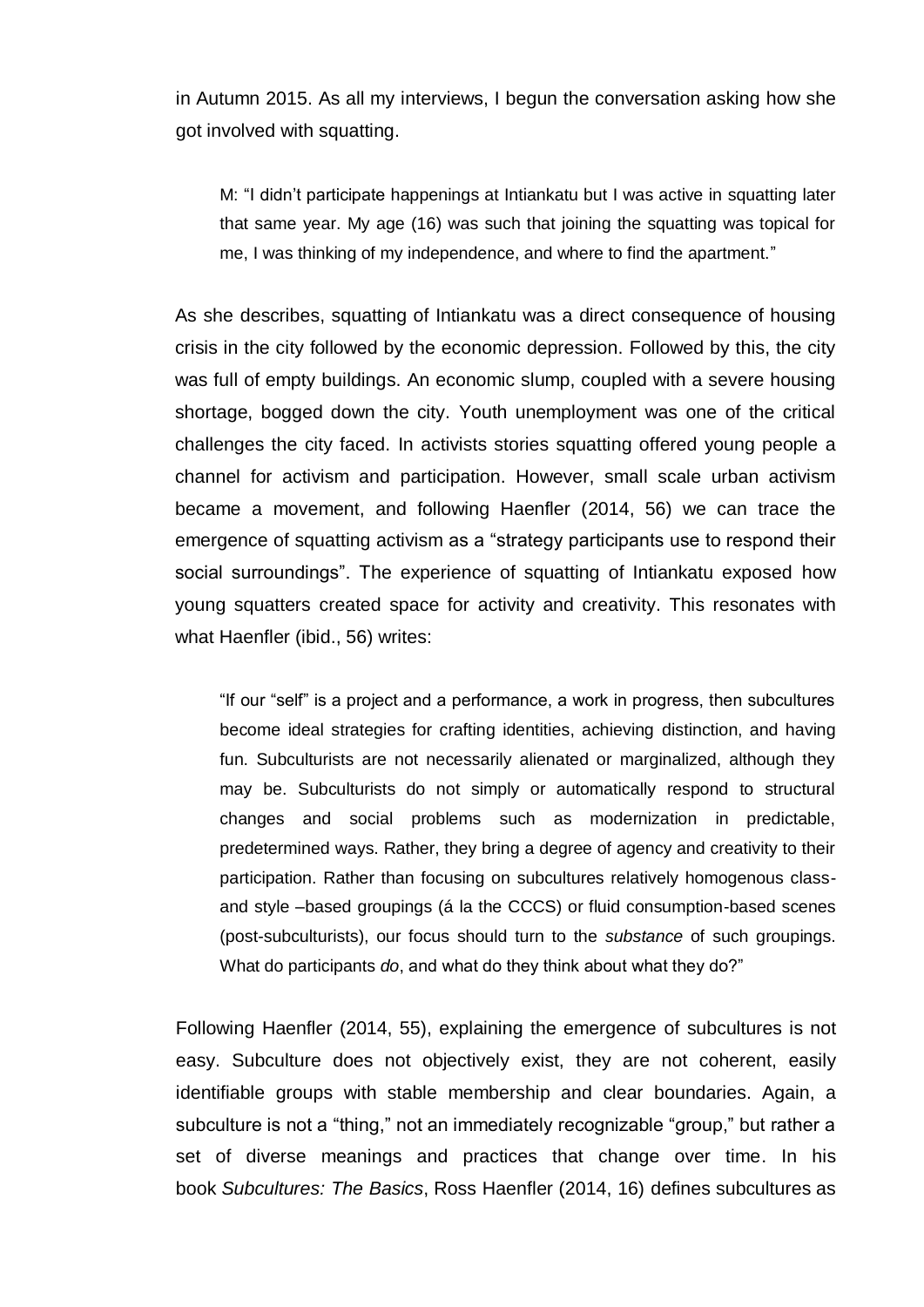"relatively diffuse social networks that have shared identities, distinctive meanings around certain ideas, practices, and objects, and a sense of marginalization from or resistance to a perceived 'conventional' society"

### <span id="page-35-0"></span>**4.3. Squatting as collective action**

L: "After that we went to friends to discuss about the happenings. Police organized interrogations at Pengerkatu police station, people who were under-aged took their parents with them, I had mother with me. After the squat we had meetings all over, we didn´t have any particular place, so we gathered where it was possible, we had big meetings with lots of people, we tried to get organized, and quite soon after that came new squats in the spring."

Following Haenfler (2014, 16) subcultures have relatively little or if any of formal leadership, formal membership, or any explicit organizational structure (Haenfler 2014, 34). The concept of collective identity also helps to explain why subcultures emerge and why people join them. In both subculture theory and social movement theory identifies collective identity, but as Cherry & Williams (2011, 171) points, collective identity has replaced class consciousness as a foundation for mobilization. What is important here, is that this politicized definition of collective identity is useful for understanding oppositional subcultures like squatting. As Cherry & Williams (2011, 172) underlines:

"This means generally two things to subcultural theory: first, subcultures may be politicized, but not necessarily along class lines; and, second, collective identity may hold politically conscious subcultures together. This implies that members of a group perceive themselves – and are seen by others – as a force in pursuit of social change. Further, this collective identity is not something that a group simply possesses: it is created and maintained through a process".

The importance of collective identity can be seen in many subcultures, also in the squatting movement. Sharing collective identity allows the members to attach positive meaning to subcultures and participants in the subculture are bonded by a common identity as they seek to change broader society´s culture. Subcultural participation is more a matter of choice and a toolkit for constructing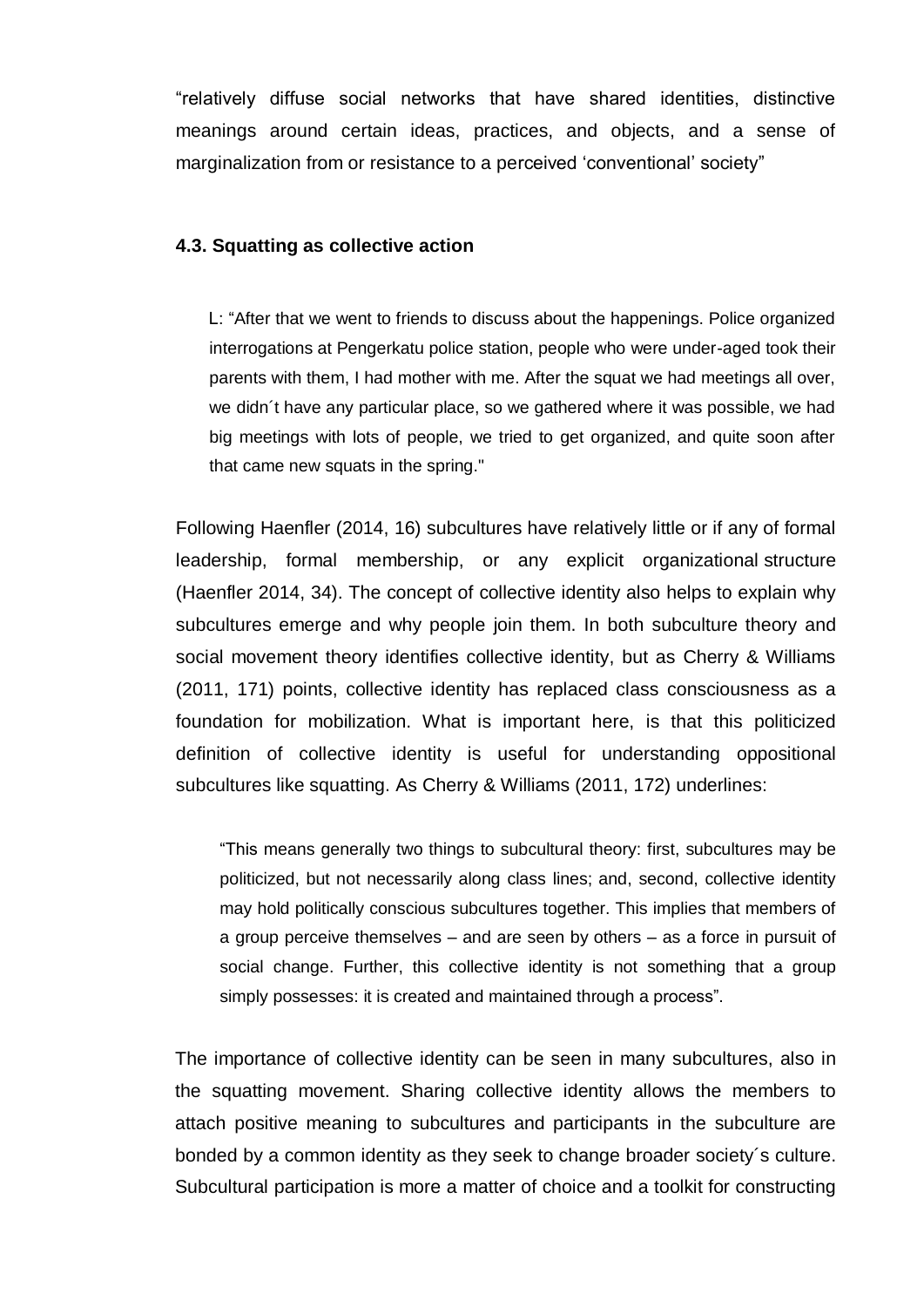collective identities with co-members of the subculture as well as negotiating oppositional relationship with non-members (see Hanfler 2014; Bennett 2011.)

T: My sister was involved with the squatting movement, she had participated squatting of Intiankatu, also squatting of the old factory in Spring 1990. She was sixteen, she invited me, or maybe I invited myself. It was exiting, I was thirteen and I came to the squatting with bus from the suburbs, where we lived. I had feeling that it was possible to join the squatting.

Occupying of Intiankatu was also a starting point to my participation in squatting activism. I was a just graduated youth worker, but at that time I was without regular work. Participating squatting activism was attractive and I certainly endorsed the values the movement had. As I see it, as an "insider", although the occupying the buildings was on outsiders view young people´s confrontational and radical response to the ongoing housing crisis, it raised rational and practical concerns about the unfair development in the city. As a response to this, young activists were charged with criminal offenses. As I saw it then, and still see, the response of the authorities – even if expected - was a disappointment to the activists.

K: "Police came on the second day, we knew they will come, but anyway it was disappointment"

As a result of the occupying of Intiankatu activists managed to draw attention to ongoing housing crisis and youth unemployment. Collective action was driven by values and principles the actors shared: a common experience of uncertain future, job insecurity and difficulties to access to housing.

A: "We were evicted with police force from Intiankatu, but however, our actions led to saving those old buildings from being demolished. The houses were renovated later on as youth housing and some of us had even a possibility to rent affordable housing from the buildings the next summer. It was important that the occupying of Intiankatu succeeded, it became a community which gave continuity to the movement".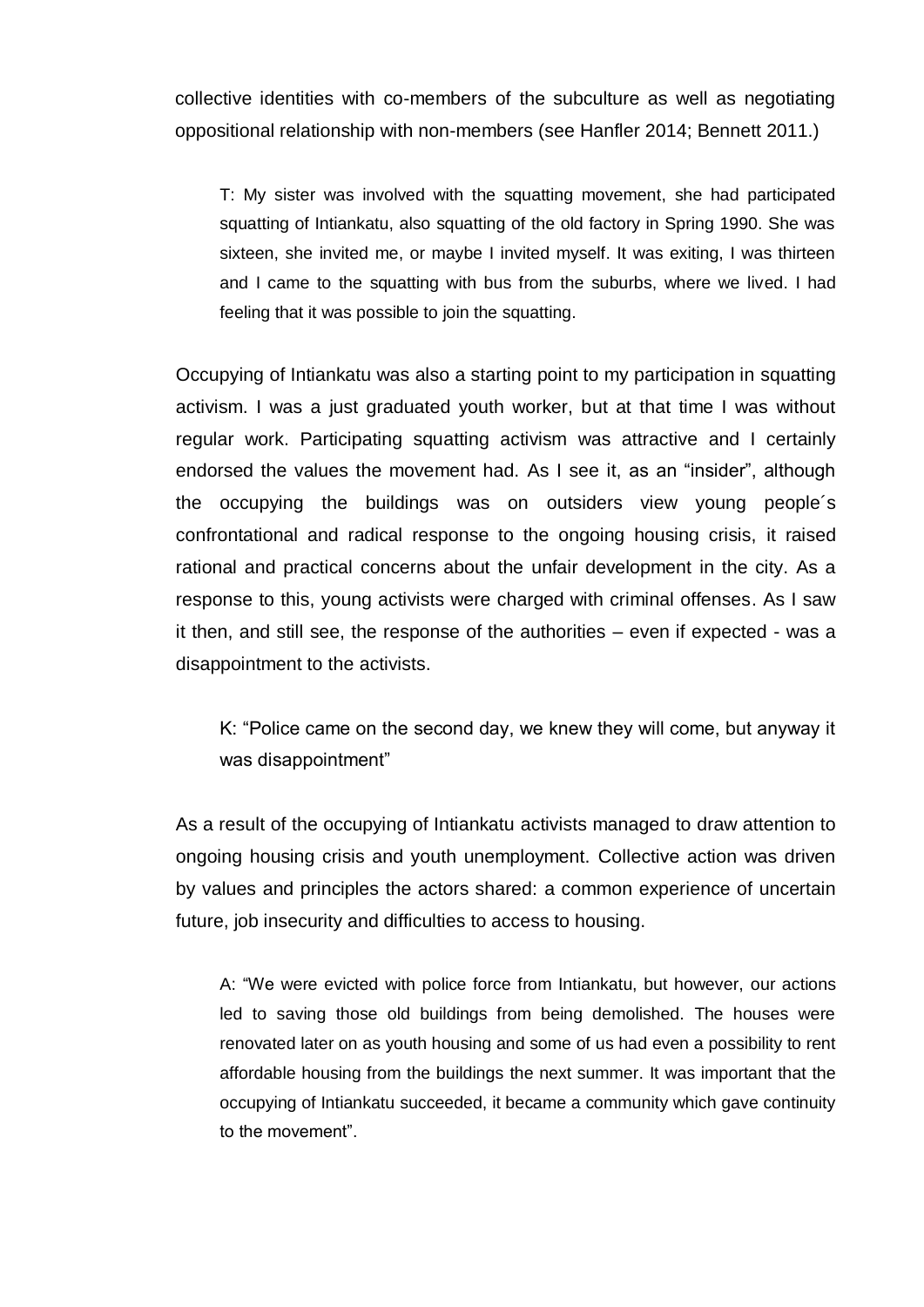These circumstances operated as starting points for the emergence of the larger movement. Squatting Intiankatu certainly was young people´s active resistance in advocacy of social justice or something young people felt unjust and unfair (see Hollander & Einwohner 2004). However, young people suffering from affordable housing were not only victims of the ongoing urban crisis in the city. They were also actors whose choices contributed to maintaining conditions in the city and in which they lived in. Following Haenfler (2014) squatting empty buildings was "subcultural rationality" when young squatters took over abandoned and disused buildings and made publicly demands of reasonable housing to the city.

T: "After the first squat I was involved in squatting activism many years. Several more houses were squatted later, the old factory of Kookos and Putkinotko in the summer 1991. Putkinotko was our own place. We went to squat after concert in Bat Cave where we used to hang in concerts. In the summer we didn´t have much to do, and it felt nice to hang around with squatters. Afterwards it feels strange, and now when I have own family, that I was involved in squatting, I was only thirteen!"

## <span id="page-37-0"></span>**4.4. Squatting and criminalization**

Squatting activism can be characterized as a radical and action-oriented subculture and the act of occupying empty buildings is in general unlawful.<sup>12</sup> Public space is both an expression of power and a subject of control. Subcultures right to make use of public space is a core question in cities, also in Helsinki. Urban space is a primary platform for subcultures to emerge and flourish and the question of the relationship between public space and youth cultures is a core question also in debates about subcultures. (see Malone 2002; Williams 2011; Bird, Fransberg & Peipinen 2017). Occupying empty buildings and squatters unauthorized presence in urban space is an attack against the regulated norms of urban space (see Hou 2010, 1-17).

1

<sup>&</sup>lt;sup>12</sup> Squatting is criminalized in most countries in Europe.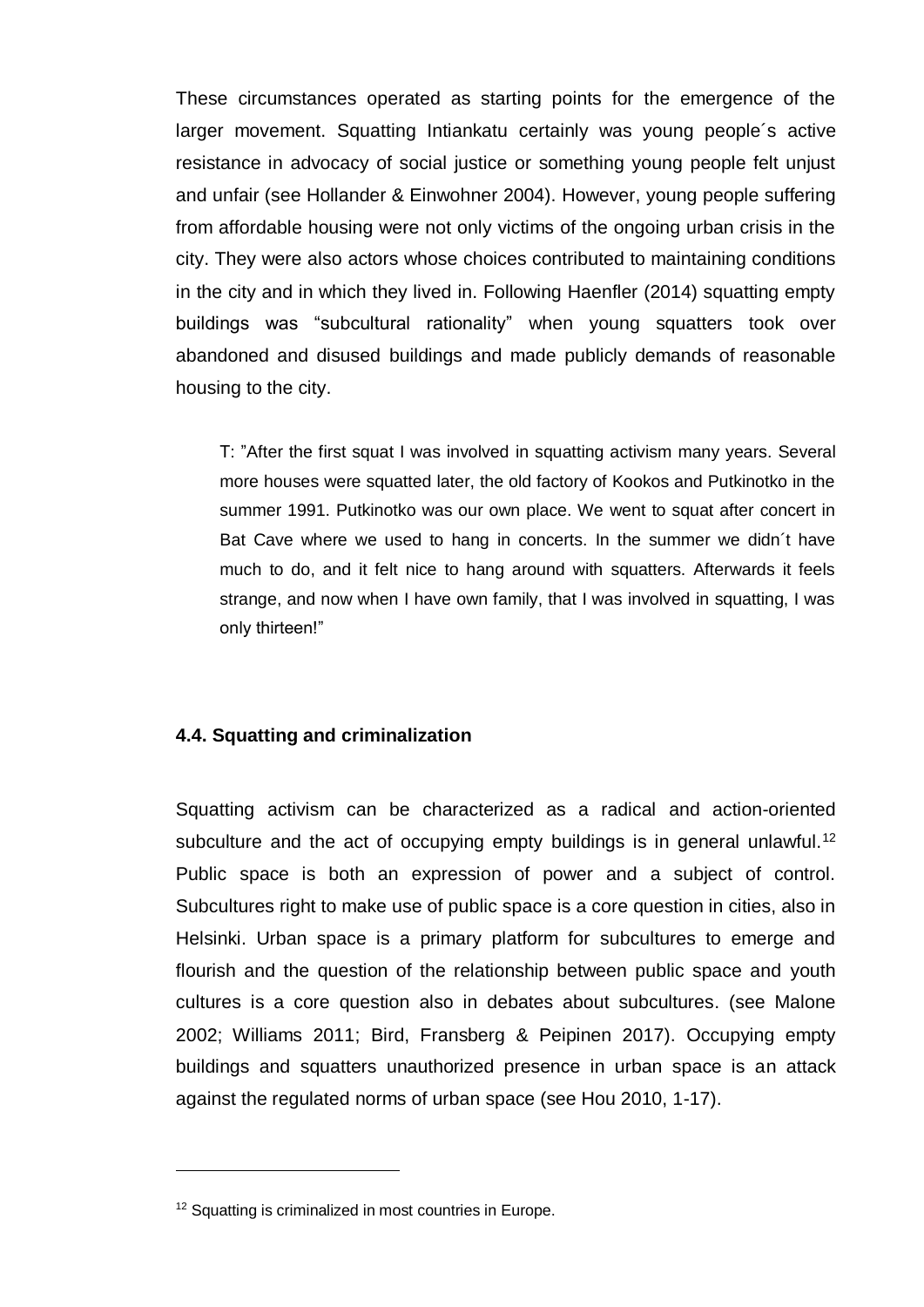L: "In the morning there were quite a few of us but when school day ended in the afternoon, then came more people. At some point media got information about the happenings. Police came in the evening, and some official representatives, maybe those city officials, who told us to leave the building. Police then carried us out, they were all right. Some of us found themselves in lockup, squatters under 18 were not taken, they asked our home addresses and so on..."

The questions of resistance has been a core theme among subcultural studies. As Ross Haenfler (2009, 32) points out, resistance to the mainstream is presented in most subcultures, not less in squatting activism. Many researchers has challenged the ideal of "heroic subculture" resisting the "hegemonic system" and the ideal of fluid subcultures which are focused more on style, taste, and personal fulfillment than on politics and social change. According to Haenfler (2009, 34), if resistance is defined only in terms either of fashion or of the potential to overturn the social class structure, "the outlook from a participants´ point of view is indeed grim". Hollander & Einwohner (2004) propose that there are two basic, essential elements that define resistance: action and opposition. Action is the idea that resistance is not a quality or state of being, but active behavior done in opposition. Opposition means, broadly speaking, that resistance is against someone or something that is seen unjust or unfair.

Reflecting this through post-subcultural debates, the emerge of the squatting didn´t happen through class-lines and the participation was more a matter of choice and in this sense a logical act. (see also Cherry & Williams 2011, 172; Haenfler 2014; Hodkinson 2013). In activists stories, what happened in Intiankatu was a activists confrontational statement to the ongoing development in the city. In this sense squatting reflected resistance by young people, who largely felt to be disenchanted by the political system. Involvement in the squatting activism, as informants expressed in their stories, provided a channel for participation and to actively resist something young people felt unjust and unfair.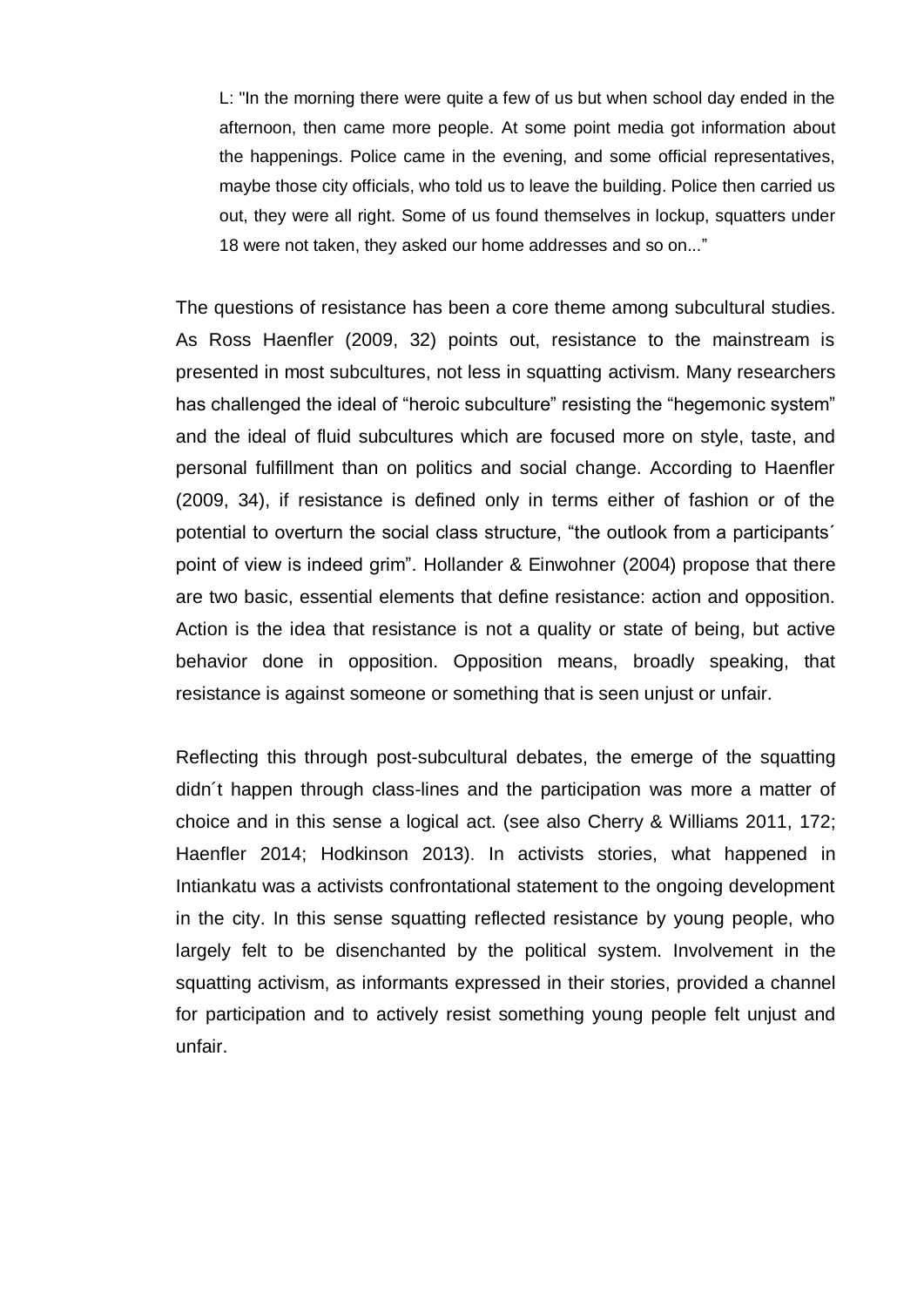In most European countries occupying empty buildings and property is a unlawful act<sup>13</sup> and squatting activism is seen a radical subculture (see Pruijt 2013; Mayer 2013.) On January 10, the mood at Intiankatu was electric and squatter´s flags were hanging on the windows. Squatters raised concerns about the lack of affordable housing in the city and at the forefront of the young squatter´s arguments and public debate were questions concerning the right to squat while houses stay empty or abandoned.

Among subcultural research it has been many times noted that the "mainstream" culture feels often uncomfortable with oppositional subcultures and the tolerance is put to a test when something unexpected happens (see Malone 2002; Williams 2011; Haenfler 2014.) These "moral panics" have been core theme in subcultural studies since 1970s (see Cohen 2002 (1972)). As Haenfler (2013, 19) points, subcultures can be for outsiders strange, or sometimes even dangerous and mysterious. As we see in the history, youth cultures are often seen negatively and media is often focused on negative impressions of subcultural phenomenon. As Hall & Jeffersson (1976) writes in their essential book in subcultural studies *Resistance Through Rituals*: "This is the origin of the ´moral panic´ - a spiral in which the social groups who perceive their world and position as threatened, identify a ´responsible enemy´, and emerge as the vociferous guardians of traditional values: moral entrepreneurs".

Squatting of Intiankatu demonstrated how young activists contested the boundaries of the law and regulation of property. Followed by the squatting of Intiankatu, squatters were charged with *criminal tresspass.* The Criminal Code says: <sup>14</sup>

1

 $13$  In recent years the squatting activism in Europe have faced legal challenges and squatting is subjected to different legal regulations. In most European countries squatting is considered either a crime against public order or a violation of private property rights. (Dadusc & Dee 2015, 141) In both England and Wales and the Netherlands, squatting has recently been criminalized. As Dadusc and Dee (2015, 141) write the aim of the law is outlawing the practice of squatting as such. As a result of restrictive property legislation, squatting has become increasingly criminalized and squatters are occasionally in conflict with the criminal justice system.

<sup>&</sup>lt;sup>14</sup> The Criminal Code concerning unlawful occupying of property changed in 1990. Criminal Code of Finland (Ministry of Justice, Finland) Chapter 28 - *Theft, embezzlement and unauthorised use* (769/1990) Section 11 – *Criminal Tresspass* (769/1990). An English translation of the Act was used by the author. The translation includes a disclaimer that the document is legally binding in Finnish or Swedish only. <http://www.finlex.fi/fi/laki/kaannokset/1889/en18890039.pdf> (seen 12.10.2017)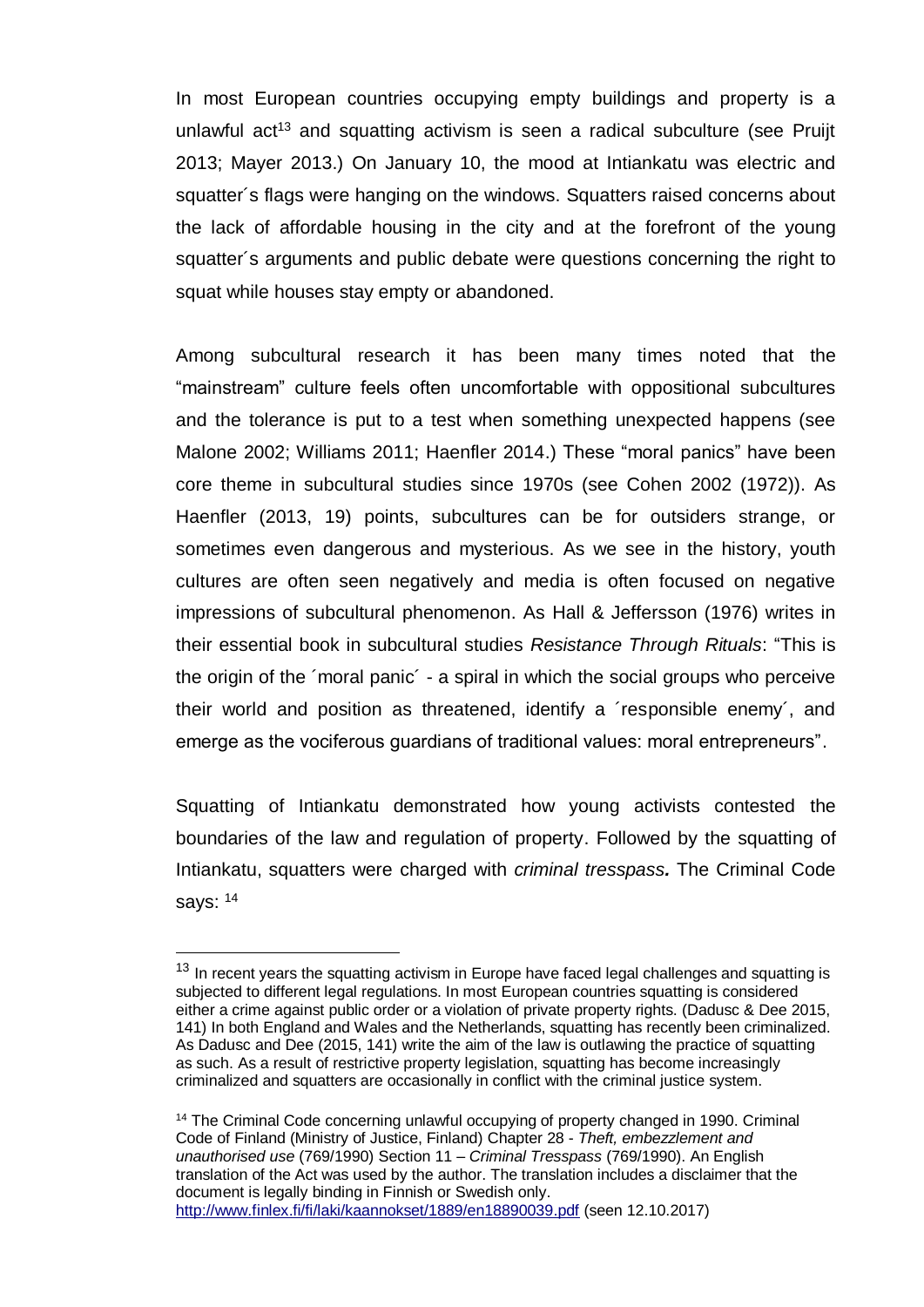"(1) A person who without authorization

…

(3) takes possession of land or a building or a part thereof that is in the possession of another, shall, unless a more severe penalty has been provided elsewhere in law for the act, be sentenced for *criminal trespass* to a fine or to imprisonment for at most three months. (2) However, an act causing only minor inconvenience is not deemed to constitute criminal trespass."

In the case of Intiankatu twenty one activists were charged on the "criminal trespass", and the squatters were condemned to pay to the owner of the houses twelve thousand finnish marks.<sup>15</sup> The central idea of the law is to criminalize the unlawful use of private property and to surround the activity of unlawful occupation by criminal sanctions. Occupying Intiankatu houses - abandoned and publicly owned property - raised important questions in public debate. As O´Mahony and O´Mahony (2015, 15) points out "the criminalisation of squatting can be understood as part of a broader governmental agenda which has increasingly extended the use of criminal law, to deal with individuals who are viewed as 'problematic' and with 'social problems". In this sense, "criminalization is viewed as a tool by which the state can act directly to discipline those marginal populations perceived to be 'socially deviant' or exhibiting ´anti-social behaviors´ through punishment or the threat of punishment". (O´Mahony & O´Mahony 2015, 74). Squatters not only questioned why houses remained abandoned several months while there was a housing crisis in the city, they also contested the ownership of property and legitimacy to keep houses empty while there was a housing crisis in the city.

# <span id="page-40-0"></span>**4.5. Conclusion**

1

I this Chapter I have retraced how participants experienced the emergence of squatting activism in Helsinki early 1990s. Activism emerged as a grass-roots, spontaneous response to young people´s housing need and although there was some attempt to "get organized", squatting activism was more as young

<sup>15</sup> 12.000 finnish marks is about 2000 euros.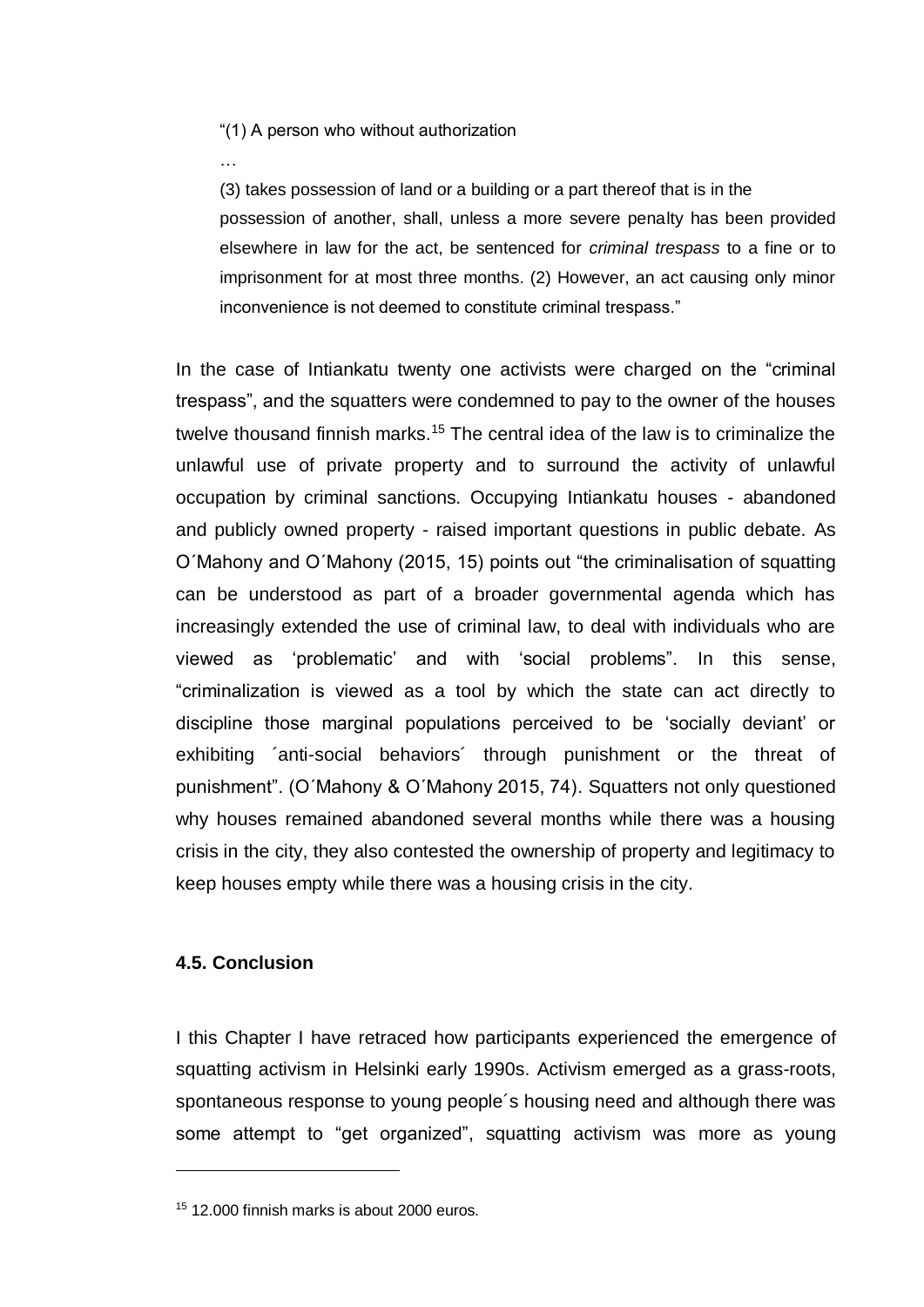people´s small scale activism. However, it was a starting point to a new wave of squatting in Helsinki and other bigger cities in Finland. The social context for the emergence of this activism was the political and economic crisis early 1990s.

Abandoned spaces became a platform for subcultural activism and squatting activism became a strategy of collective action. Emergence of squatting activism reflected resistance by young people, who largely felt to be disenchanted by the political system. Reflecting this with theoretical debates about subcultures, the emerge of squatting activism didn´t happen through class-lines and the participation of the act of squatting activism was more a matter of choice and in this sense a logical act (see Cherry & Williams 2011, 172; Haenfler 2014.) In activist stories squatting activism offered a channel for participation and to actively seek for change in urban development and resist something activists felt unjust and unfair. However, young people suffering from affordable housing were not only victims of the ongoing urban crisis in the city. They were also actors whose choices contributed to maintaining conditions in the city and in which they lived in.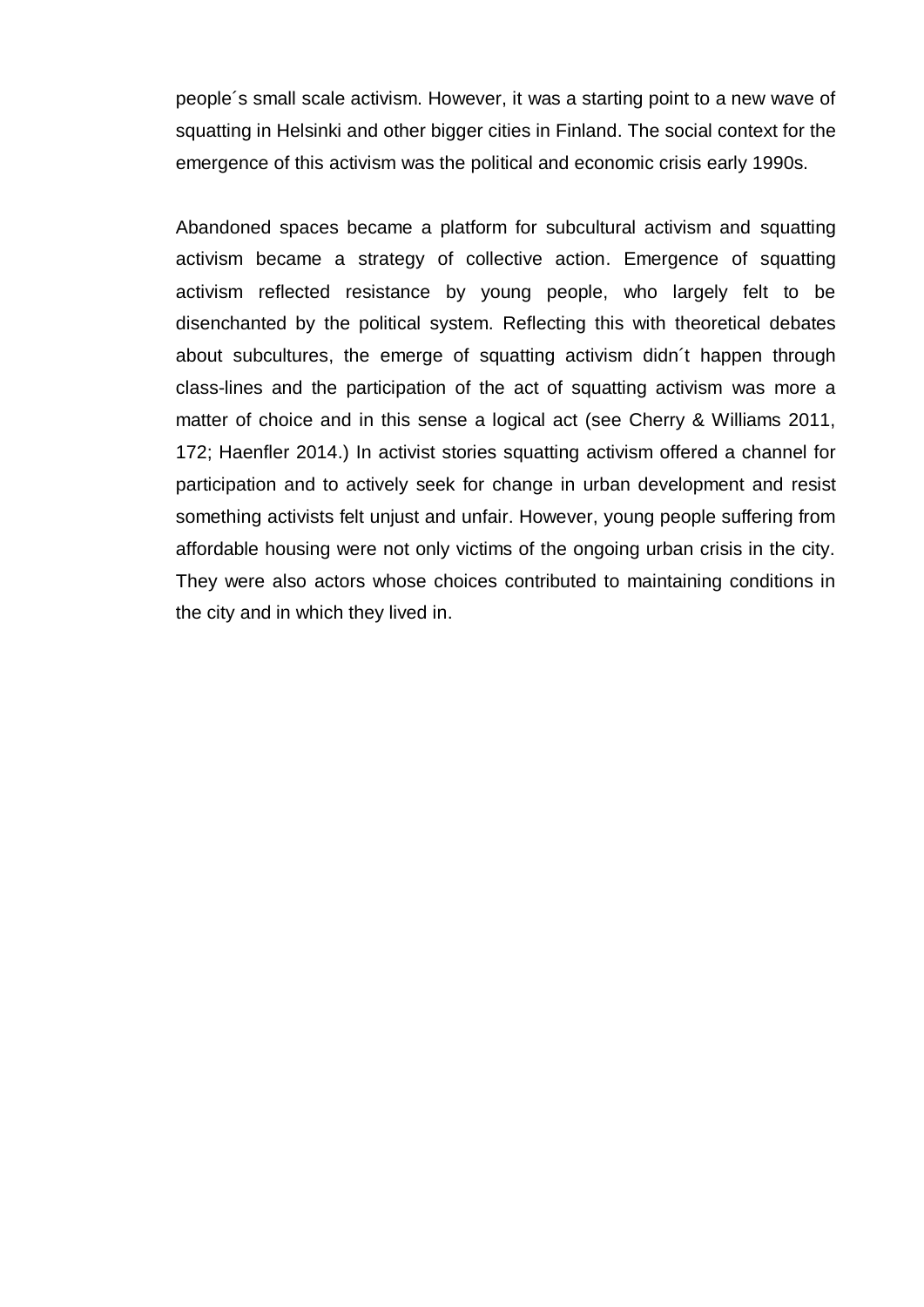## <span id="page-42-0"></span>**5. PRODUCTION OF SUBCULTURAL SPACES**

In this Chapter I will explore what kind of subcultural spaces squatting activism produced. I am interested in how abandoned spaces became a platform for subcultural activism and how squatting activism became a strategy of collective action. Reflecting debates about subcultures, I will explore how squatters were also actors in urban environment, whose choices contributed to maintaining conditions in the city and in which they lived in and how squatting activism produced subcultural spaces for grassroot politics and alternative culture.Urban space is a subject of control and subcultures right to make use of urban space is a core question in cities, also in Helsinki. Much of this activity comes back to alternative definitions of the city, how youth cultures can exist and flourish in urban space. In activist stories key events were the occupation of an old Kookos Factory in Sörnäinen at May, 1990, and the occupation of an old taxi drivers garage and gas-station at May 10th 1991.

### <span id="page-42-1"></span>**5.1. Squatting of Kookos -factory**

Old Kookos factory was located on a prominent corner plot near the industrial waterfront in Sörnäinen. The empty factory was owned by Haka Oy, the construction firm, which was planning to demolish the plant and replace it with a new building for its own headquarters. Public and political debate about saving the old factory was already going on. Helsinki city council voted in April 1990 to adopt a new plan allowing the demolition. The aim of squatting the Kookos factory was to prevent it from being torn down. On May 3rd 1990, activists occupied the old factory. The squatting lasted a week, with hundreds taking part, mostly young city residents and some passers-by.

A: "If I remember right the third of May 1990 was a fine and sunny Spring day. Plenty of sweat on our cheeks as we waited for the word "go" on the Haapaniemi sports field. We were chatting with friends. A little after three we set off for our destination: the old soap factor on the corner of Sörnäistenrantatie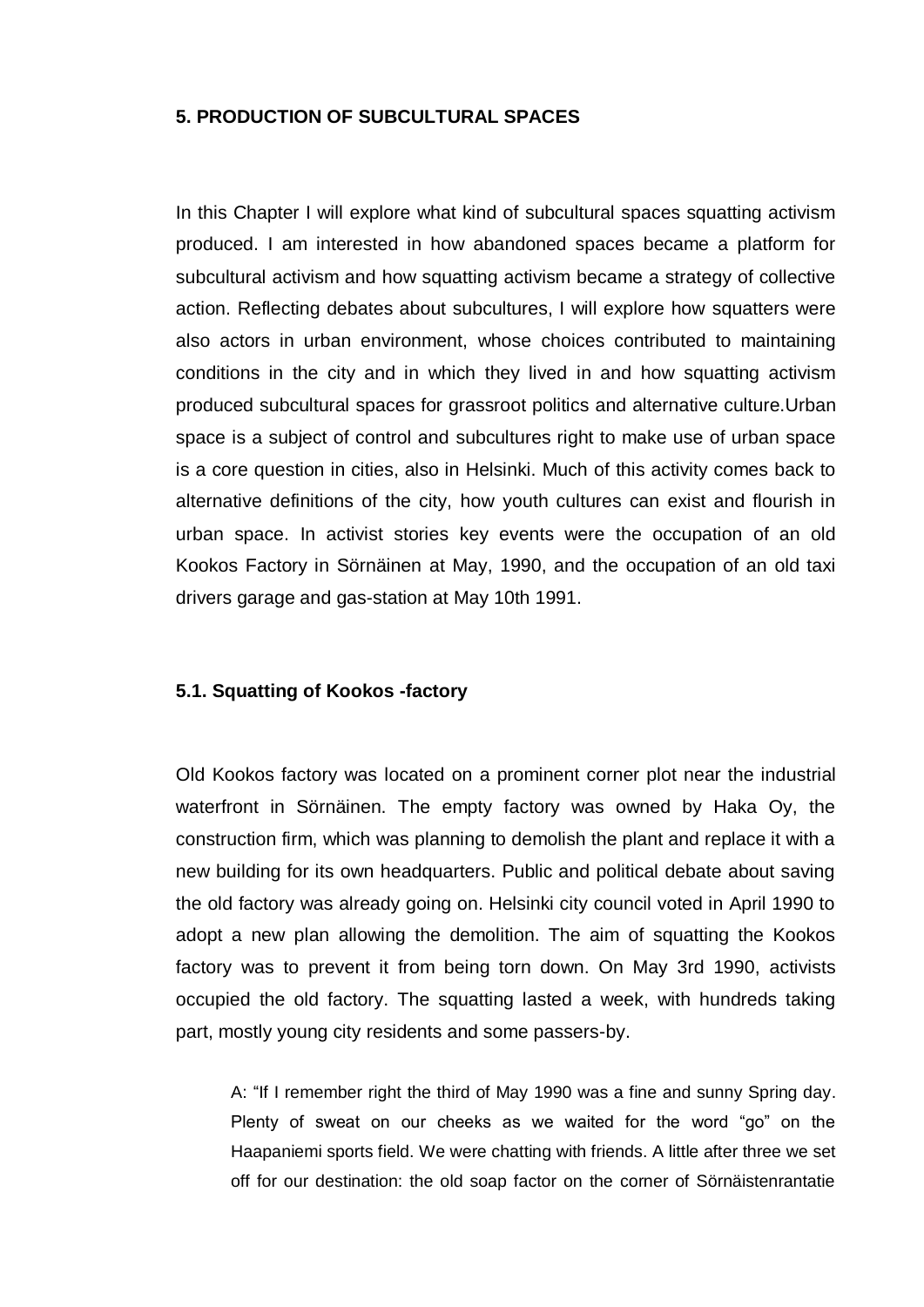and Haapaniemenkatu. The owner, Haka-company wanted to dismantle it from under its new HQ. A handful had already been there to clear away the shit and open the way in. It was hot but inside the building it was lovely and cool. We hung banners from the windows and took our places… "

During the occupation squatters organized concerts, art exhibitions, public discussions and opened a café. Plans began to be made for all kinds of activities in the building: space for alternative culture, workshop spaces, small businesses, flea market, youth hostel, café and concerts. Kookos began to be seen as a venue for a new kind of urban culture and as a public space that might have a special role for youth cultures. The squat was visibly in the media, and approximately hundred people slept there every night. One of the young squatters describes his involvement:

T: The occupying of Kookos factory lasted a week and after it was evicted we continued the protests on the street. I hanged with the squatters, I didn´t know anybody and I was quite young. But I felt I was welcome. Alternative culture and those kind of things interested me already then."

On the eighth day of squatting, the action came to an end with a police operation requested by the owner, Haka. The eviction started in the afternoon, and it took several hours from the police to empty the building.

A: "Some of us strapped themselves on the doorsteps and climbed on the roof. But we didn´t give up, after the eviction we continued to campaign by sleeping nights in front of the building and by lobbying city council party groups. Occupying Kookos-factory was tougher case for us than previous squats because the adversary was a big business and the largest construction firm in Finland."

#### <span id="page-43-0"></span>**5.2. Production of subcultural space**

Kookos factory became a venue for self-directed grassroot action in urban space. The visibility of the squat itself provided an opportunity to critique the current urban development but also gave possibility to alternative activities. Squatting abandoned space, in this case the old Kookos factory, for alternative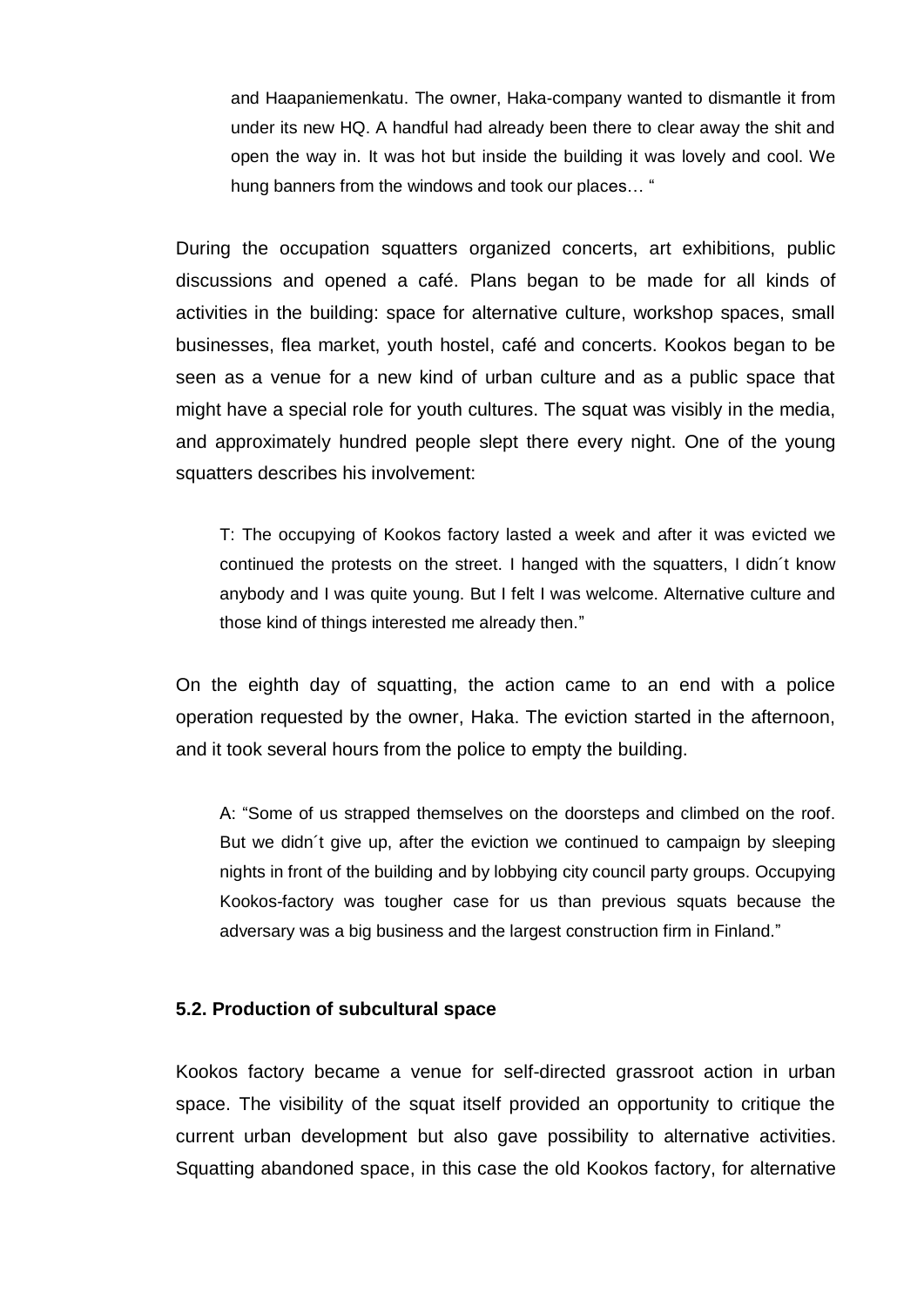use allowed activists to explore and develop a form of collective selfgovernance, which I call production of subcultural spaces.

K: "I think anarchist ideas are in many ways linked to squatting, We didn´t manifest that we are anarchists or nothing like that, it was more like a common idea who were involved. We didn´t ask who you are, what was anarchist was the direct action, the common idea to do something together".

Kookos factory became a strategic urban space for young people where squatters developed self-directing grassroot politics and do-it-yourself culture, where young people themselves actively participated in improving the shared environment. Squatting empty factory created space for alternative politics and offered possibilities for self-directed practices. (ibid. 2014, 13-14.) Haenfler (2014, 57) remarkably points:,

"Most importantly, and perhaps contrary to conventional wisdom, subcultural participation is, by and large, *rational*, that is reasoned and intentional. Subcultures offer strategies to overcome the meaninglessness of post/modernity. They enable subculturists to join with likeminded others to carve out "safe", affirming spaces in which they can find solidarity and share their interests Subcultures can be strategic places for people to experiment with identities not necessarily accepted in other contexts."

Following Haenfler´s writing, occupying of Intiankatu was rational and practical response to the ongoing housing crisis and it raised concerns about the unfair development in the city. Following the squatting of Kookos-factory, fifty one activists were charged. Of those charged, twenty three activists were under eighteen years old. However, an unexpected turn was seen in the court, when the lawyers of Haka Oy announced that the company was withdrawing its demands for compensation and dropping criminal proceedings. The speech prepared by the squatters' lawyer, Matti Wuori, was thus never given, but it can be found in the archive. Here is a snippet from the speech:<sup>16</sup>

1

<sup>&</sup>lt;sup>16</sup> Matti Wuori (1945-2005) was a lawyer specialized in human rights and environmental issues. Wuori was a member of European Parliament 1999-2004 and chairman of the international Greenpeace 1991-1993. [https://fi.wikipedia.org/wiki/Matti\\_Wuori](https://fi.wikipedia.org/wiki/Matti_Wuori) (seen 20.1.2017)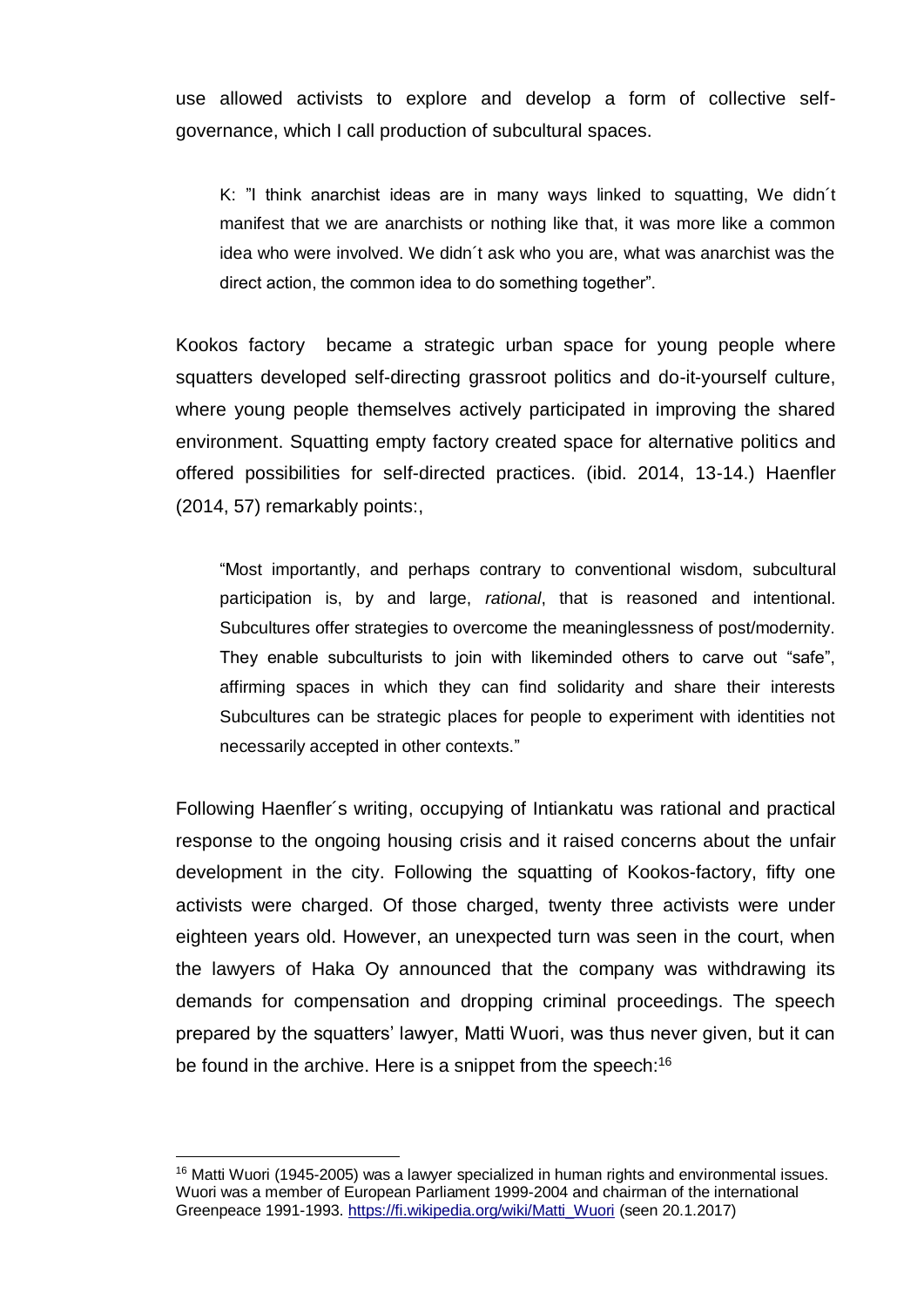"If anyone is guilty of vandalism and recklessness in this case, it has to be the owners of the building and their backers. My clients by contrast have acted responsibly in a way that underlines national values. The motives of all of them have been most acceptable and socially reasonable. To perceive their actions as contrary to justice is in itself a most strange and noteworthy approach. In practice, the taking and squatting of the building have meant avoiding the threat of irreversible destruction of an irreplaceably precious building until such a time as the values it represents could be neutrally and honestly surveyed. By this comparison of interests, their actions were at the same time both necessary and – given the futility of other tried methods – the least powerful possible way of achieving this objective. Accordingly, the defendants had begun to clean and renovate the building…" 17

Although squatters didn´t achieve their goal to keep the old factory (which was predictable also among squatters), activists succeeded in their goal to preserve old Kookos factory. In 1997 renovation works began to turn it into Helsinki's Theater Academy, which was opened in 2000.

# <span id="page-45-0"></span>**5.3. Do-it-yourself –culture and urban activism**

In activists stories the experience of both squatting of Intiankatu and Kookos exposed how squatters produced space for grassroot activism. Yet the activists succeeded in their aim to have the building protected. Although occupying Kookos was a protest against to the city's destructive planning policies for old buildings, it was also example of a global trend in activism, away from protesting against political parties. Rather than engaging with a broken political system, activists looked to direct action to find new ways of living.

M: "If I think from the beginning, we had this idea that we should not be forced to think that everything was based on overconsumption and nothing is possible outside this capitalist system. All the rules and all kinds of control has effected people´s minds, and if you want to do something you need think what it costs and is it allowed. So what we need is freedom and not be scared and we need to believe that we are right. We should not be alienated to this kind of attitude and give the power to capitalist thinking".

<u>.</u>

<sup>&</sup>lt;sup>17</sup> Matti Wuori 1991. Translation from finnish to English Eeva Berglund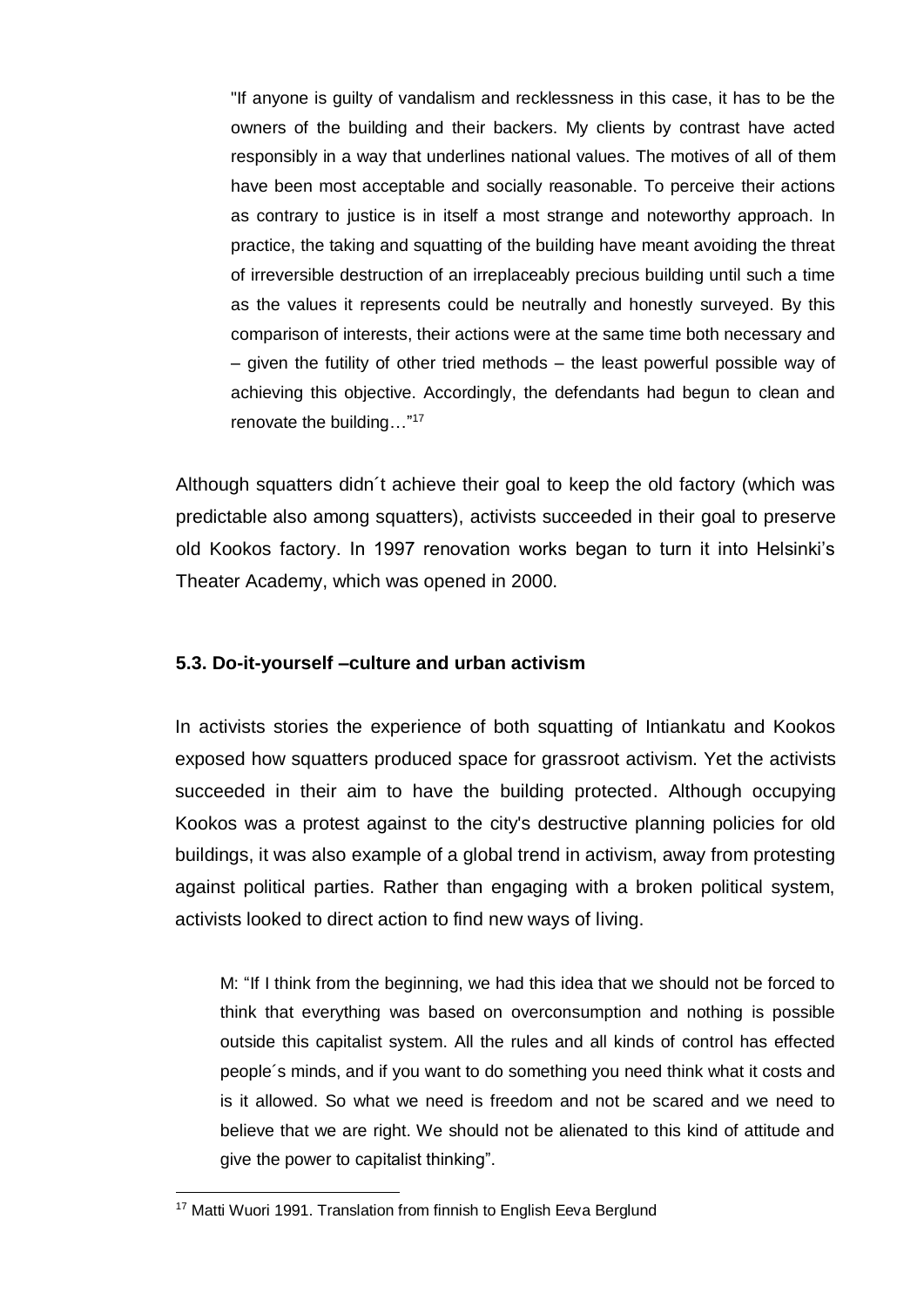As Vasudevan (2017) writes "squatters did not simply repair, they also reconfigured the buildings they occupied, creating spaces which reflected both the new purposes they were put to use for: meeting spaces, gig spaces, sleeping spaces etc. Squatters not only occupy space, they produce it".

K: "…that everyone has the possibility to get their voice heard, and participate. Squatting was channel for action. This should be possible in large scale in society. It was a dream about a space outside the system where you can thionk and do what you want and make youre dreams come true".

The alternative space created by the squatters in the old Kookos Factory altered how this particular property and urban space was perceived. After occupying the building abandoned space came visible. The squatters revealed how everyday actions, cleaning the house, opening the space for public, organizing debates and concerts had a potential to make abandoned urban space culturally significant.

M: "Well of course there are concrete issues that unite them and that they're always in a way borne in certain kinds of buildings that have been somehow forgotten or neglected and been bypassed by the development or those kinds of parts of town that although they've been in really key parts of the city they've always been sort of at the edge of it all."

In activist stories occupied factory became a space where activists experimented with new identities and collective living and a certain place where activists could share ideas of an alternative city. As Vasudevan (2014, 132) underlines, "to squat is to make a spatial commitment to producing a new set of affective and autonomous geographies of attachment, dwelling, and expression". What Vasudevan points out can be framed as do-it-yourself – politics. Do-it-yourself, also known as DIY, is the method of building, modifying, or repairing something without the aid of experts or professionals. In the case of squatting it involves repairing, and taking care of an old building or urban space so that it can be enjoyed by others.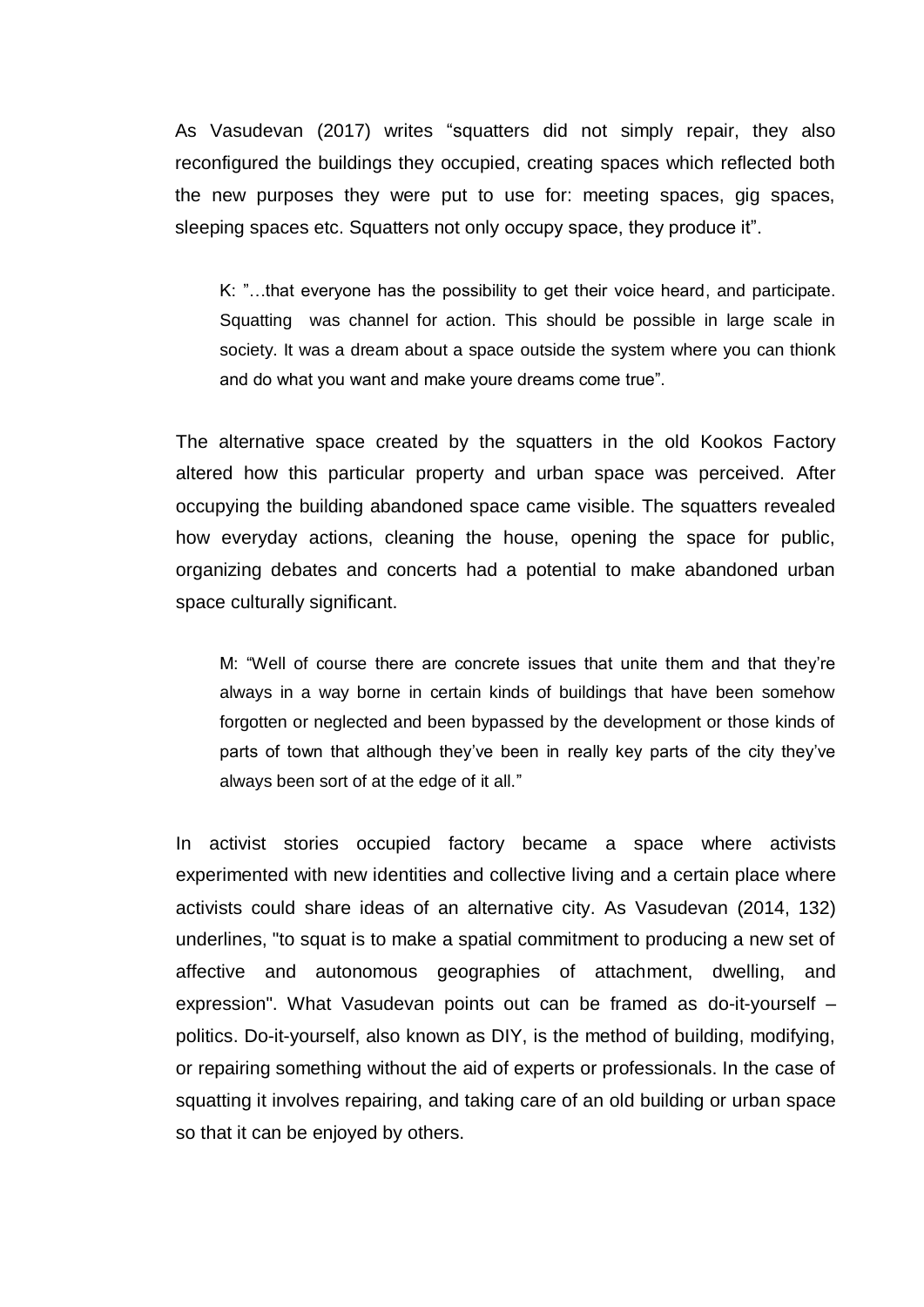M: "That's the important thing that they've always managed to answer the needs of those people who were using the space or the building like it's been really unpredictable what happens there and what the atmosphere will be like. All those spaces and actions were important for me. In the beginning the act of squatting itselg was important and experiences we got. The movement was kind of young people´s civil obedience movement which raised local and core questions about resistance and squatting.

The squat was visible in the media, the house was cleaned and approximately hundred people slept there every night. Kookos began to be seen as a venue for a new kind of urban culture and as a public space that might have a special role in changing city sphere.

#### <span id="page-47-0"></span>**5.4. "a place where we can do ourselves"**

Subcultures right to make use of public space is a core question in cities, also in Helsinki. Urban space is a primary platform for subcultures to emerge and flourish and the question of the relationship between public space and youth cultures is a core question also in debates about subcultures. As new enthusiasts joined the squatting movement, its scope was expanded more widely into cultural activities and alternative housing strategies. In May 10th 1991, a key event was squatting of an old taxi drivers garage (called squat "Putkinotko"). The house was turned into a cultural center. L describes what motivated young squatters:

L: We went to squat after concert from Lepakko (Bat Cave). Many shared the idea about an own place, for parties and a cafe, then we had the idea of youth hostel, a place where we can do ourselves and run things."

Late in the evening about 50 concertgoers and activists occupied an old garage and the demand for alternative youth center was a fact. The next morning the City major called to start negotiations and the City Council decided to let squatters stay for two years at that spot. Occupied old gas station became a meeting-place for cultural activities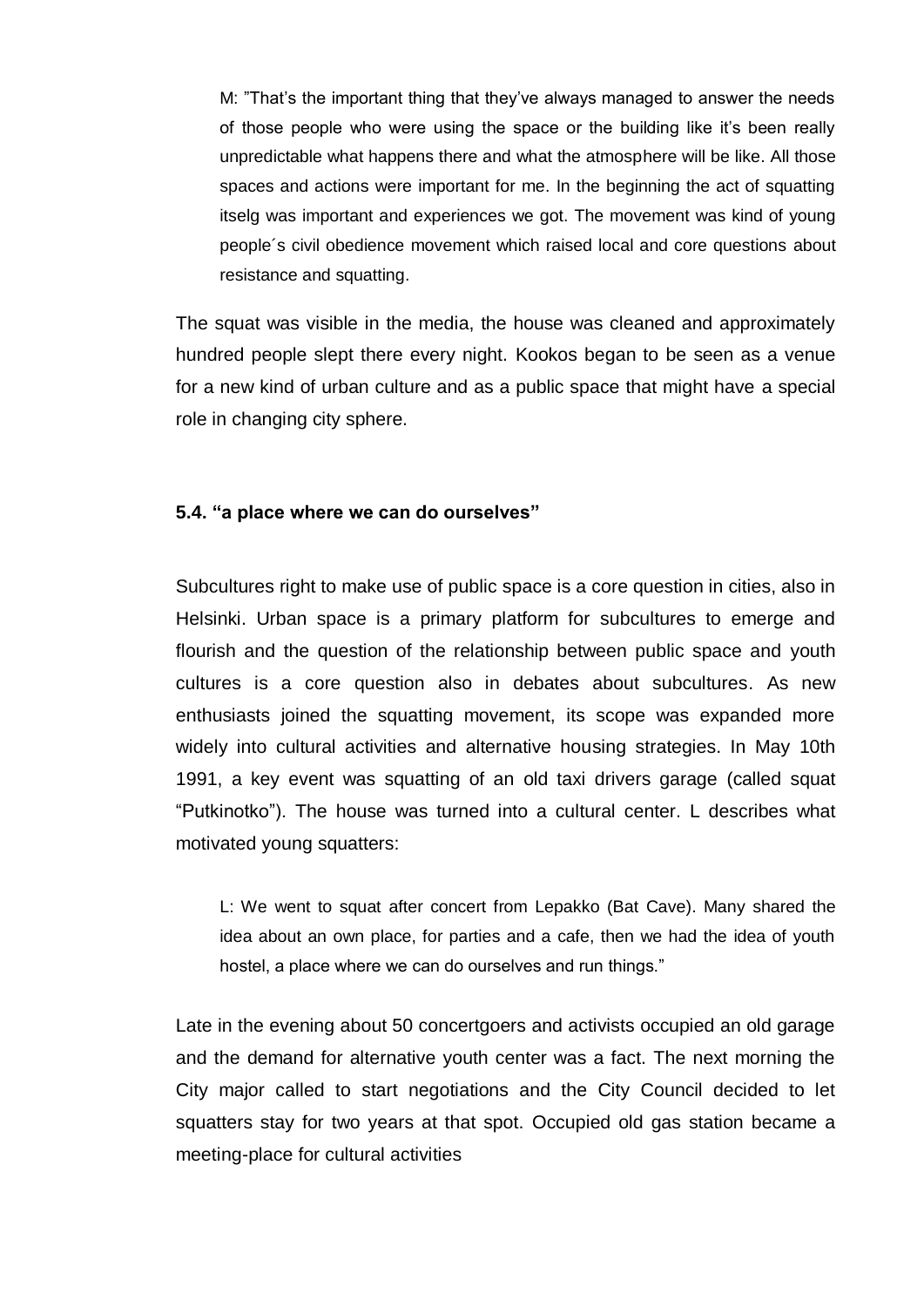T: "Putkinotko was an old garage, after occupying the building we started to renovate the building, opened up a cafe and a concert place, we had even a summer hostel. It was direct action. I worked in the café, it was open also during the night. People who hanged there and new people came in. We started to organize technoparties with friends"

M: "Putkinotko was important place for me. Those spaces and houses where people can organise actions themeselves offer really important alternative in the city. Skatta was that kind of place too, after that I didn´t spent much time at Hertsiga, there was changes in my life, studying, family and other things"

After the first alternative cultural center period (1990-1993), squatters knew they had to leave the old gas station.

J: "when the house was demolished, it was a disappointment. Although, it was maybe allright that things changed. We continued to organize cultural activities, gigs and clubs and same time campaigned about housing. We had a temporary space at Suvilahti, a garageclub. We developed new ideas and temporary happenings".

Soon after they left the gas station, squatters occupied an old warehouse in Katajanokka (called Skatta) in September 1994, near harbour area. This was a more complex situation, because this act made it visible for the public authorities that this squatters movement was not temporal. Principal questions arose in the City Council how to deal with this movement. After three months of uncertainty and lots of lobbying, the Council decided that they could stay in the old warehouse and that the Council would finance the rent, and a new cultural center and phase started from that moment on.

U: "I spent lot of time at the house, and lived there for a while, because I was homeless a short period. Always I couldn´t sleep because bands were playing in downstairs and sleeping bag wasn´t enough. It was a special kind of community. There was also kids which were prohibited to go city youth houses. Sometimes I felt how we can survive with this… but nothing never happened. I think everybody had certain kind of respect for the place. Theater and other activities collected also talented young people, others were interested in theater and music, others were interested in acting."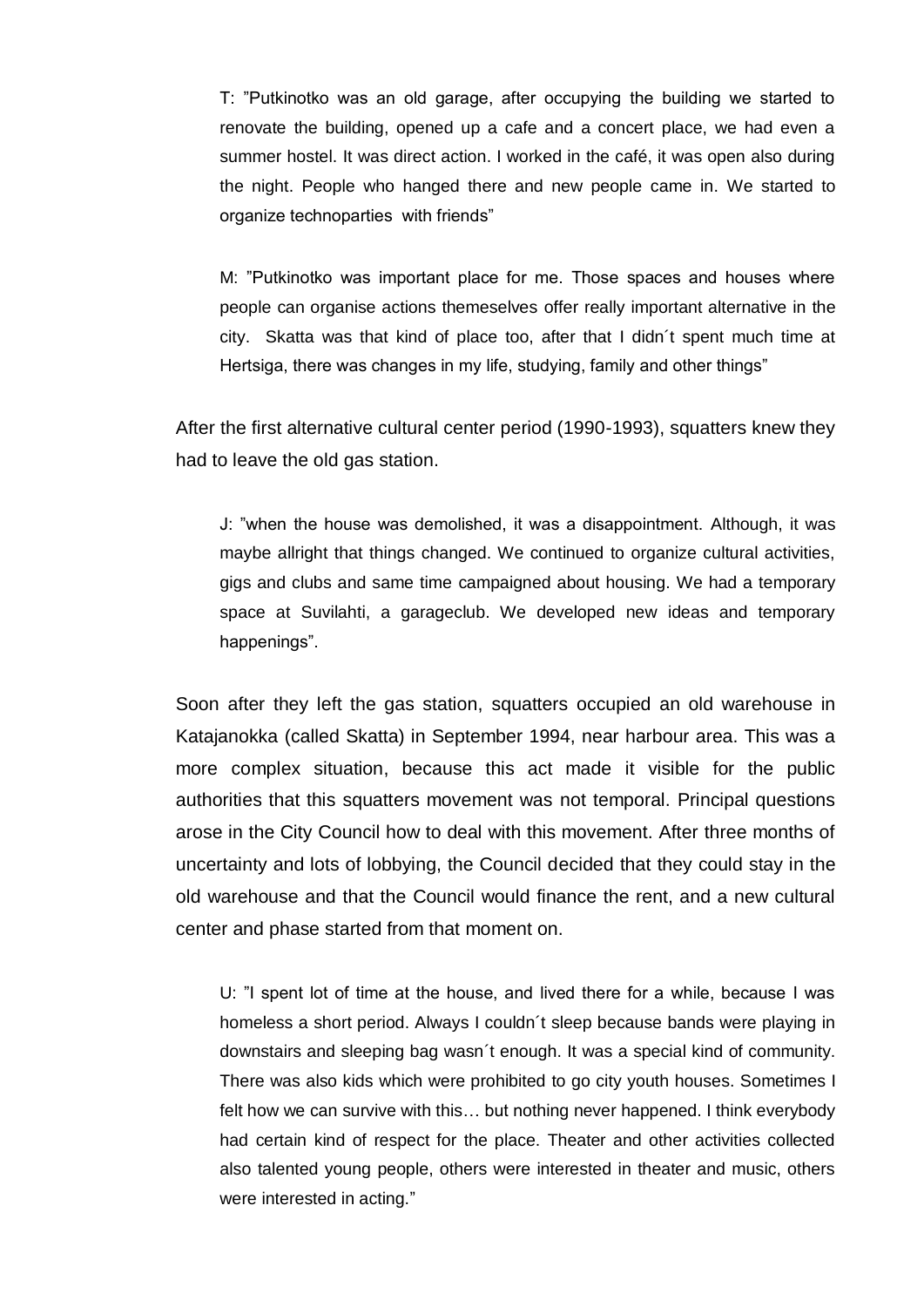The movement became well known and besides the housing interests, the cultural center attracted a lot of visitors as a breeding ground for DIY -culture. It contained a theatre, a café, concert hall and it served as a autonomous cultural house that staged concerts and performances. From that moment on, the movement also hosted activist groups within the Helsinki region, in different cases, for concerts, activities, vegan cooking and other alternative activities.

J: "My first visit to was to see a concert. I was almost 18, we drank beer in the bus stop and entered the concert. Somebody had told that you cannot be too drunk and we had fear that somebody recognizes that we were drunk. We went to see lot of gigs and played also ourselves, I played in the band. We were enthusiastic, it was the best band in the world. We were in the high school, and my friend was in the secondary school, then I suddenly was member of the band, and somebody organised a gig at Skatta."

"Skatta" established as a performing space for creative subcultures and music scenes to stage their ambitions and potentials.

J: "… there was this basic pattern that bands organized gigs themselves, it was the best practice. I remember many good concerts. Some band became famous. Punk and hardcore gigs had a lot of audience, and punk scene was very active. In the club there was all kinds of genres and bands."

Participation in squatters subculture was rational choice for the participants. Squatters movement provided channel for action, cultural spaces and youth cultural "free zone" outside commercial circuits. Kookos Factory and occupied cultural spaces became a place of young people´s social struggle in urban space and place of self-directed grassroot activism.

T:"Working in the cultural center was my firs actual job. When schools begun in Autumn, we started to organize parties nad cultural events, movie nght and so on. In garage we had music sessions. It was time before internet. The richness was that the space connected all kinds of subcultures, and the space offered a channel to do your own things. There was reggaepeople, punks and others. Grunge was hot then. Also Rocky Horror Picture Show was hot and it had its own crew".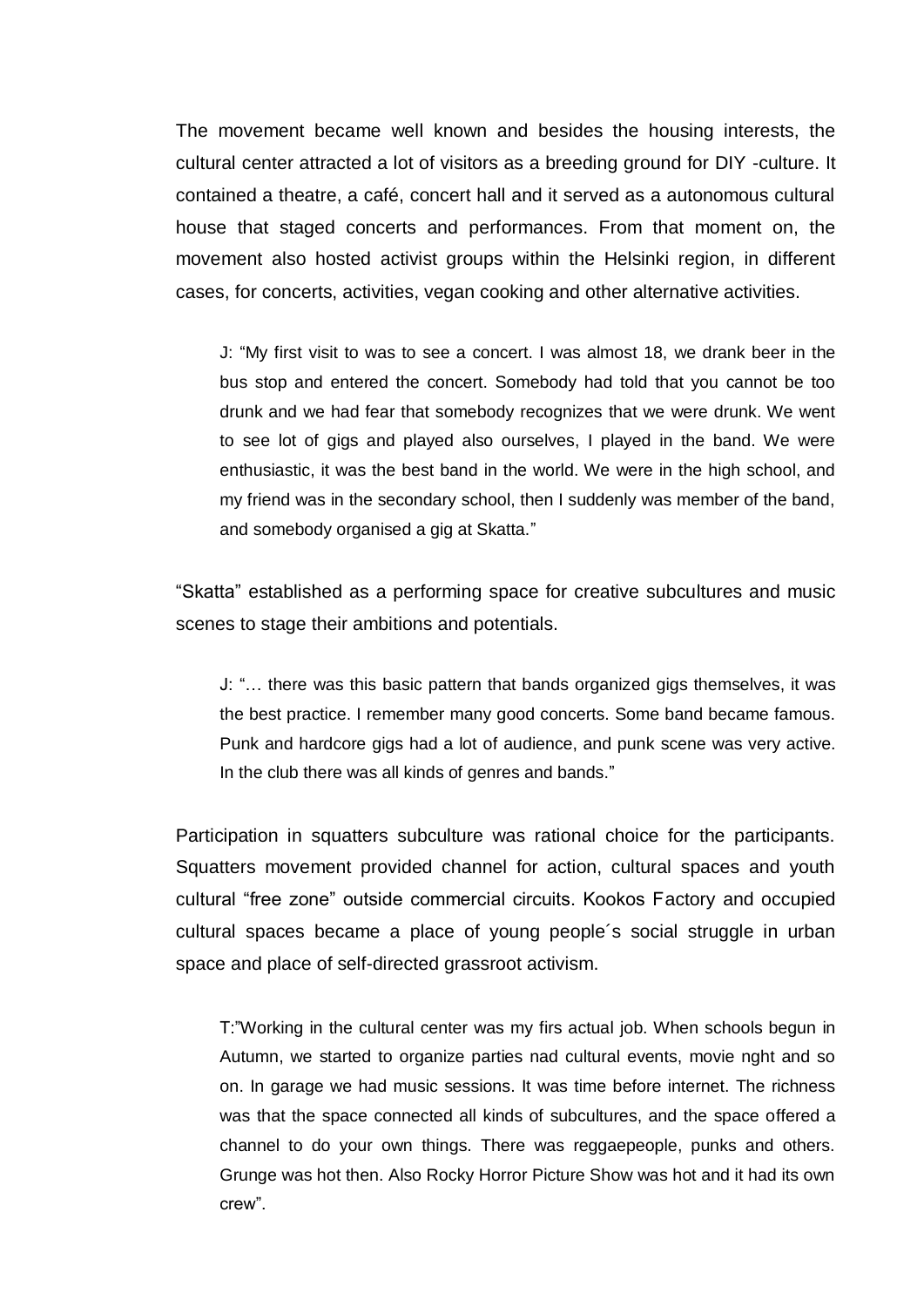The emergence of squatting activism in Helsinki early 1990s showed similarities to the developments in other European cities. Although it was relatively small on an international scale, it was nevertheless defining on a local level. The movement began to be a production and consumption site for alternative cultural expression. Therefore, squatting activism can be termed as a cultural facilitator or aggregator, staging urban youth cultures in a subcultural arena.

#### <span id="page-50-0"></span>**5.5. Conclusion**

In this Chapter I have explored what kind of subcultural spaces squatting activism created and how activist experienced the occupation of urban space. In activist stories key events were the occupation of an old Kookos Factory in Sörnäinen at May, 1990, and the occupation of an old taxi drivers garage and gas-station at May 10th 1991. Squatting activism produced subcultural spaces for grassroot politics and alternative culture. Activists occupied abandoned buildings and turned these urban spaces as a subcultural venues. Occupied spaces became a platform for subcultural activism and squatting became a strategy of collective action.

Squatting activism created space for grassroot politics and alternative culture. In addition to being a demand for housing, actions were fundamentally also a comment on how the urban environment was treated. Additionally, young squatters hoped to bring attention to the city's destructive planning policies for old buildings. When the old factory was occupied, the previously empty house became a space of activity and a key site for spatial struggle on the local political level. Activists developed skills to organize and manage autonomous culture and alternative spaces. Activists were combined with a counter-cultural values and occupied spaces gave opportunities to lifestyle experimentation. Activists developed a type of autonomous and self-directing politics and a urban do-it-yourself culture, where activists could seek social change and actively participate in improving the shared environment.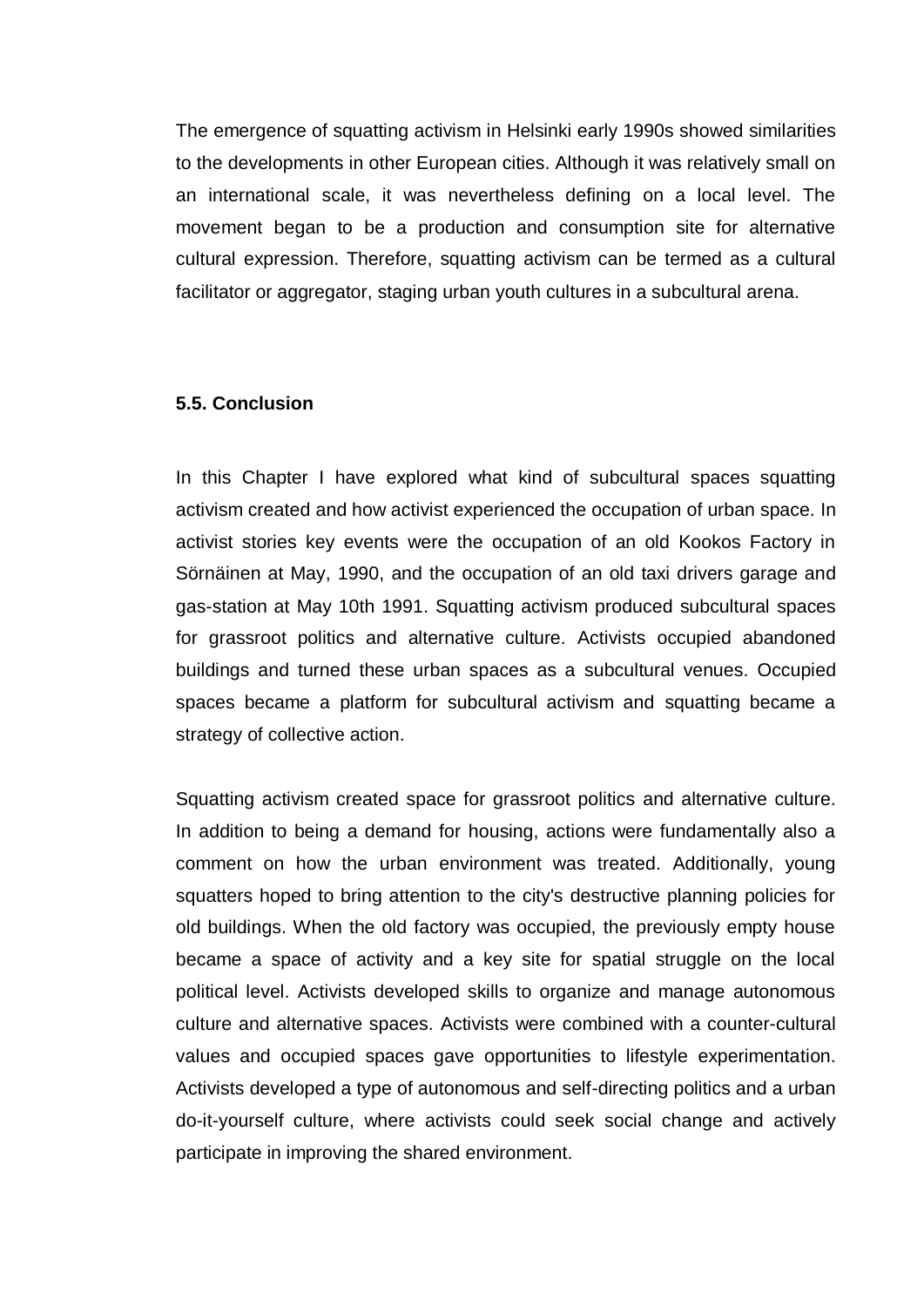## <span id="page-51-0"></span>**6. SQUATTING ACTIVISM AND LIFESTYLES POLITICS**

In previous Chapters I have explored how squatting activism of the 1990s emerged and what kind of subcultural spaces squatters created. I have discussed how squatters were also actors whose choices contributed to maintaining conditions in the city and in which they lived in. In this Chapter I will the study examines how participating in squatting activism has influenced activists life courses and lifestyle choices, and how activists experienced their changing relationship to activism when they became older. Usually in academic literature the concept of subculture is connected to youth and the experiences of older participants have been neglected (see Bennett & Taylor 2012; Hodkinson 2013). As I will discuss, subcultural participation cannot be defined only as a youth phenomenon. As Williams (2011) writes, subcultural affiliation is most likely to begin during adolescence, but it´s significance can last a lifetime. I am interested in how the experiences of older activists are positioned in this debate and meaning up to which point activists consider that they can influence their lives by making choices and how these choices have influenced their life courses.

#### <span id="page-51-1"></span>**6.1. Changing relationship to activism**

We go back to In Spring 2014. When I started to sketch ideas to my study, I had a conversation with a former squatting activist about our shared experiences and history in the squatting movement over twenty years earlier. She commented:

"…afterwards I have been thinking how squatting was so essential part of our youth. At that time, it provided a channel for active participation and a way to feel influential and to feel that those things mattered. Squatting offered a channel for action. The issues were at grass root level, concrete spaces, houses and local activities… My life has been strongly connected with those houses and those people who lived in them. It's formed my own way of thinking and what I consider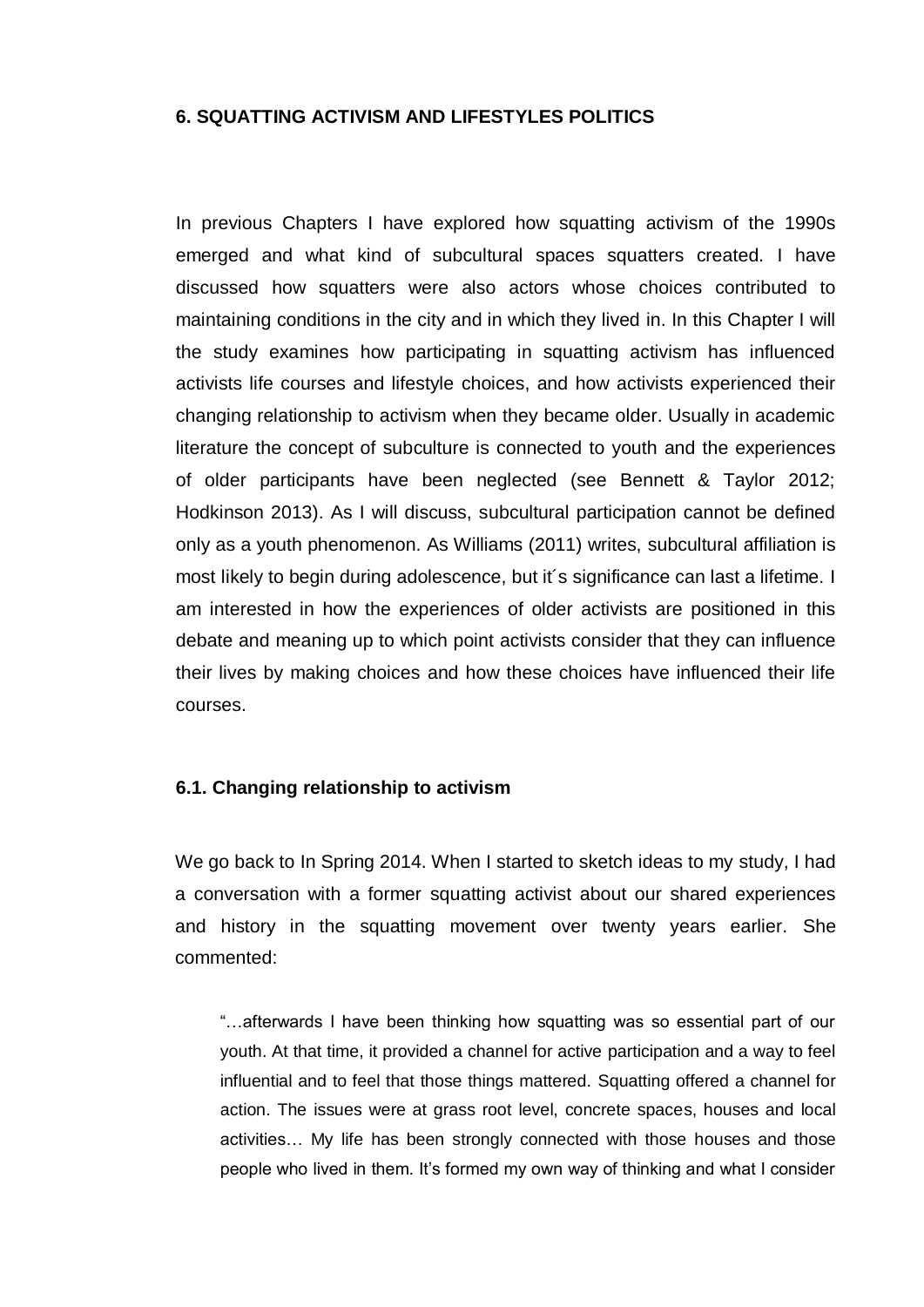to being good living and a good life. It had a concrete influence on my life and on my children's lives."

What raised curiosity here was her comment how participating squatting has been so influential and pivotal part of her youth, that it still shapes her everyday life after so many years. Because squatting was also part of my "subcultural youth", I really shared her experience. As Hodkinson (2011) writes, "rather than simply growing up and out of the scene completely, many participants continue their participation, balancing it with a desire to conform to societal expectations for appropriate adult behavior".

L: "I was involded in squats in Kumpula and Putkinotko, then was a squat in Kirkkonummi, something in Turku and Jyväskylä, and then came Kookos Factory. So much happened, I don´t remember right the dates. I was involded when Skatta and other spaces were occupied. Putkinotko was demoslished in 1993. The squatting came to the end when Skatta was squatted in 1994. At that time I took more responsibility about things in the movement, like housing projects, I had more age, which gave more responsibility, I suppose. From Kumpula we got more houses, we built solar panels, thought a lot ecological things, and thing was organised, we started housing projects and even employed young people to work in the projects, many got possibility for housing."

As L describes, she continued her involvement in squatting activism, but the relationship to squatting activism changed. In this we can see the changing roles of older subcultural participants, where subcultural identity is a process and the aging process moves subcultural participation to perhaps more conventional or socially expected trajectories. Following Haenfler (2014, 141) aging activists adopt an "internalized code" that is reflected primarily in lifestyle choices. (Haenfler 2014, 141).

L: "I still live in Kumpula, most of the original habitants have moved out, and new young people have moved in. We have been committed to the principal that the apartments are for young people, when you move in ypu need to be under 25, so the community stays vibrant. Kookos-factory and squats influented a lot, I got more courage and belief that we can influence things. It gave me a more positive picture about society, what I had when I was younger, and what I was growing in.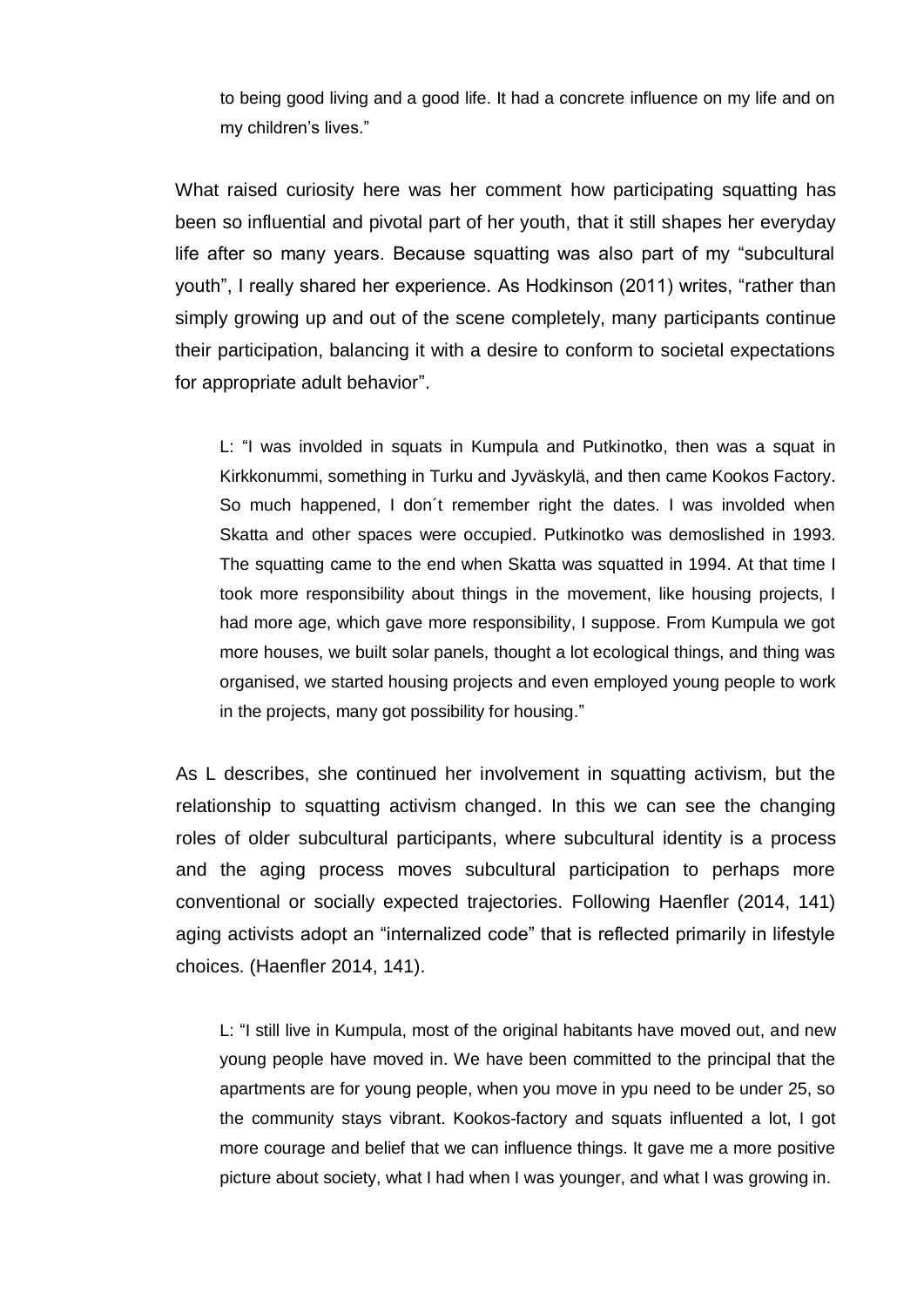In personal level the influence has been strong, the possibility to live in communal way and to belong in a community like this. I have been involved with the movement 25 years, almost my hole youth and adulthood. My career choices and profession was based on these experiences, I work among homeless people ja do community work."

According Hodkinson, the ageing process moves subcultural participation to more conventional or socially expected trajectories. In activists stories all participants continued their involvement in squatting activism is some way, but the in many cases activists adopted more conventional ways of involvement in activism. One if the interviewees moved to Amsterdam and continued his involvement in squatting activism there. These observations underpins recent debates about youth cultures, that subcultural participation cannot be defined only as a youth phenomenon and as Williams (2011) writes, subcultural affiliation is most likely to begin during adolescence, but it´s significance can last longer and even a lifetime.

## <span id="page-53-0"></span>**6.2. Squatting activism as a lifestyle**

Recent literature has pointed out that more and more people experience their "personal politics" in terms of "personal lifestyle values" (Haenfler, Johnson & Jones, 2012) and no longer organize their lives around traditional group identifications, such as social class or political parties. This approach can be described in the broader term "life politics" (Giddens 1991). As Haenfler, Johnson & Jones (2012) highlight, recent literature has also pointed out that "more and more people experience their personal politics in terms of personal lifestyle values".

M: "Squatting and this movement became important to me and it was a long-term commitment, one thing was probably that society and the whole world was in a big change at that time."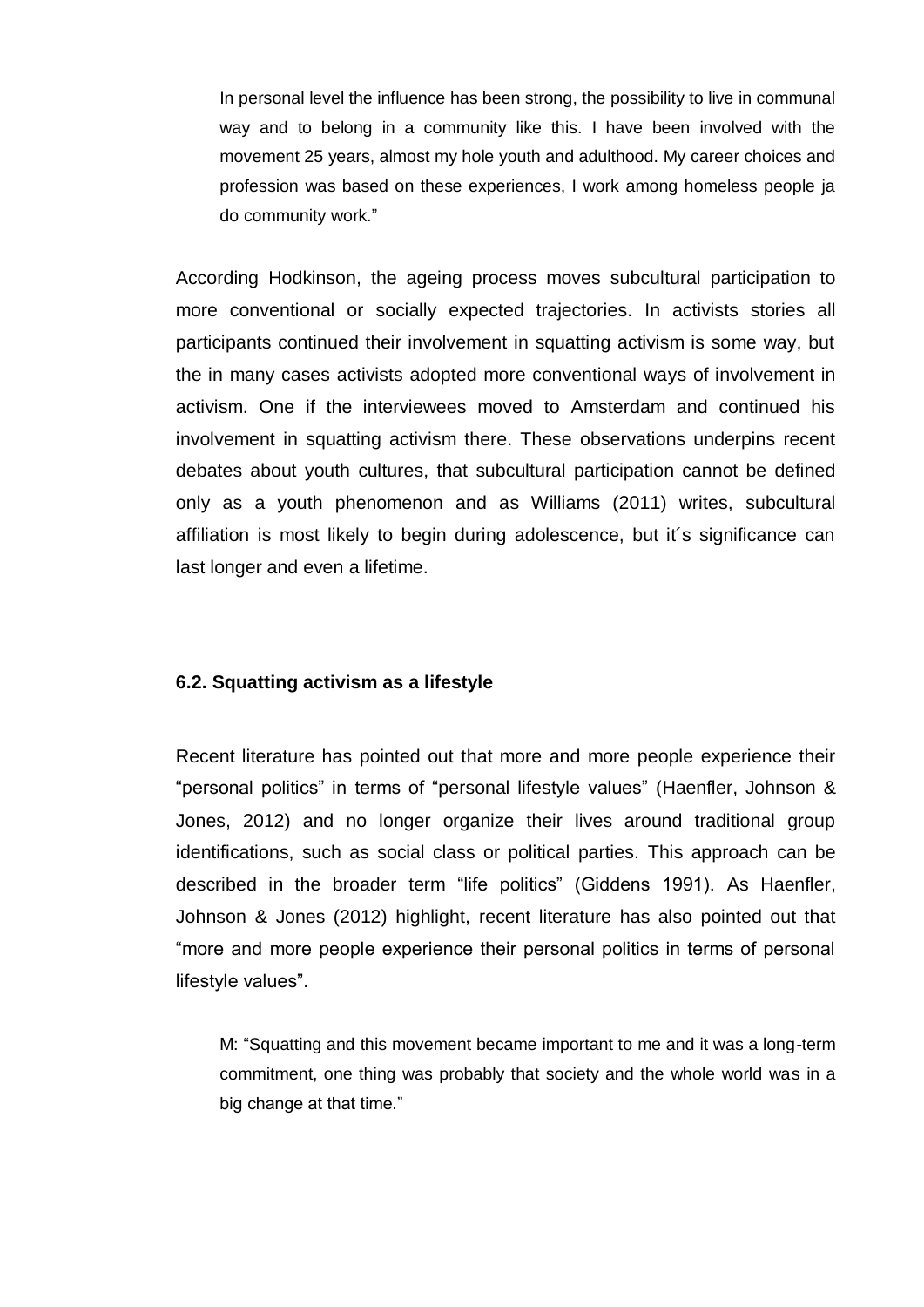As Portwood-Stacer (2013, 2) argues "when individuals who desire social or political change are compelled to shape their own personal behaviours and choices toward the ideals they envision", this is known as lifestyle politics*.*

J: "Then you can recognise those effects in your own life. That I've been involved in such activities with the movement and seen those kinds of things and that stuff can be done and that we can achieve something and that's the right kind of attitude and somehow that kind of trust in that you're right and that you're not censoring yourself but that you can think that we can achieve something together and that's affected me in many ways in my personal life. I've tried to export that kind of attitude elsewhere too, be it to my working life or civic activities that I've participated in."

Following Portwood-Stacer (2013, 2) some of the most significant effects of lifestyle politics are personal and cultural, and may not be recognizable within narrow understanding of the political and many personal needs served by lifestyle politics within contemporary society mean that this form of activism cannot be dismissed as simply ineffective for radical movements".

K: "Anti-consumption was kind of important, a space where you can spend time without money. I was interested in punkscene and anarchism and I had friends that shared the same ideas. It was the music and political ideas that interested me in anarchism, punk and stuff like that…."

Relying to this argument lifestyle is a major site for the constitution of identity and community among squatter activists. Thus to understand squatting as an identity, goal, and tactic in activists everyday lives, I use Haenfler, Johnson, and Jones (2012, 2) definition of lifestyle as "movements that consciously and actively promote a lifestyle, or a way of life, as their primary means to foster social change." Following Haenfler, Johnson & Jones´s (2012) definition squatting can be seen as a lifestyle choice through which promote anticonsumerist and self-directed lifestyle outside commercial circuits. As Potwood-Stacer (2013, 5) points out, histories of activism show that participants make connections between their political ideologies and their habits of everyday life.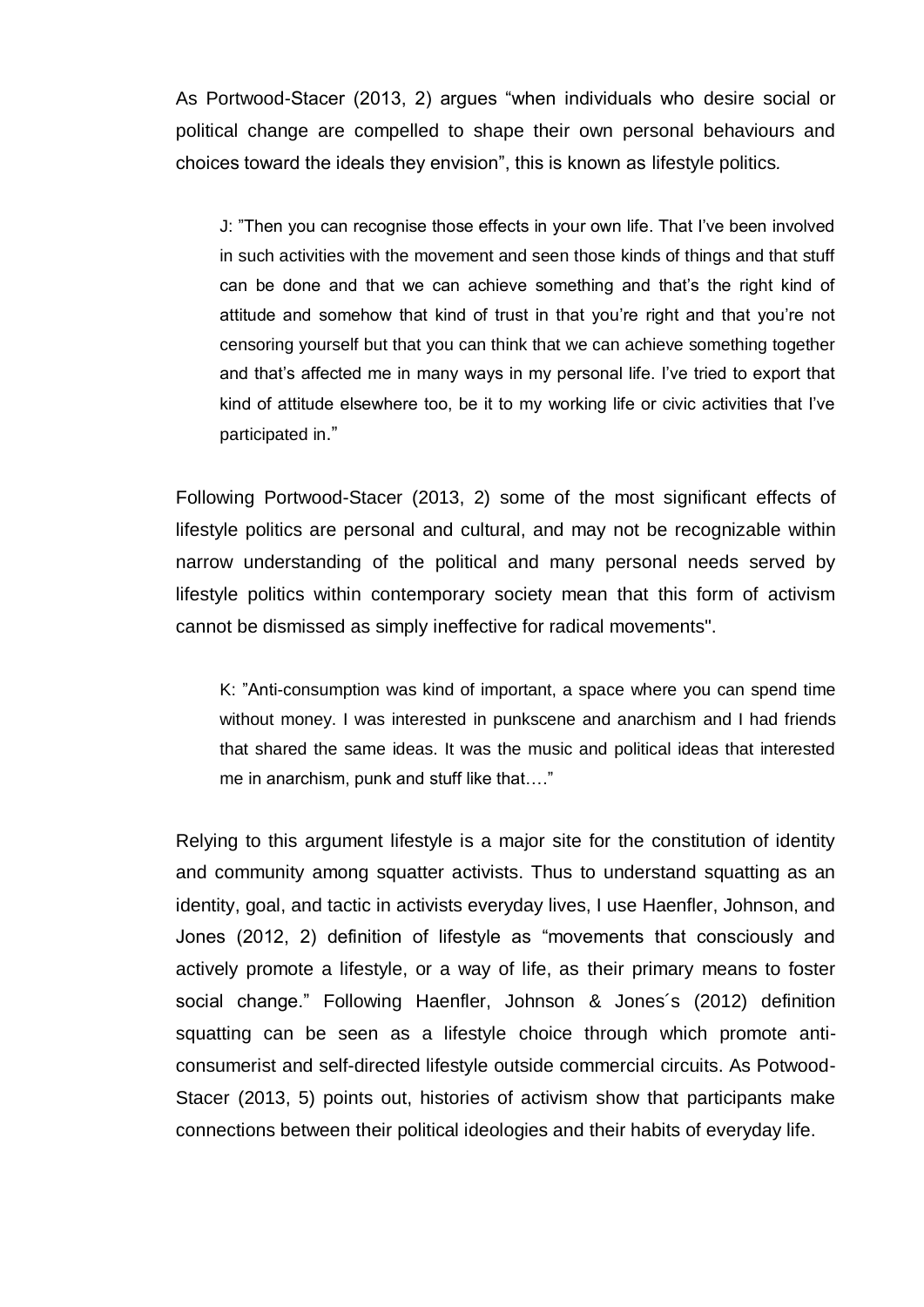M: "It's another question that perhaps that kind of culture and activity can only form at the fringe and at the periphery. At the center of economy and wealth it's not going to foster very much creativity or new stuff because there's no need for that. Then there's just complacency".

The practice of occupying abandoned buildings and urban spaces for alternative activities produced space also for more personalized experimentations and seek for alternative lifestyles, and as activists described in their stories, towards a society that relies on fewer rules and regulations, and more on an ethic of sharing. I argue that while urban activism attracted those who wished to protest the lack of affordable housing or the negative effects of urban development, it also offered opportunities where alternative practices and also more individualized forms of participation and lifestyle choices was produced.

## <span id="page-55-0"></span>**6.3 Continuity of subcultural participation**

After the initial phase of squatting buildings squatters in the movement shifted their activities towards a different mode of action. Buildings were no longer squatted, rather the activists took the initiative by renovating old buildings and using them to develop self-directed urban cultural practices and residential use.

As Bennett and Hodkinson (2013, 1) writes, theorists have drawn attention to the apparently increasing diversity, complexity and longevity of youth.

D: "After a while I moved to Amsterdam and joined local squatting activism. There the squatting culture and local squatting networks were big compared to Helsinki. They had their own spaces, cafees and restaurants and spaces for housing. You could live there cheaply and eat almost for free. It was kind of lifestyle, you could live as a squatter and activist."

Following Haenfler (2014, 17) subcultures have shared distinct meanings*.* Members of subculture not only share an identity, they also share values and practices. As subcultures emerge, distinct meanings form to define the scene's unique practices and cultural objects as well as to distinguish the subculture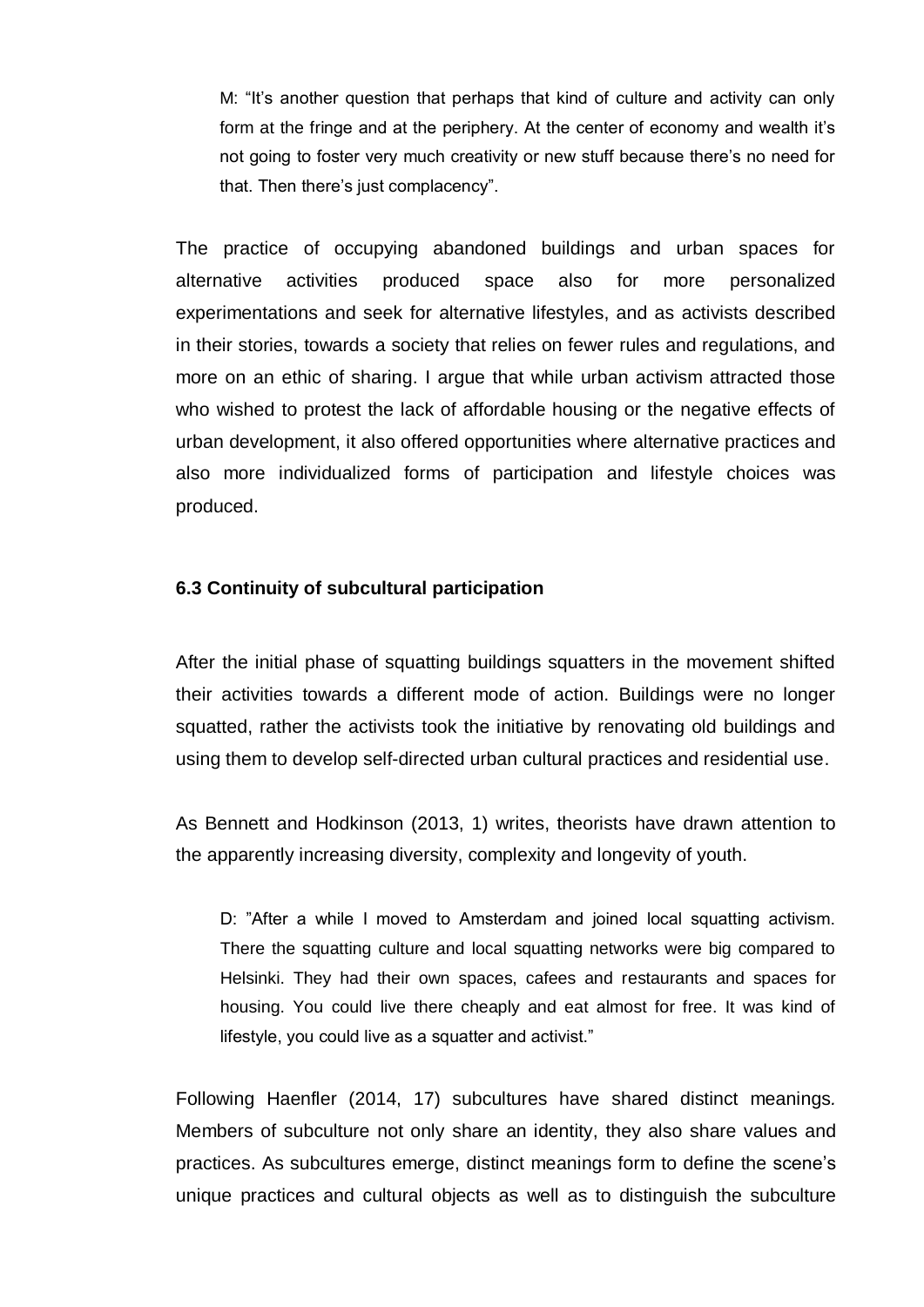from mainstream culture. These meanings continuously grow and change as participants of subculture debate existing meanings and create new ones. Additionally, meanings are both created and learned through social interaction. As Portwood-Stacer (2013, 2-3) argues, when writing about radical activism, "lifestyle is a major site for the constitution of identity and community" and this is also true among older squatter activists.

K: " When I was 11 I became a vegetarian and started to hang out at gigs, a few years later I started to have my own bands. As a teen I felt that the classic punk stuff like drinking and stuff was a part of it but perhaps it's part of teen life without the punk. There were rap and techno gigs and all that. I have hanged around squats since I was a teenager, only now I´m I have been active in the squatting movement from the beginning. Vuoritalo was the first squat I visited, I was thirteen."

Recent literature has pointed out that more and more people experience their "personal politics" in terms of "personal lifestyle values" (Haenfler et al. 2012) and no longer organize their lives around traditional group identifications, such as social class or political parties. As I will discuss in the context of squatting activism, these *lifestyle choices* can depart from the mainstream and can include alternative ways of thinking about society. As Portwood-Stacer (2013, 2) argues "when individuals who desire social or political change are compelled to shape their own personal behaviours and choices toward the ideals they envision", this is known as lifestyle politics*.*

Following Ross Haenfler (2009, 32), resistance to the mainstream is presented in most subcultures, not less in squatting as an action-oriented subculture. Resistance is a complex social phenomenon that can include a broad range of behaviors and actions. A cornerstone for many of subcultures is the act of resisting the "system" and living in a way that contradicts what the population as a whole agrees upon to be "normal" and "polite." (see Williams 2011, Haenfler 2014). Subculturalists resist the norms and values of a culture they see as exerting ideological and coercive control over their lives. Through their resistance, subcultures undermine the hegemonic social meanings and power relationships that influence our actions in many ways (Haenfler 2014). Fifth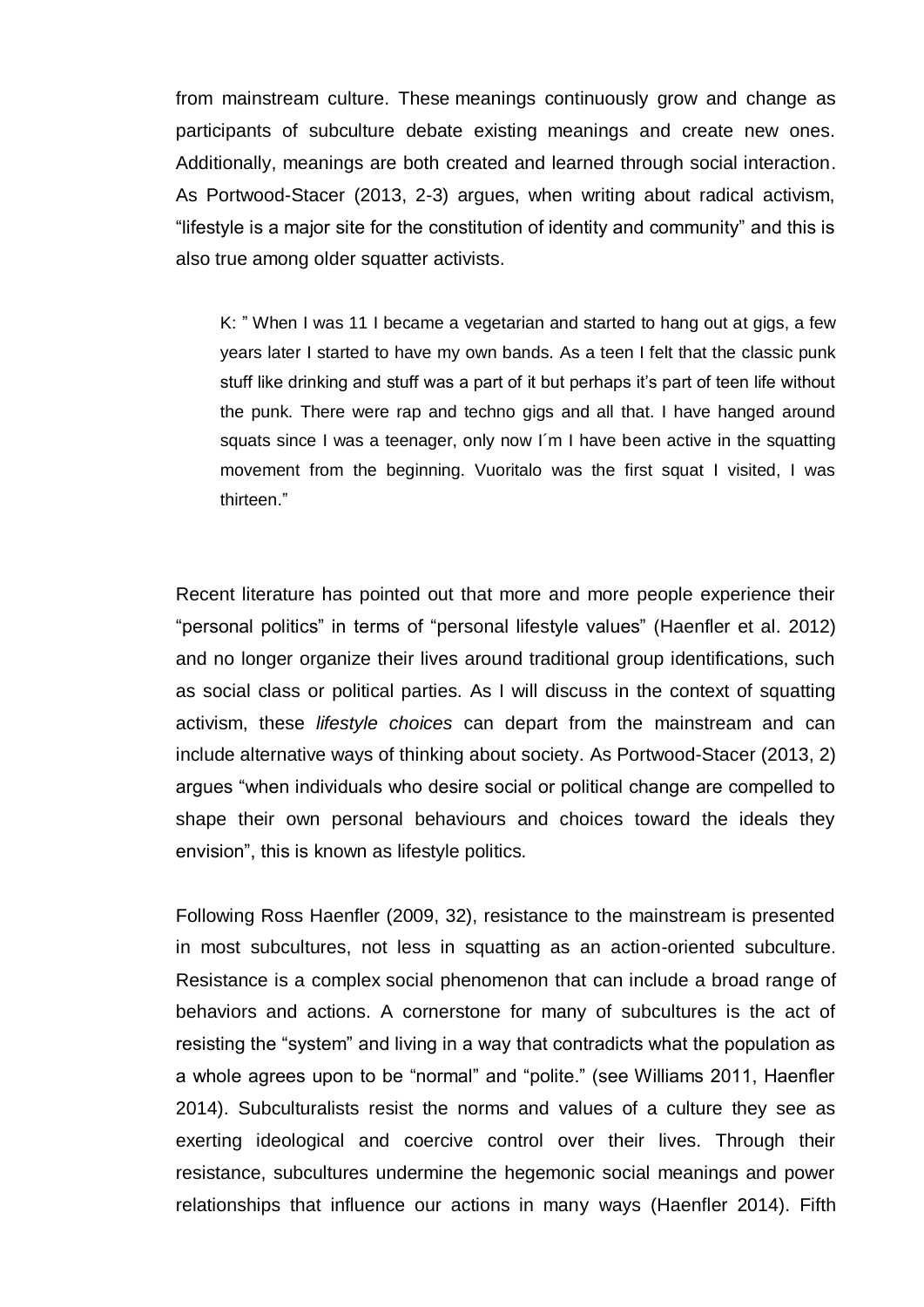element is the sense of marginality. As Haenfler (2014, 34) points, subcultures share a degree of outsider status and many subcultures are not structurally marginalized but rather in a sense "choose" their marginalization and rather than causing problems, subcultures often provide solutions for participants in the form of meaningful community. (ibid. 40)

Squatting activism and occupying public spaces or wastelands can be seen as a radical form of lifestyle politics. As more and more youth engages in a "search of ethical consistency" in which their everyday actions and practices match their ideals. I seek to extend this literature on social movements and lifestyle activism to include young squatters engaged in what are known as lifestyle activism and focusing less on traditional political mobilization and more on people´s everyday lifestyle choices (see Bennett 2012, 22; Cherry, 2014; Haenfler, Johnson & Jones, 2012).

M: "If I think from the beginning, we had this idea that we should not be forced to think that everything was based on overconsumption and nothing is possible outside this capitalist system."

Recent research has pointed out to the rise of socially conscious consumption and "lifestyles" that focus on changing one´s everyday lifestyle choices as a form of protest. (see Cherry, 2014; Haenfler, Johnson & Jones, 2012). At the same time, however, there is ample evidence suggesting an exchange of ideas, repertoires and mentalities throughout Europe. Punk, for example, was remarkably successful in transferring oppositional ideas and mentalities of noncooperation beyond the Iron Curtain. Thus, punk rock became a lively youth subculture in Poland and Slovenia. Amsterdam squatters travelled to Barcelona in 1980 to inform sympathizers about how to organize a squatters' movement.

Among the activist groups in Helsinki squatting movement gained a unique position where the organization performed an activity of applied discussion, acting as an example of parallel and manifested counter culture. Without loosing too much impetus or force when being institutionalized, the organization moved forward, expanding and evaluating its methodology. Squatting should be seen in a larger context of a possibility and strength in supporting youth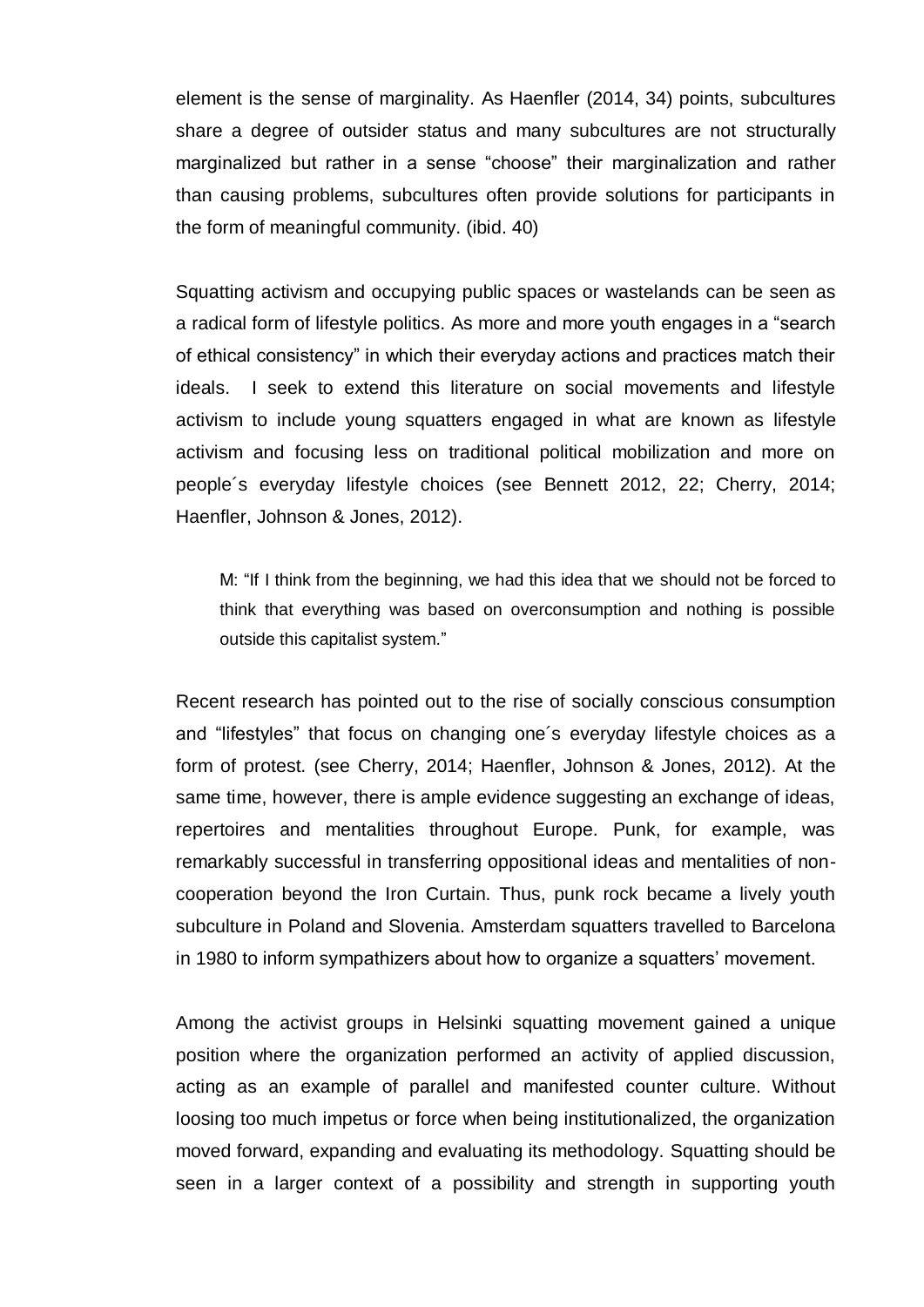cultures. And as Malone (2002, 167) points out, instead of asking: "How can we alleviate space use conflict between adults (or contemporary cities) and young people?", we should be asking: "Whose needs and values are priviledged in the architecture of our city streets?"

### <span id="page-58-0"></span>**6.4. Squatting as a lifestyle**

Scholars have commonly drawn sharp distinctions between social movements and lifestyles, conceptualizing movements as organized, change-oriented collective action, and lifestyles as more diffuse, internally focused, style-oriented groupings driven by consumption and popular culture (see Haenfler, Johnson and Ellis 2012, Cherry 2014). According to Haenfler, Johnson and Ellis (2012, 2) this divide has created "a scholarly blind spot concealing the intersections of private action and movement participation". Even though there are formalized squatting groups and organizations around squatting and squatters have created also organizational structures to achieve their goals, squatting movement transcends typical organizational structures and the political collective identity in the movement is not necesseraly tied to social movement organizations.

M: "we should not be forced to think that nothing is possible outside this capitalist system. All the rules and all kinds of control has effected people´s minds, and if you want to do something you need think what it costs and is it allowed. So what we need is freedom and not be scared. We need to believe that we are right"

Usually in academic literature the concept of subculture is connected to youth. As I have discussed, subcultural participation cannot be defined only as a youth phenomenon. As Williams (2011) writes, subcultural affiliation is most likely to begin during adolescence, but it´s significance can last a lifetime. Following Anthony Giddens (1991, 214) life politics is a politics of life decisions. These lifestyle choices can depart from the mainstream and can include alternative ways of thinking about society. In this sense the concept of "lifestyle" is a useful concept to explain subcultural participation in the context of squatting activism.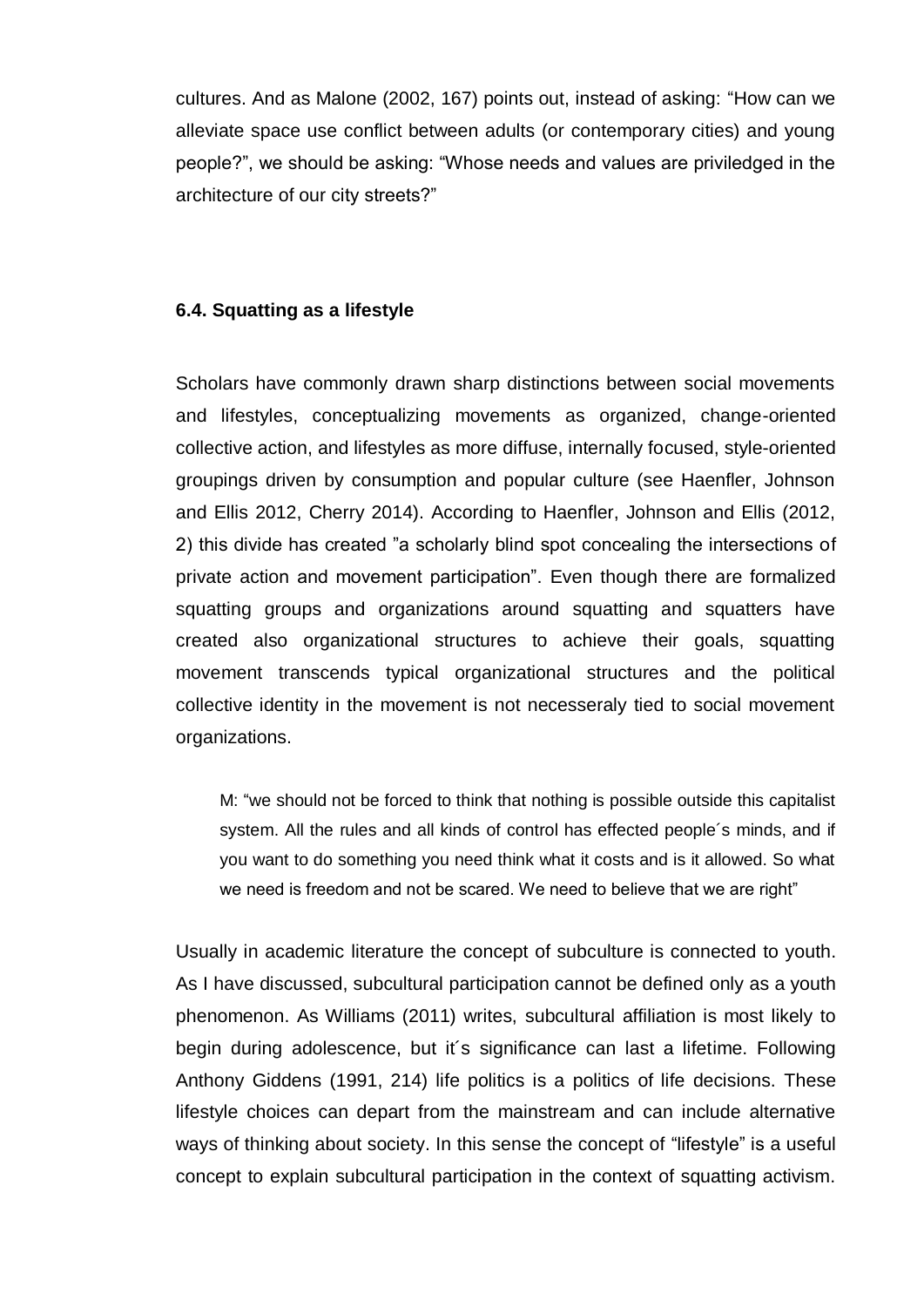Furthermore, looking at subcultures as a "lifestyle choice", illustrates how identity is a reflexive process and the concept of lifestyle applies to wider choices, behaviours and attitudes. This resonates with activists stories, that lifestyle can also be oppositional to the mainstream culture, and lifestyle choices can seek wider collective and individual social change (see Bennett & Taylor 2012.)

Following Giddens (1991, 53) self-identity has become a reflexive project that we continuously work and reflect on. We create the story of who we are, and how we came to be where we are now. Self-identity, then, is not given from outside, it is a person's own reflexive understanding of self. Giddens asserts that everyone in modern society has a possibility to select a lifestyle, although different groups and individuals have different possibilities. The term lifestyle applies to wider choices, behaviours, attitudes and beliefs. It is noteworthy, that this perspective does not exclude consideration of structural inequalities. On the contrary, subcultural lifestyle choices can also be oppositional to the mainstream culture, aim to wider social change where actors can have active role in shaping their social environment (see Haenfler et al 2012; Bennett 2011).

In recent literature there has been growing interest towards the investigation of the experiences and contuinity of participation in "youth cultures" also among older subcultural participants (Bennett & Taylor 2012; Bennett & Hodkinson 2013; Hodkinson 2011; 2013). Following these debates, and resonating with activists stories, participating in squatting activism was not age-limited or agespesific, although activists relationship to activism changed. Following these perspectives squatting activism became a social space and platform of lifestyle choices, where participants produced and created spaces for alternative practices. In some stories the impacts of these lifestyle choices had long-term effects. Subcultural identity is a repeated process of engagement and the aging process in some cases moves subcultural participation to perhaps more conventional or socially expected trajectories.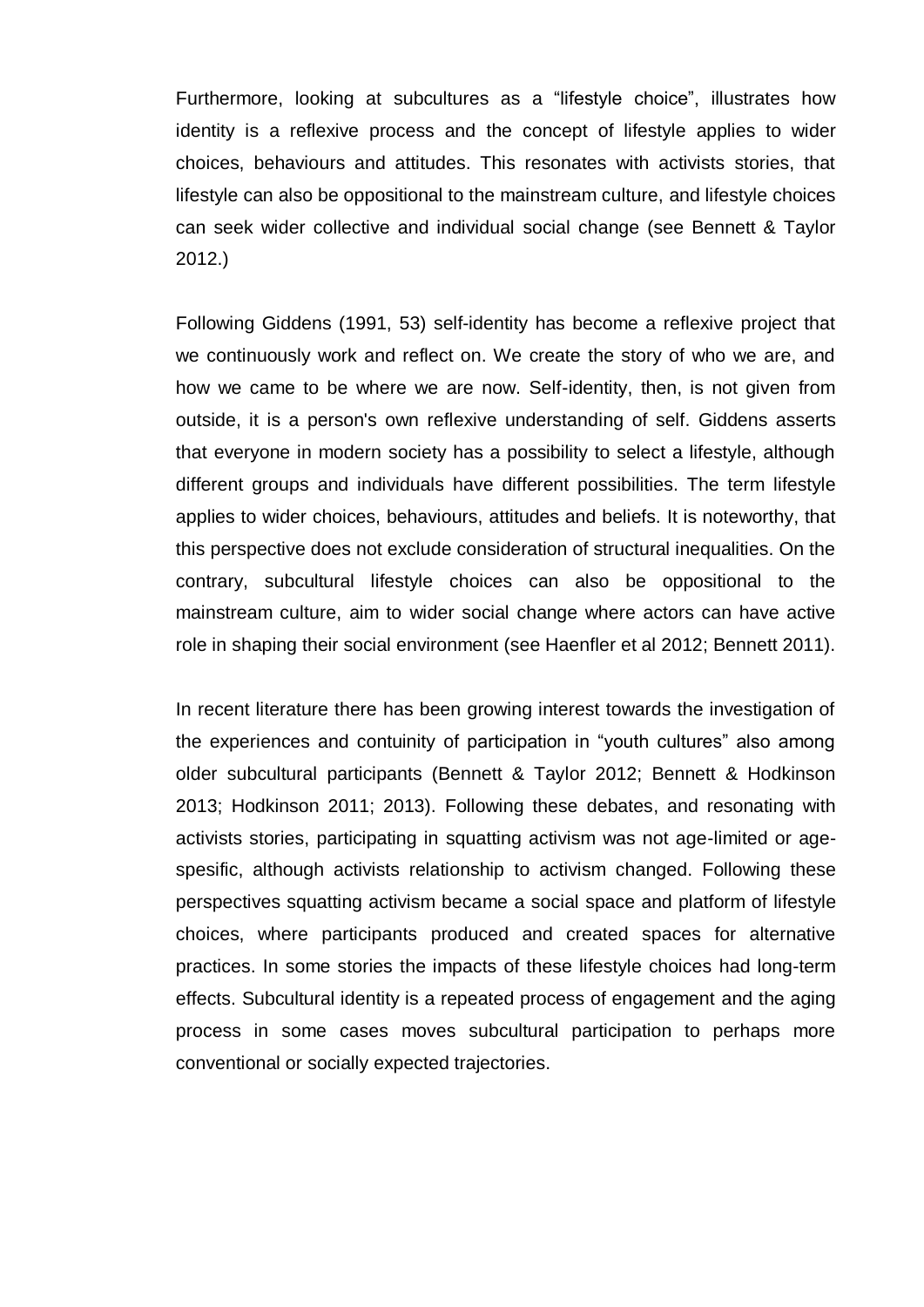### <span id="page-60-0"></span>**6.5. Conclusion**

In this Chapter I have explored activist´s experiences how participating squatting activism has influenced their life courses and lifestyle choices. I was interested how activists continued their involvement in squatting activism. Following debates and theories about youth cultures, ageing and subcultural participation, in activists stories squatting activism became a platform for lifestyle politics. At same time activists committed to action on behalf of their city and squatting activism became as a platform to self-directing politics and a urban do-it-yourself culture, where participants had possibility to improve their environment. The practice of using abandoned buildings or urban spaces for alternative activities allowed squatters to explore new possibilities and opportunities where alternative practices and lifestyle was produced. In recent literature there has been growing interest towards the investigation of the experiences and contuinity of participation in "youth cultures" also among older subcultural participants (Bennett & Taylor 2012; Bennett & Hodkinson 2013; Hodkinson 2011; 2013). Following these debates, and resonating with activists stories, as activists became older their relationship to activism changed. Following these perspectives squatting activism became a social space and platform of lifestyle choices, where participants produced alternative practices, and create spaces for alternative forums. In some stories the impacts of these lifestyle choices had long-term effects. Subcultural identity is a repeated process of engagement and the aging process in some cases moves subcultural participation to perhaps more conventional or socially expected trajectories.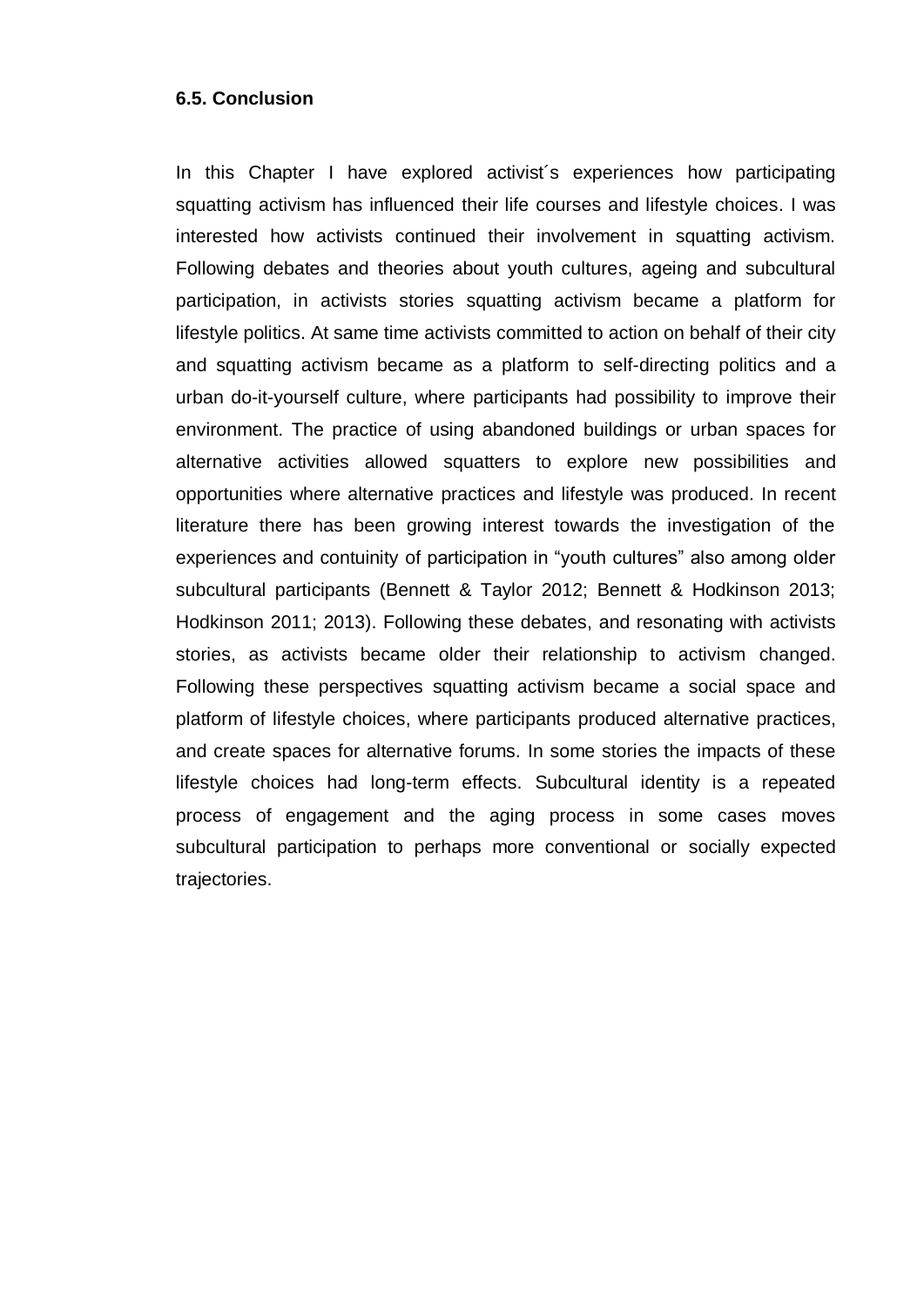#### <span id="page-61-0"></span>**7. SUMMARY**

In this studyI have seeked to increase my understanding about squatting activism in Helsinki. Limited amount of research has examined the experiences of older activists and in this study I have seeked to fill this gap in literature. This study has explored the experiences of squatting activists making use of interviews with older activists, archive materials and the authors personal experiences. Eight face-to-face interviews and archive work were conducted during years 2014-2017. Focus of this study was on squatting activism which emerged early 1990s which I defined as second wave of squatting activism in Helsinki*.* The primary research interest was to investigate how activists experienced their participation in squatting activism and how participating in squatting activism has influenced activists life courses and lifestyle choices.

The empirical analysis of this study was based on three perspectives, each of which considered the experiences of activists from a different angle. Each of the themes was reflected with lifestyle theory debates and mainly following theoretical writings and concepts of Andy Bennett, Jodie Taylor, Patrick J. Williams, Ross Haenfler and Paul Hodkinson (Bennett & Hodkinson 2013; Ross Haenfler 2005; Bennett & Taylor 2012; Patrick J. Williams 2011; Paul Hodkinson 2011; 2013.)

Squatting activism of the 1990s emerged as a young people´s radical response to housing crisis, youth unemployment and the negative effects of urban development. In the activist stories involvement in the squatter´s subculture was an influential part of their youth and provided a channel for participation. Squatting offered opportunities for the production of cunter-cultural spaces and do-it-yourself -practices. In activists stories participants experienced the occupation of urban space as a rational act and created spaces where diverse cultural activities had a possibility to flourish.

The results and observations resonate with recent debates about youth cultures, lifestyle, ageing and subcultural participation. Following observations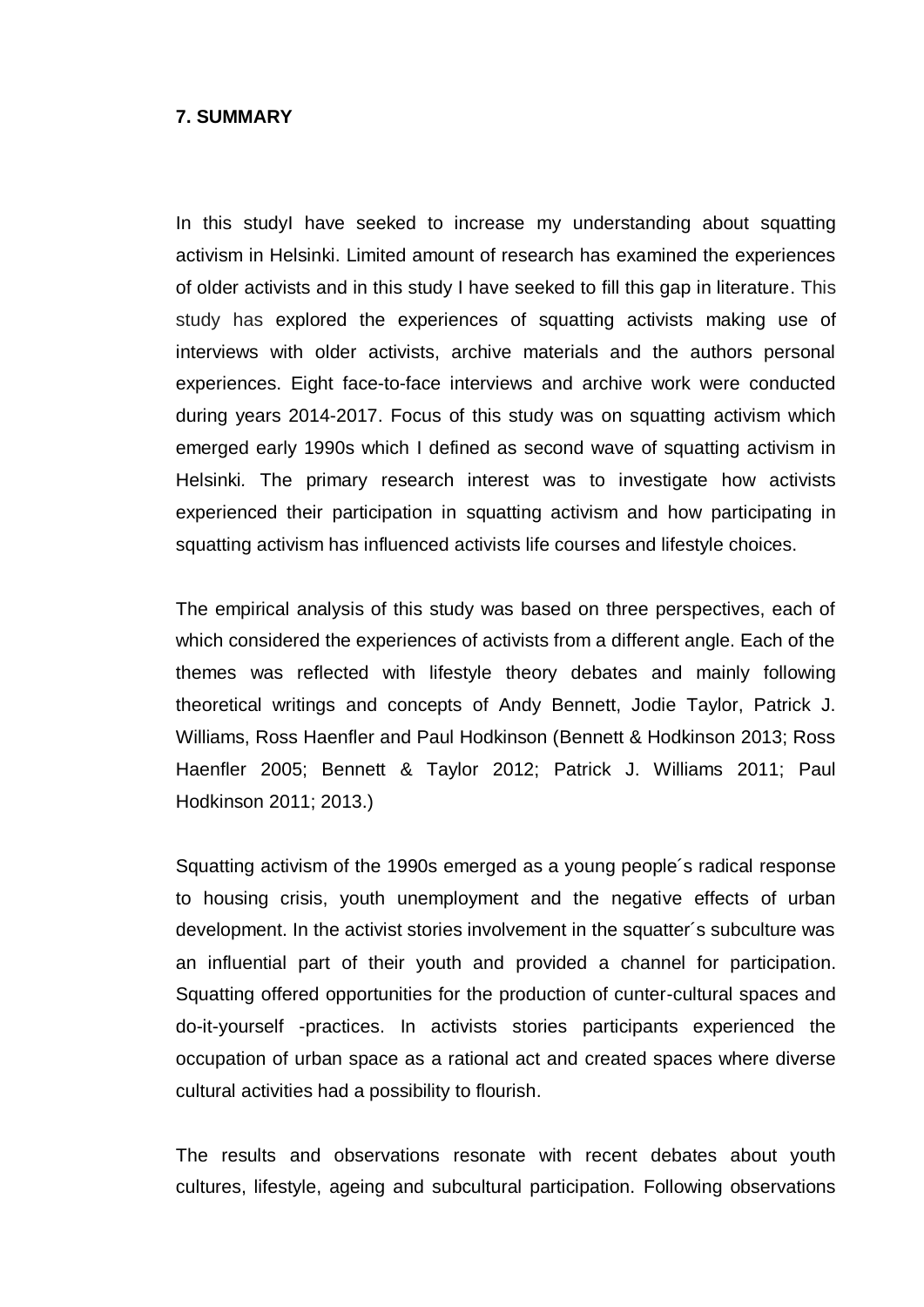of this study, squatting activism became a platform where lifestyle practices and lifestyle choices were made. Squatters subculture was also space for playful urban culture, which provide opportunities for gathering and socializing as well as protests and demonstrations. As I have discussed, much of this activity comes back to alternative definitions of the city, how subcultures can exist and flourish and how urban space is used in creative ways.

Although squatting was radical and straightforward action, it became an important site for *lifestyle* choices. Central conclusion of the thesis is that, what started as young people´s radical activism early 1990s in Helsinki, became a subcultural space, where cultural identities, lifestyle and lifestyle choices were constructed. Following theoretical debates, and resonating with activists stories, as activists became older their relationship to activism changed. Squatting activism became a social space and platform of lifestyle choices, where participants produced space for alternative and subcultural practices. In activists stories the impacts of these lifestyle choices had long-term effects. This resonates with debates about youth cultures and ageing, that subcultural identity is a repeated process of engagement and the aging process in some cases moves subcultural participation to perhaps more conventional or socially expected trajectories.

The observations of this study will also pave my way for my future research. Research was a journey to the history of squatting activism in Helsinki and while activists were telling their experiences about their involvement in squatting activism, they were also building up a rich and diverse picture about the history of youth cultures in Helsinki.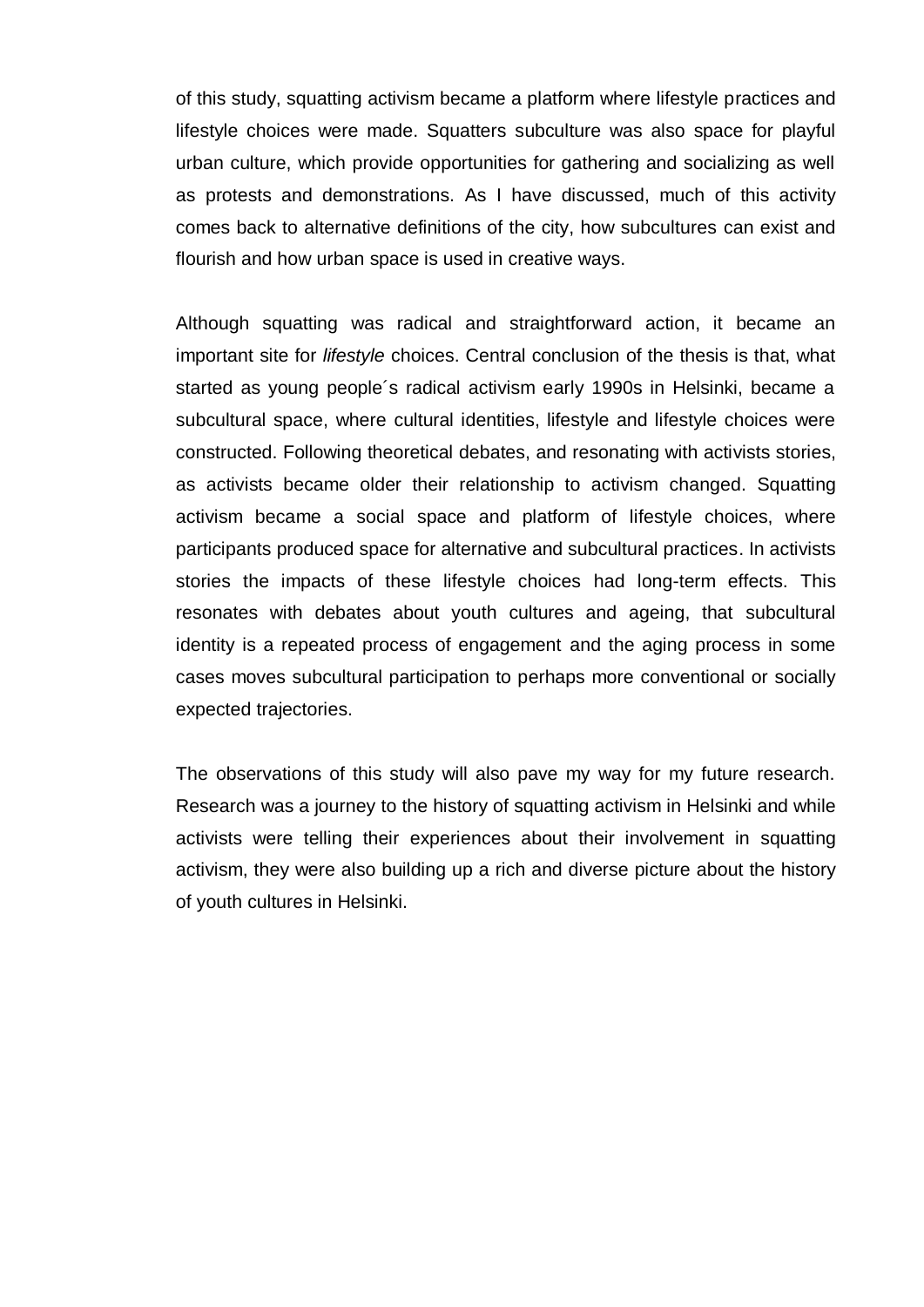## <span id="page-63-0"></span>**REFERENCES**

Andresen, Knud & Van der Steen, Bart, eds. 2016. *A European Youth Revolt. European Perspectives on Youth Protest and Social Movements in the 1980s.* Palgrave Studies in the History of Social Movements: Hampshire.

Cook, Kay E. 2008. Critical Ethnography. In *The Sage Encyclopedia of Qualitative Research Methods,* edited by M Given (ed)*.* Sage.

Bennett, Andy. 1999. *Subcultures or neo-tribes?: rethinking the relationship between youth, style and musical taste*. Sociology, 33 (3), 599-617.

Bennett, Andy. 2000. *Popular music and youth culture: music, identity and place.* London: Macmillan.

Bennett, Andy & Kahn-Harris, Keith, eds. 2004. *After Subculture: critical studies in contemporary youth culture.* Basingstoke: Palgrave.

Bennett, Andy. 2011a. The continuing importance of the "cultural" in the study of youth. In *Youth Studies Australia* Volume 30 Number 3, 21-33.

Bennett, Andy. 2011b. The post-subcultural turn: some reflections 10 years on. *Journal of Youth Studies* 14:5, 493-506.

Bennett, Andy & Taylor, Jodie. 2012. Popular music and the aesthetics of ageing. In *Popular Music* Volume 31/2. Cambridge University Press, pp. 231- 243.

Bennett, Andy & Hodkinson, Paul, eds. 2013. *Ageing and Youth Culture.*  London, New York: Berg.

Berglund, Eeva & Peipinen, Vesa. 2017b. Spaces of insurgent citicenship – activism and acceptability in Helsinki. *The Finnish Journal of Urban Studies* 2017:3 vol 55, pp. 64-70.

Bird, Susan & Fransberg, Malin & Peipinen, Vesa. 2017a. Hot in Helsinki – Exploring Legal Geographies in a DIY-sauna. In *Flinders Law Journal* Volume 18, 377-397.

Blackman, Shane. 2005. Youth Subcultural Theory: A Critical Engagement with the Concept, Its Origins and Politics, From the Chicago School to Postmodernism. *Journal of Youth Studies* 8 (1): 1–20.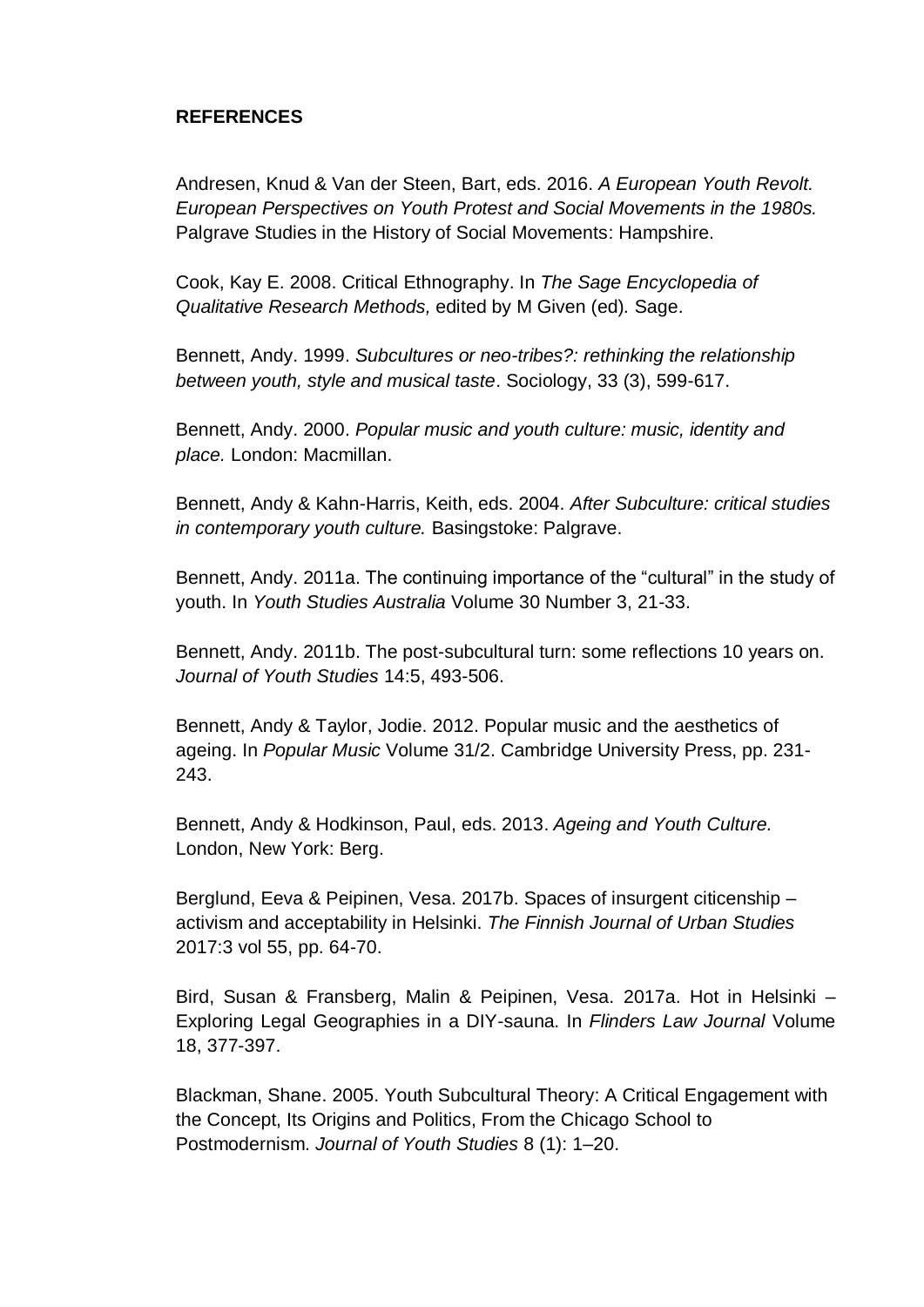Cattaneo, Claudio & Martinez, Miquel A., eds. 2014. *The Squatters Movement in Europe. Commons and Autonomy as Alternatives to Capitalism*. London: Pluto Press.

Chaney, David (1996): *Lifestyles.* London: Routledge.

Cherry, Elizabeth & Williams, Patrick J. 2011. Related Fields. In Williams J. Patrick (2011). *Subcultural Theory. Traditions and Concepts*. Polity Press: UK. 165-184

Cherry, Elizabeth. 2014. I Was a Teenage Vegan: Motivation and Maintenance of Lifestyle Movements. *Sociological Inquiry*, Vol. 85, No. 1, February 2015, pp. 55-74.

Cohen, Stanley. 2002. *Moral Panics and Folk Devils*. Routledge: New York.

Dadusc Deanna & Dee, ETC. 2015. The criminalisation of squatting: discourses, moral panics and resistances in the Netherlands and England and Wales. In *Moral Rhetoric and the Criminalisation of Squatting. Vulnerable Demons?* edited by O´Mahony, Lorna Fox & O´Mahony, David & Hickey, Robin. Routledge: New York. pp.141-152.

Eronen, Anne. 1991. *Talonvaltaus uutena kollektiivisen toiminnan muotona – Tutkimus Suomen talonvaltauksista 1979–1990*. Pro gradu -tutkielma, Sosiologian laitos, Jyväskylän yliopisto. (Squatting as a new collective action – Squatting in Finland during 1979-1990).

Feldmann-Barrett, Christine, ed. 2015. *Lost Histories of Youth Culture*. New York: Peter Lang.

Christine Feldman-Barrett. 2018. Back to the future: mapping a historic turn in youth studies. *Journal of Youth Studies.*

Flynn, Michael & Brotherton, David C. (eds.) (2008). *Globalizing the Streets. Cross-cultural Perspectives on Youth, Social Control and Empowerment*. Columbia University Press. New York.

Haenfler, Ross. 2005. Rethinking Subcultural Resistance. Core Values of the Straight Edge Movement.

Haenfler, Ross. 2006. *Straight Edge. Clean Living Youth, Hardcore Punk, and Social Change.* Rutgers University Press: London.

Haenfler, Ross, Johnson Brett & Jones Ellis. 2012. Lifestyle Movements: Exploring the Intersection of Lifestyle and Social Movements. *Social Movement Studies* 11(1), pp. 1-20.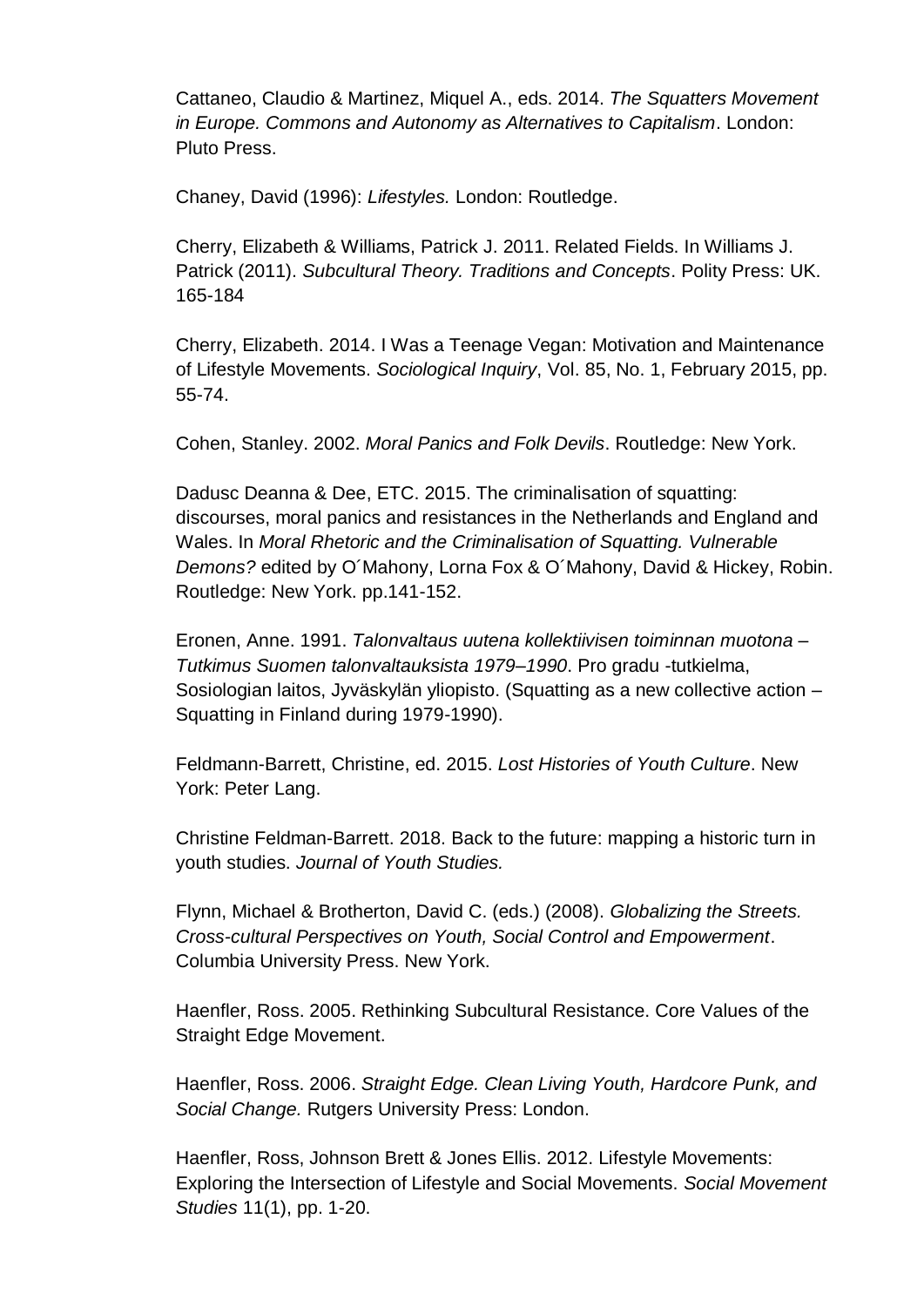Haenfler, Ross. 2013. *Subcultures: The Basics.* New York: Routledge.

Hall, Stuart & Tony Jefferson, eds. 1976. *Resistance through Rituals: Youth Subcultures in Post-war Britain*. 1st ed. London: Hutchinson.

Hall, Stuart & Tony Jefferson, eds. 2006. *Resistance through Rituals: Youth Subcultures in Post-war Britain*. 2nd ed. London: Routledge.

Hammersley, Martyn & Atkinson, Paul. 2005. *Ethnography. Principles in Practice.* Routledge: London & New York.

Hebdige, Dick. 1976. *Subculture: the meaning of style.* London: Routledge.

Hellström Reimer, Maria (2012). Christiania Copenhagen: A Common Out of Ordinary' in A. Jorgensen & R. Keenan (eds) *Urban Wildscapes.* Routledge. 120 - 130.

Hesmondhalgh, David. 2005. Subcultures, Scenes or Tribes? None of the Above. *Journal of Youth Studies 8* (1): 21–40.

Hodkinson, Paul. 2002. *Goth: Identity, Style, and Subculture*. Oxford: Berg

Hodkinson, Paul. 2005. Insider Research' in the Study of Youth Cultures. *Journal of Youth Studies 8* (2): 131–149.

Hodkinson, Paul. 2011. Ageing in a spectacular 'youth culture': continuity, change and community amongst older goths. In *The British Journal of Sociology* Volume 62 (2), 262-282.

Hodkinson, Paul. 2013. Spectacular Youth Cultures and Ageing: Beyond Refusing to Grow Up. In *Sociology Compass* Volume 7, 13-22.

Hodkinson, Paul. 2016. Youth cultures and the rest of life: subcultures, postsubcultures and beyond. In *Journal of Youth Studies* 19:5, pp. 629-645. Routledge: London.

Hou, Jeffrey, ed. 2010. *Insurgent Public Space: Guerrilla Urbanism and the Remaking of Contemporary Cities.* Routledge: London.

Huerta, Adrian H. & Venegas, Kristian M. 2010. Urban Ethnography: approaches, perspectives and challenges. In *New Approaches to Qualitative Research. Wisdom and Uncertainty,* edited by Savin-Baden, Maggi & Howell Major, Claire. London and New York: Routledge, pp.154-161.

Kadir, Nazima. 2014. Myth and Reality in the Amsterdam Squatters´Movement, 1975-2012. In *The City Is Ours. Squatting and Autonomous Movements in*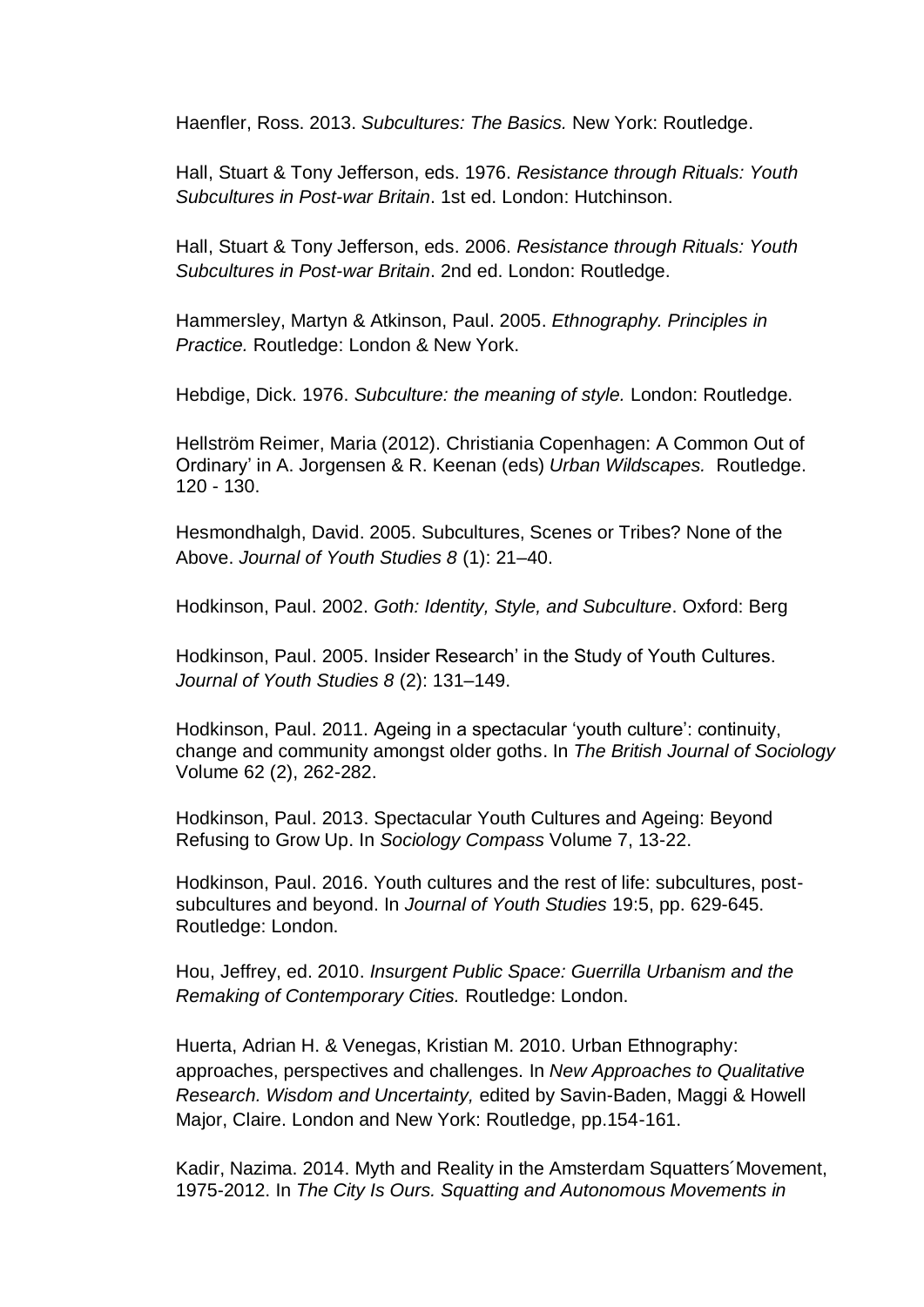*Europe From the 1970´s to the Present,* edited by Van der Steen, Bart & Katzeff, Ask & van Hoogenhuijze Leendert. PM-Press: Oakland. pp. *2*1-61.

Kadir, Nazima. 2016. *The Autonomous Life? Paradoxes of hierarchy and authority in the squatters movement in Amsterdam*. Manchester University Press.

Malone, Karen. 2002. Street Life: Youth, Culture and Competing Uses of Public Space. *Environment and Urbanization* 2002 14: 157.

Mayer, Margit. 2012. Hausbesetzungen als politische Aktionsform seit den 1970er-Jahren. In *Besetzt! Kampf für Freiräume seit den 70ern,* edited by Nussbaumer, Martina & Schwartz, Werner Michael. Czernin Verlag GmbH und Wien Museum, pp. 44-51.

Mayer, Margit. 2013. Preface in *Squatting in Europe: Radical Spaces, Urban Struggles,* edited by Squatting Europe Kollective (eds). Autonomedia. pp. 1-9.

Mikola, Elina. 2008. *Toisenlainen tila on mahdollinen. Etnografinen tutkielma Helsingin talonvaltauksista.* Sosiologian pro-gradu. Tampereen yliopisto.

Miles, Steven (2000). *Youth Lifestyles in a Changing World*. Open University Press: Philadelphia.

Mitchell, Don. 2006. *The right to the city: Social justice and the fight for public space*. New York: Guilford Press

Mudu, Pierpaolo. 2013. Resisting and Challenging Neoliberalism. The Development of Italian Social Centres. In *Squatting in Europe: Radical Spaces, Urban Struggles,* edited by Squatting Europe Kollective. Minor Compositions. New York. 61-88.

Muggleton, David. 2000. *Inside Subculture: the post-modern meaning of style.* Oxford: Berg.

Muncey, Tessa. 2010. *Creating Autoethnographies.* Sage

Murchison, Julian M. 2010. What is Ethnography?. In *Ethnography Essentials. Designing, Conducting and Presenting Your Research*, edited by Murchison, Julian M, pp. 3-18.

Ngunjiri, Faith Wambura & Hernandez, Kathy Ann & Heewon, Chang. 2010. Living Autoethnography: Connecting Life and Research. In *Journal of Research Practice* Volume 6, Issue 1, Article E1. AU Press: Athabasca University

O'Mahony, Lorna Fox & O'Mahony, David & Hickey, Robin, eds. 2015*. Moral Rhetoric and the Criminalisation of Squatting: Vulnerable Demons?* Routledge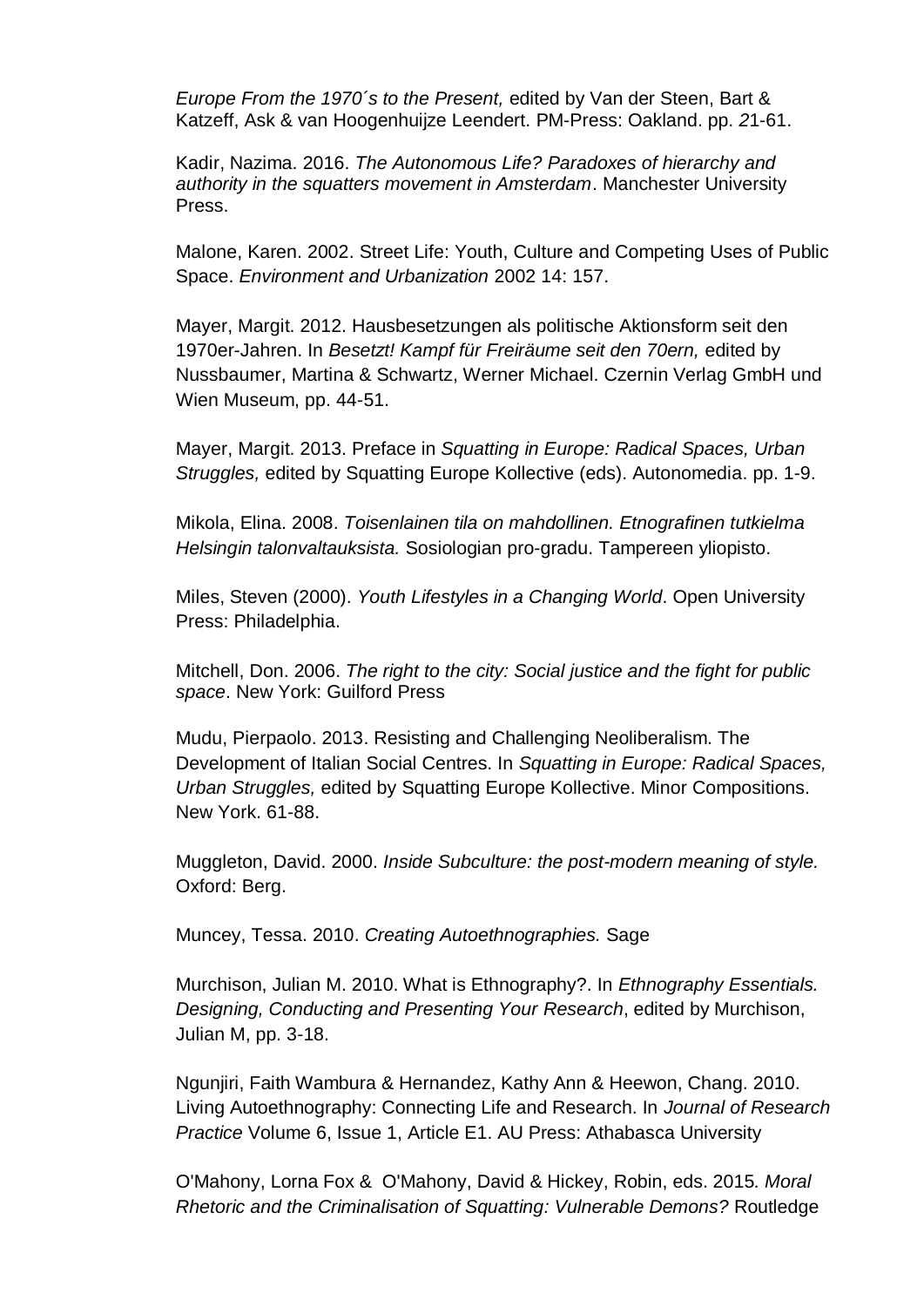O´Mahony, David & O´Mahony, Lorna Fox. 2015. Crime as Property. A restorative perspective on the criminalization and the "ownership" of unlawful occupation. In *Moral Rhetoric and the Criminalisation of Squatting,* edited by O´Mahony, Lorna Fox & O´Mahony, David & Hickey, Robin eds.(2015). *Vulnerable Demons?* Routledge: New York. 71-102.

Owens, Lynn. 2009. *Cracking Under Pressure. Narrating the Decline of the Amsterdam Squatters´ Movement.* Amsterdam University Press.

Peipinen, Vesa. 2012. *Oikeus kaupunkiin - Talonvaltaus kaupunkiliikkeenä. (Right to the City - Squatting as Urban Movement).* Masters Thesis. University of Applied Sciences. Helsinki.

Peipinen, Vesa. 2015. The Squatting of Kookos Factory. In *Changing Helsinki? 11 Views on a City Unfolding,* edited by Berglund, Eeva & Kohtala, Cindy. Nemo: Helsinki.

Portwood-Stacer, Laura. 2013. *Lifestyle Politics and Radical Activism.* Bloomsbury: New York.

Pruijt, Hans. 2007. Urban Movements. In *Blackwell Encyclopedia of Sociology,*  edited by Ritzer, George. Malden: Blackwell, pp. 5115-5119.

Pruijt, Hans. 2013. The Logic of Urban Squatting. *International Journal of Urban and Regional Research*. Oxford: Blackwell Publishing, 19-45.

Rantanen, Miska. 2000. *Lepakkoluola. Lepakon ja liekkihotellin tapahtumia ja ihmisiä 1940-1999*. WSOY: Juva.

Redhead, Steve. 1997. *Subculture to Clubcultures: an introduction to popular cultural studies*. Oxford: Blackwell.

Salasuo, Mikko & Stranius, Leo, eds. 2008. *Talonvaltaus liikkeenä - Miksi squat ei antaudu?*. Finnish Youth Research Society 19. Pp. 6-8.

Shildrick, Tracy. 2006. Youth culture, subculture and the importance of neighbourhood. In *Young Nordic Journal of Youth Research* Vol 14(1). SAGE: London. 61–74.

Squatting Europe Collective. 2010: Squatting Europe Research Agenda https://sqek.squat.net/eng-squatting-europe-research-agenda-v-1-0/ (seen 3.12.2016)

Thomas, Jim. 1993. *Doing Critical Ethnography.* SAGE: London.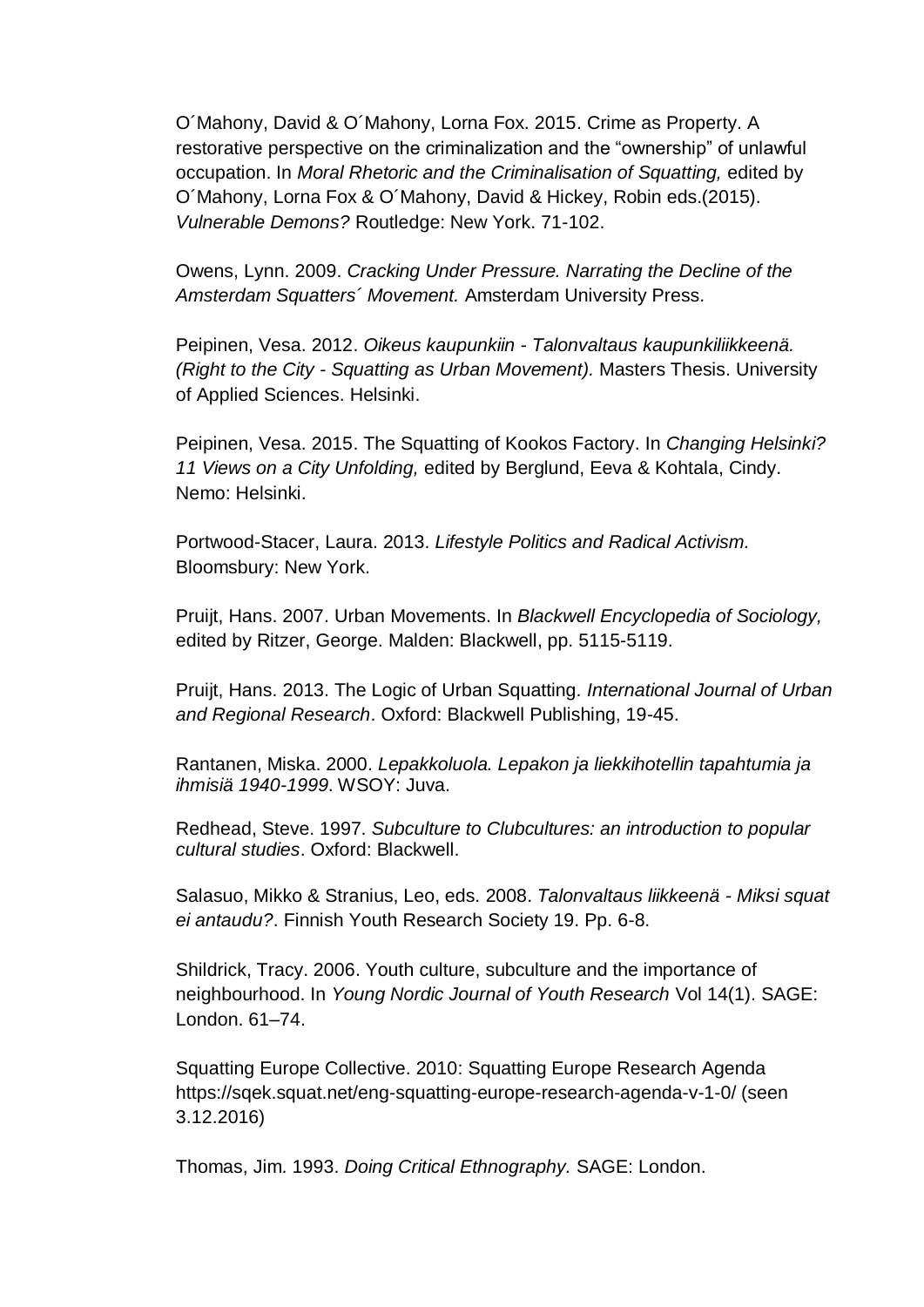Trasher, Frederic. 1936. *The Gang: a study of 1313 gangs in Chicago.* The University of Chicago Press: London

Tuominen, Laura. 2008. *Sorkkaraudalla kotiin: Freda 42 suomalaisena talonvaltausliikkeenä vuosina 1986-1988.*

Van der Steen, Bart & Katzeff, Ask & van Hoogenhuijze Leendert. 2014. Introduction: Squatting and Autonomous Action in Europe. In *The City Is Ours. Squatting and Autonomous Movements in Europe From the 1970´s to the Present,* edited by Van der Steen, Bart & Katzeff, Ask & van Hoogenhuijze Leendert. PM-Press: Oakland. 1-19

Vasudevan, Alex. 2014. Autonomous Urbanisms and the Right to the City: the spatial politics of squatting in Berlin, 1968-2012. In *The City Is Ours: Squatting and Autonomous Movements in Europe from the 1970s to the Present,* edited by Bart van der Steen, Ask Katzeff, and Leendert van Hoogenhuijze. Oakland: PM Press, 130-151.

Wall, Christine. 2017. Sisterhood and Squatting in the 1970s: Feminism, Housing and Urban Change in Hackney. In *History Workshop Journal*, Volume 83, Issue 1, 79–97. Oxford University Press.

Williams J. Patrick. 2011. *Subcultural Theory. Traditions and Concepts*. Polity Press: UK.

# **Legislation**

*Public Order Act 2010* (Finland)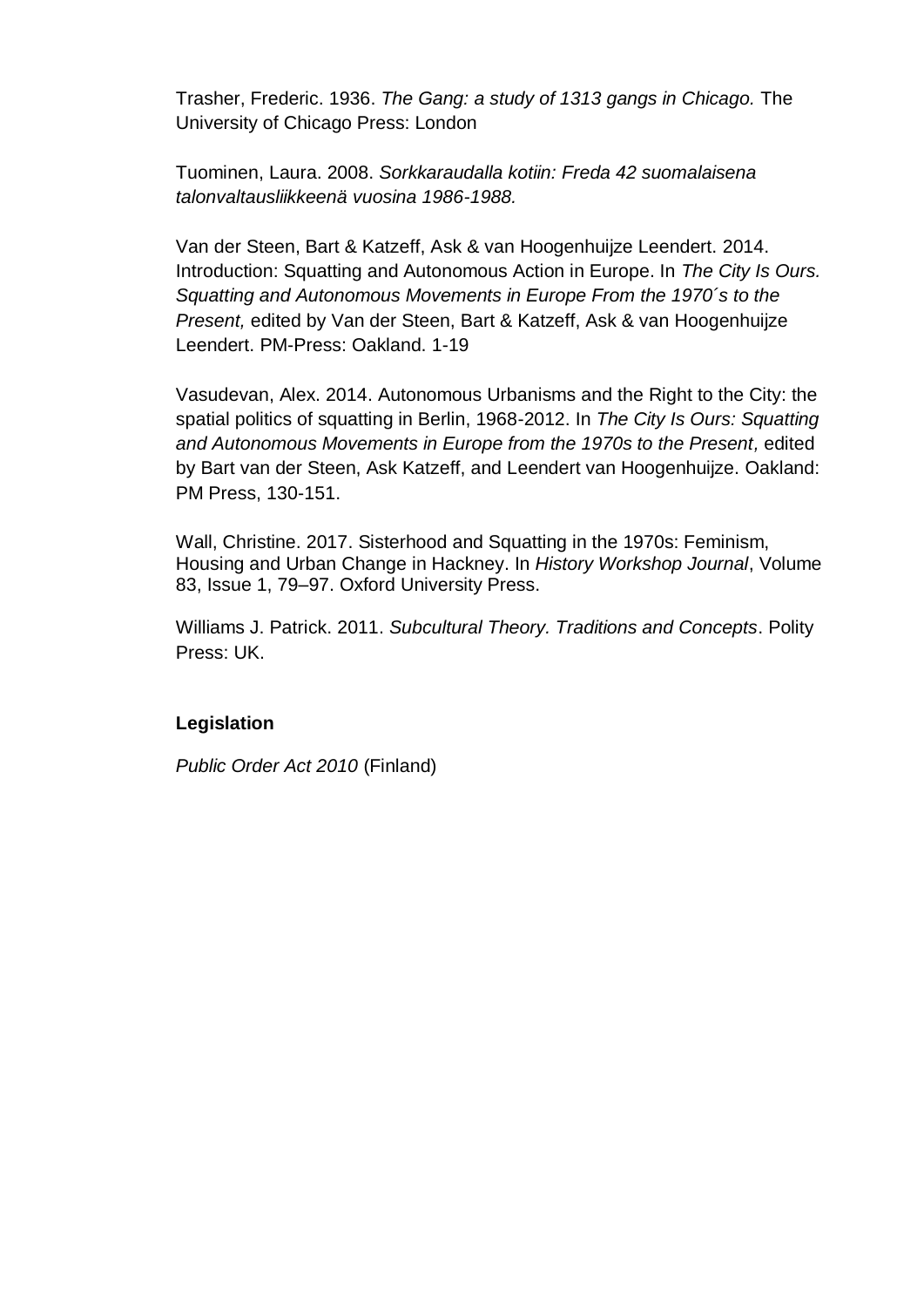# <span id="page-69-0"></span>**APPENDICES**

Appendix 1:

Haastattelukysymykset

Kerro hiukan taustastasi talonvaltaajana, miten se alkoi? Miten ja milloin tulit itse mukaan toimintaan? Miten osallistuit, olitko mukana talonvaltauksissa vai oliko muita tapoja osallistua? Mitä talonvaltaus ja aktivismiin osallistuminen merkitsi sinulle? Mitä kokemuksia ja muistoja sinulla on talonvaltausaktivismista? Mitä teet nykyään, onko sinulla perhettä? Miten osallistuminen talonvaltaukseen ja talonvaltausaktivismiin mielestäsi vaikutti myöhempään elämääsi? Mitä ajattelet talonvaltauksesta nuorisokulttuurina? Onko sinulla kysymyksiä tutkimuksestani?

Interview Questions (Translated from Finnish to English)

Tell about your background as a squatter, how it started? How and when did you participate the movement? How did you join squatting activism, did you participate in squats or was there another ways to participate? What squatting and participating activism meant to you? What experiences and memories you have about the movement? What do you do nowadays, do you have family? How participating squatting and squatters movement influenced your life later? What do you think about squatting as a youth culture? Do you have any question about the research?